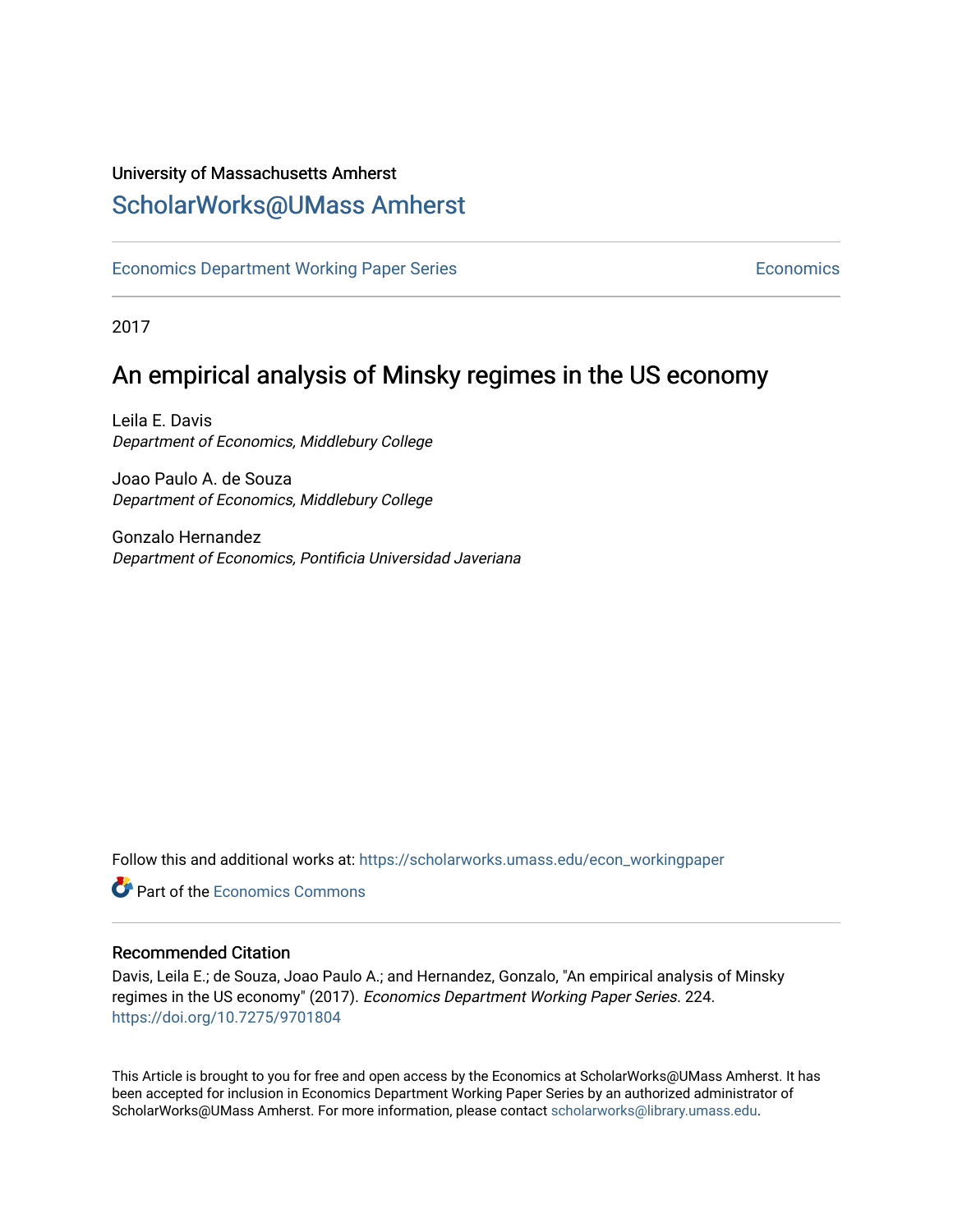# **DEPARTMENT OF ECONOMICS**

**Working Paper**

## **An empirical analysis of Minsky regimes in the US economy**

by

Leila E. Davis Joao Paulo A. De Souza Gonzalo Hernandez

Working Paper 2017-08



## **UNIVERSITY OF MASSACHUSETTS AMHERST**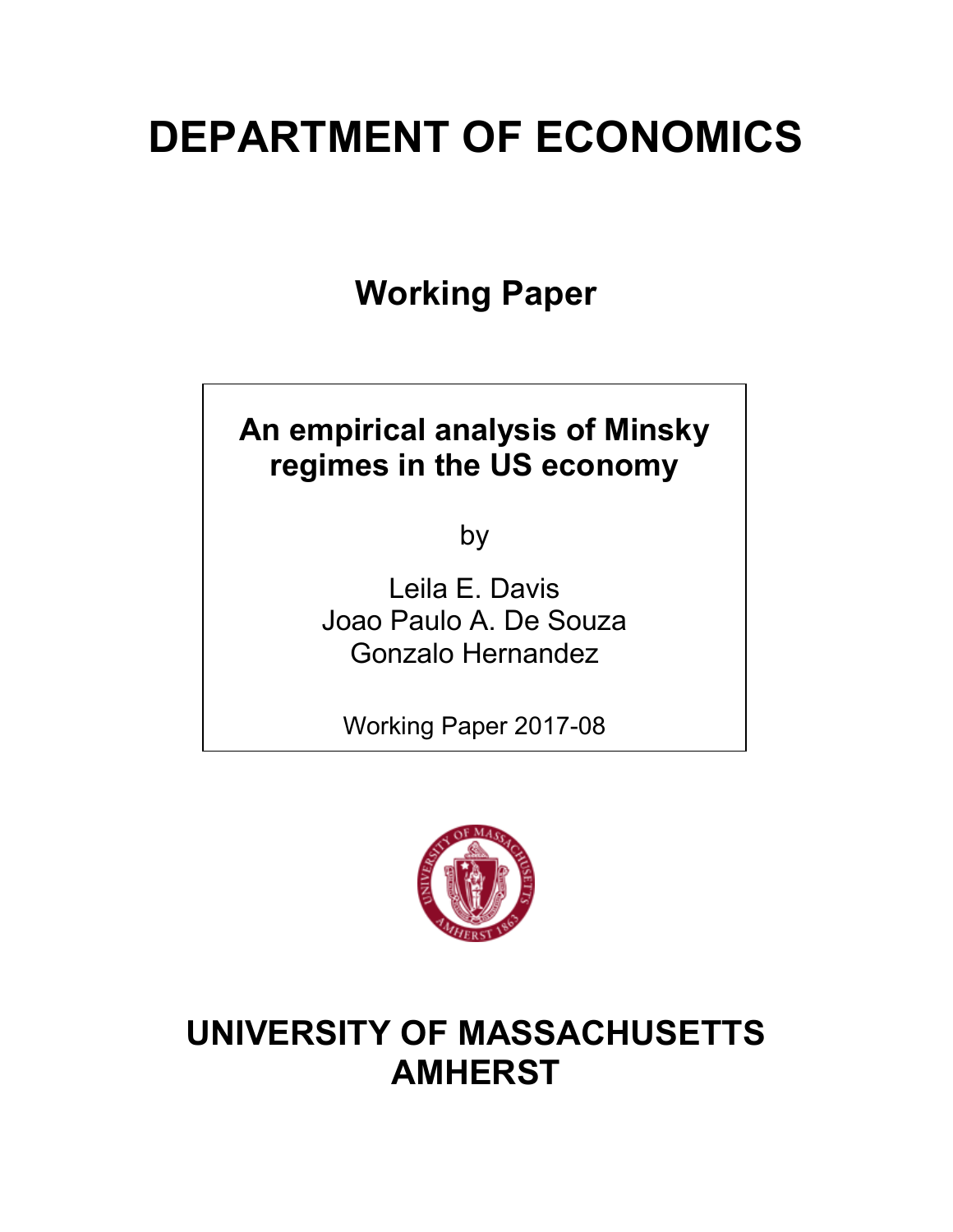## An empirical analysis of Minsky regimes in the US economy

Leila E. Davis<sup>\*</sup> Joao Paulo A. de Souza<sup>†</sup> Gonzalo Hernandez<sup>‡</sup>

February 2, 2017

#### Abstract

In this paper we analyze Minskian dynamics in the US economy via an empirical application of Minsky's financing regime classifications to a panel of nonfinancial corporations. First, we map Minsky's definitions of hedge, speculative and Ponzi finance onto firm-level data to describe the evolution of Minskian regimes. We highlight striking growth in the share of Ponzi firms in the post-1970 US, concentrated among small corporations. This secular growth in the incidence of Ponzi firms is consistent with the possibility of a long wave of increasingly fragile finance in the US economy. Second, we explore the possibility of short-run Minskian dynamics at a business-cycle frequency. Using linear probability models relating firms' probability of being Ponzi to the aggregate output gap, which captures short-term macroeconomic fluctuations exogenous to individual firms, we find that aggregate downturns are correlated with an almost zero increased probability that firms are Ponzi. This result is corroborated by quantile regressions using a continuous measure of financial fragility, the interest coverage ratio, which identify almost zero effects of short-term fluctuations on financial fragility across the interest coverage distribution. Together, these results speak to an important question in the theoretical literature on financial fragility regarding the duration of Minskian cycles, and lend support, in particular, to the contention that Minskian dynamics may take the form of long waves, but do not operate at business cycle frequencies.

*JEL Codes:* B5, E32, G30

*Keywords:* Minsky cycles, financial fragility, firm behavior

<sup>⇤</sup>Department of Economics, Middlebury College, ldavis@middlebury.edu.

*<sup>†</sup>*Department of Economics, Middlebury College, jdesouza@middlebury.edu.

*<sup>‡</sup>*Department of Economics, Pontificia Universidad Javeriana, gonzalohdernandez@javeriana.edu.co.

 $0$ We would like to thank Carlos Bolivar for excellent research assistance. Early versions of this paper have been presented at the Eastern Economic Association (Washington DC, February 2016), the Meeting of the Society of Political Economy (São Paulo, Brazil, June 2016), the University of São Paulo (August 2016), Universidad del Norte (Barranquilla, Colombia, August 2016), the FMM Conference (Berlin, Germany, October 2016), and the Allied Social Sciences Association Conference (Chicago, January 2017).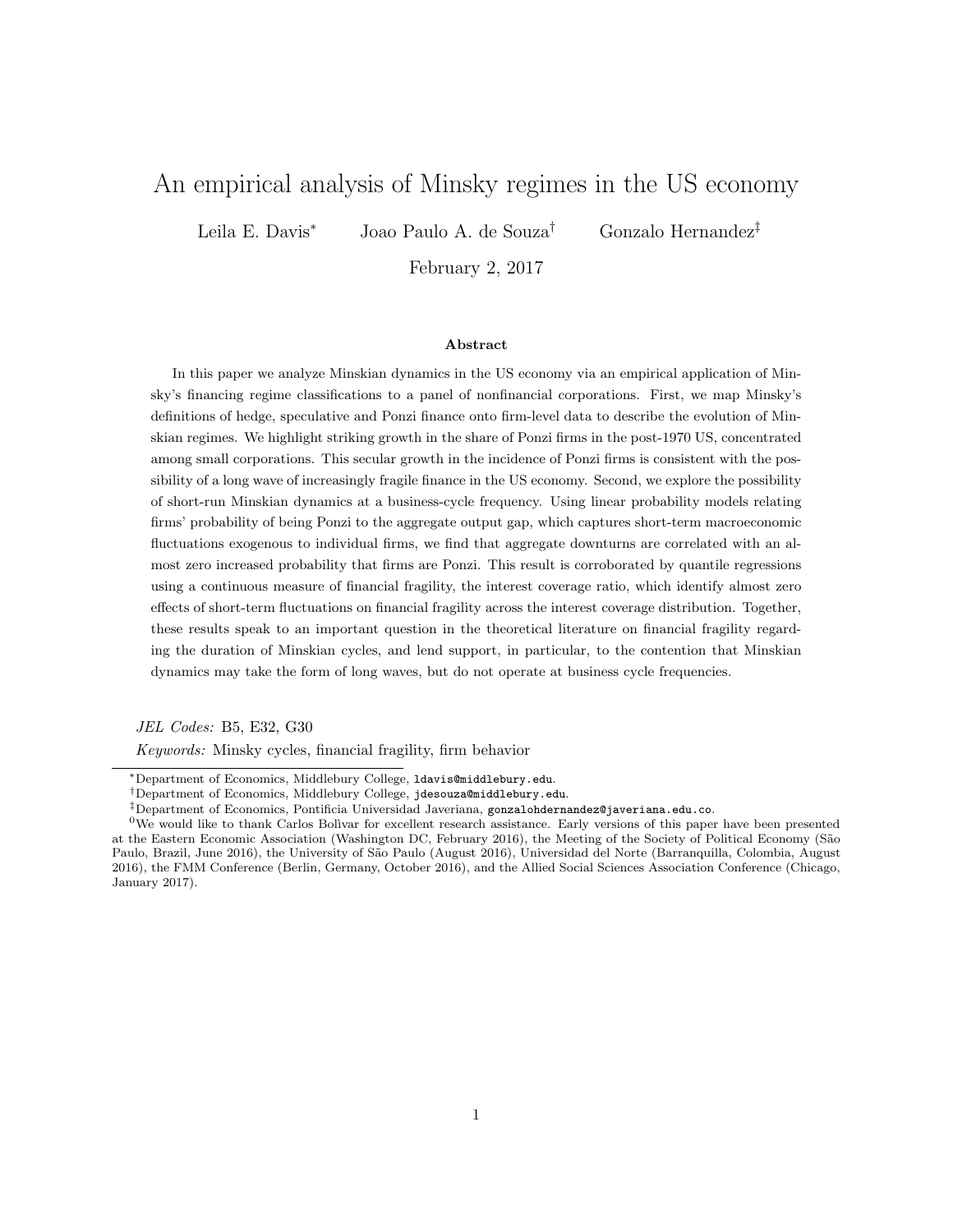#### 1 Introduction

In this paper we explore Minsky's Financial Instability Hypothesis through an empirical application of Minsky's financing classifications to firm-level financial statements. Minsky (1975; 1986; 1992) puts forward a theory of cycles defined by an economy's oscillation between periods of robust financing arrangements, and periods of financial fragility. Firms are categorized as hedge, speculative or Ponzi, based on the relationship between their cash inflows from operations and debt service requirements. Hedge structures are the most robust, generating more than sufficient operational cash flows to service both interest and principal obligations. Speculative firms, in contrast, must roll over principal on maturing debt, and Ponzi firms, which are the most fragile, must also roll over interest payments. Instability derives from an increase in the proportion of agents with fragile financial structures. Famously, 'stability breeds instability' as periods of robust finance lead to complacency, greater risk-taking and, over time, increasingly fragile finance.<sup>1</sup>

Minsky's work received widespread popular attention in both the press and the policy sphere after the 2008 crisis was hailed as a possible 'Minsky moment'. An article in *The Economist*, for example, writes that, after the crisis began in the US, "everyone was turning to his [Minsky's] writings as they tried to make sense of the mayhem. Brokers wrote notes to clients about the 'Minsky moment' engulfing financial markets. Central banks referred to his theories in their speeches. And he became a posthumous media star..." (The Economist, 2016). Describing the crisis in *The Financial Times*, Martin Wolf wrote, "What went wrong? The short answer: Minsky was right" (Wolf, 2008). In the policy realm, then-vice-chair of the Federal Reserve, Janet Yellen gave a speech saying, "To understand what went wrong [in 2008], I refer you to Hyman Minsky's pathbreaking work on speculative financial booms and busts" (Yellen, 2010).

This period also saw a surge in academic research on Minsky's Financial Instability Hypothesis and Minskian interpretations of the crisis (for example, Kregel, 2008; Whalen, 2008; Dymski, 2009; De Antoni, 2010; Behlul, 2011; Bellofiore and Halevi, 2011; Vercelli, 2011; Wray, 2011, 2016; Ryoo, 2016). This recent work builds on a long-standing theoretical literature, largely in the post-Keynesian tradition, that analyzes Minsky's approach to financial fragility and integrates Minskian dynamics into growth and distribution models (for example, Taylor and O'Connell, 1985; Lavoie, 1986; Gatti and Gallegati, 1990; Keen, 1995; Skott, 1995; Meirelles and Lima, 2006; Fazzari et al., 2008; Wray, 2009; Ryoo, 2010, 2013a,b). Outside the post-Keynesian literature, Bhattacharya et al. (2011) integrate Minskian dynamics with the literature on

<sup>1</sup>Minsky (1986) writes, "The mixture of hedge speculative, and Ponzi finance in an economy is a major determinant of instability. The existence of a large composition of positions financed in a speculative or a Ponzi manner is necessary for financial instability" (p. 232). Similarly, "the economy has financing regimes under which it is stable, and financing regimes under which it is unstable...[and] over periods of prolonged prosperity, the economy transitions from financial relations that make for a stable system to financial relations that make for an unstable system" (Minsky, 1992, p.8).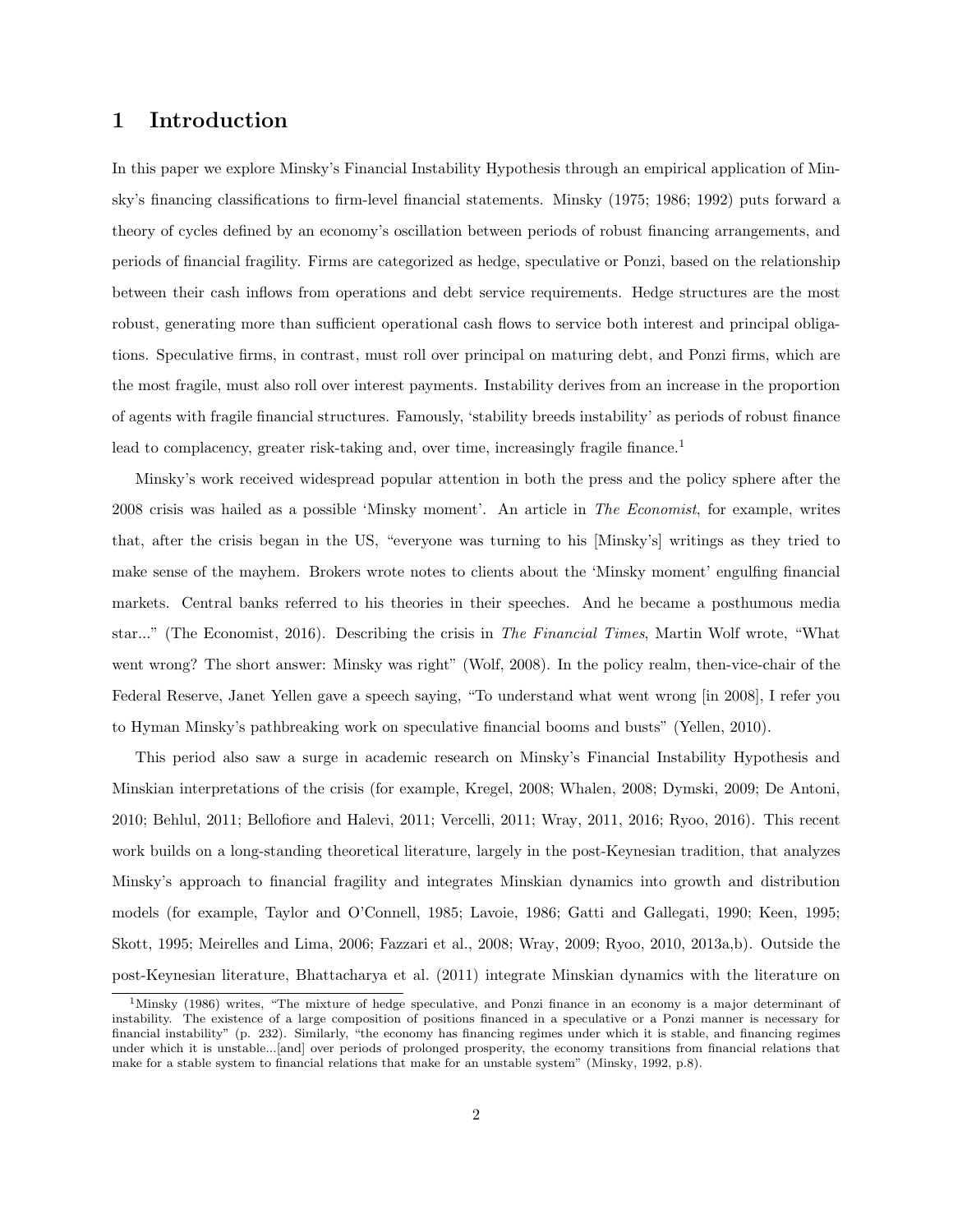leverage cycles (Geanakoplos, 2010) to also emphasize financial sources of macroeconomic fluctuations.

Despite widespread attention, however, empirical applications of the Financial Instability Hypothesis are limited, particularly at the firm level.<sup>2</sup> This paper speaks to this gap in the literature via an empirical analysis of Minskian dynamics in the post-1970 US economy. Our analysis has three parts. First, we develop a methodology mapping Minsky's definitions of hedge, speculative and Ponzi finance onto firm-level accounts, and apply these definitions to a panel of US corporations drawn from Compustat. To the best of our knowledge, this mapping is the first direct application of Minskian definitions to firm-level data. Drawing on these classifications, our second contribution lies in a description of the incidence and evolution of Minskian regimes across US corporations since 1970. We document, most notably, a trend increase in the share of firms with Ponzi structures, concentrated among small corporations. This rising incidence of Ponzi firms occurs across sectors and, accordingly, does not reflect an expansion of sectors prone to Ponzi finance at the expense of more financially robust sectors. We augment this evidence with a discussion of the previous and subsequent states of Ponzi firms. We find that small firms are increasingly likely to *enter* the sample as Ponzi over the post-1970 period, whereas firms of above-median firm size are more likely to transition to Ponzi from a speculative regime. Furthermore, approximately 30% of spells of Ponzi finance end with the firm *exiting* the sample; notably, firms are relatively more likely to exit following a spell of Ponzi finance, than following a hedge or speculative regime. While the time dimension of available data on US firms is insufficient to definitively identify a long-term cycle, these results point to a secular expansion in fragility in the post-1970 US.

Third, we complement this evidence of a secular increase in the incidence of Ponzi finance with a set of econometric results suggesting that Minskian dynamics do *not* operate at a short-term (business-cycle) frequency in the US economy. We use linear probability models relating a firm's probability of being Ponzi to the aggregate output gap, which captures short-run fluctuations in macroeconomic conditions exogenous to individual firms. We find strongly statistically significant evidence that the output gap is correlated with an *almost zero* increase in the probability that a firm is in a more fragile financing regime (that a firm is Ponzi, or that a firm is speculative or Ponzi). This result is robust to a range of specifications, including variations measuring short-run fluctuations by real GDP growth and by sector-specific output gaps/growth,

<sup>2</sup>See Nikolaidi (2017), who argues that - going forward - empirical research has an important role to play in complementing the theoretical literature on Minsky. Recent examples of empirical work on Minsky generally emphasize the sector level. Mulligan (2013) finds that Minskian dynamics best-characterize leveraged sectors, and that crises spread from more to less leveraged sectors. However, Mulligan distinguishes industries that more or less strongly exemplify Minskian dynamics, but does not analyze the distribution of regimes across firms over time. Nishi (2016) analyzes Minskian dynamics in a sector-level analysis of the Japanese economy, and finds that  $-$  despite significant differences across sectors  $-$  speculative regimes are the most dominant in Japan. Notably, while few empirical papers directly engage the Financial Instability Hypothesis, Minsky is credited in a line of empirical research emphasizing financial factors in fixed investment (see Fazzari, 1999).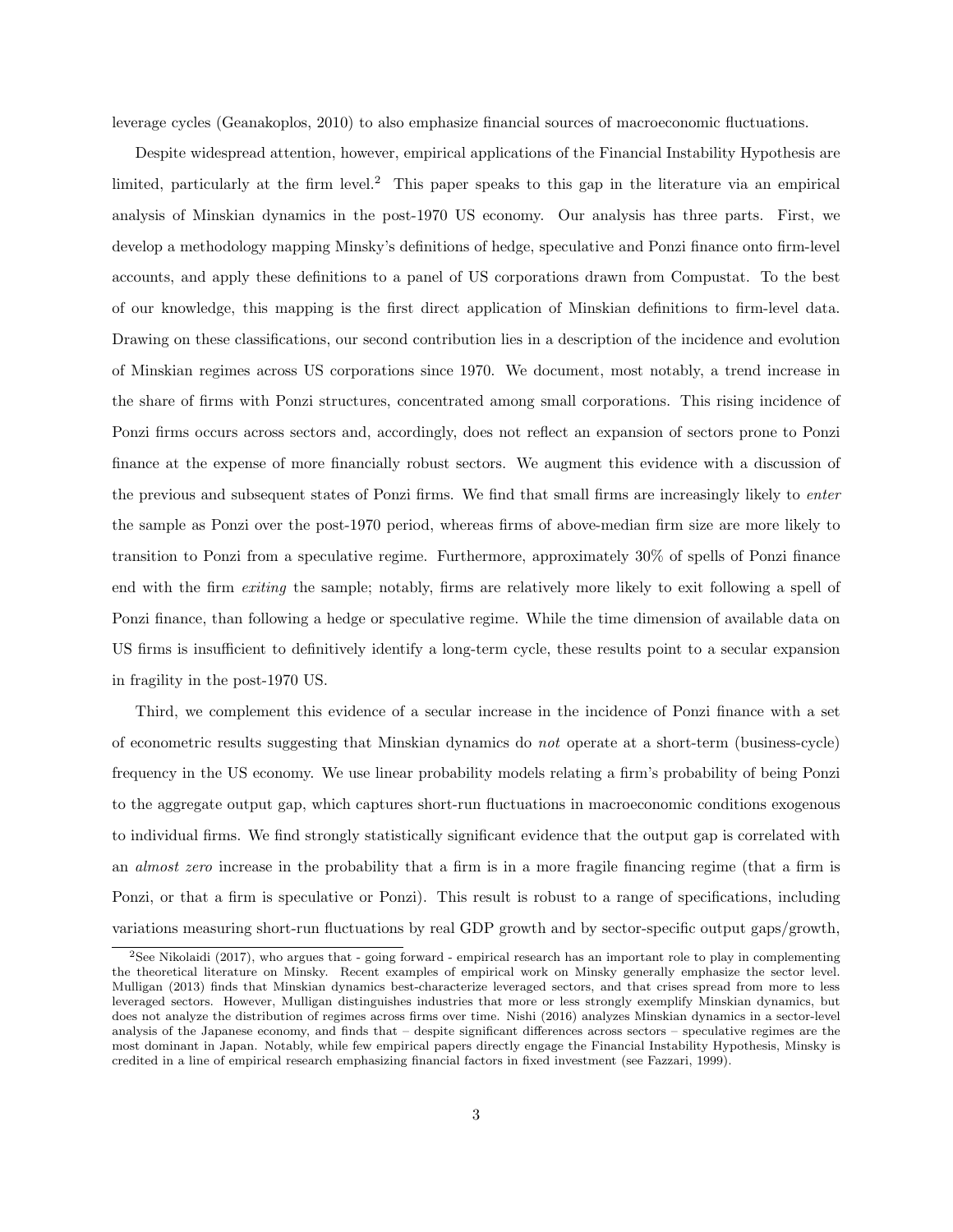as well as to panel logit specifications. These results are, also, corroborated by quantile regressions using a continuous measure of fragility, the interest coverage ratio, which also identify small effects of the output gap on financial fragility across the interest coverage distribution.

Importantly, these results speak to a long-standing theoretical debate regarding the duration of Minsky cycles, which are sometimes identified as short- to medium-run cycles and sometimes as 'long waves'.<sup>3</sup> In particular, the analysis in this paper points to a *long wave* in the distribution of firms across Minskian regimes in the post-1970 US, rather than *short cycles* at business cycle frequencies. The distinction has important implications for understanding Minskian dynamics. On the one hand, short- to medium-run cycles would be characterized by many firms transitioning across regimes. Palley (2011), for example, writes: "The mediumterm cycle is labeled the 'basic cycle' ... The 'basic cycle' involves the familiar process of evolution beginning with hedge finance, passing through speculative finance, and ending with Ponzi finance....[and] operates at the level of the individual enterprise" (p. 3). Similarly, "Within the Minskian framework, the *business cycle* is characterized by the gradual emergence of 'financial fragility', and this fragility ultimately causes the demise of the upswing" (p. 371) (Palley, 1994, emphasis added).

On the other hand, the view that Minskian dynamics take the form of 'long waves' emphasizes slower changes in institutions, regulations, and financing norms:

"In the real world characterized by complexity and uncertainty, agents' financial practices are largely affected by norms and conventions.... Changes in these norms and conventions take time and tend to exhibit inertia. The long-term trend in these elements would not be greatly disturbed by ups and downs during the course of short-run business cycles (Ryoo, 2010, p. 163).

Wray (2009), similarly, contends that the 2008 crisis was not a 'moment', but instead the result of a longterm systemic increase in financial fragility. Notably, the distinction between short- and long-run dynamics is evident in Minsky's own work as well: while Minsky (1957, 1959) analyzes the business cycle, later work emphasizes long waves of institutional change and stages of capitalism (Minsky, 1964, 1995). Finally, still other authors consider 'twin cycles', wherein short-term Minskian cycles are nested within longer-run Minskian waves (Palley, 2011; Bernard et al., 2014). The results that we present in this paper contribute a novel set of empirical evidence to this debate.

The paper is organized as follows. Section 2 introduces the empirical definitions of Minskian regimes. Section 3 describes the post-1970 evolution of financing regimes across US corporations. Section 4 explores the possibility of business-cycle-length Minskian dynamics, and Section 5 concludes.

<sup>3</sup>See, for example, Ryoo (2010) who writes that "existing Minskian models do not distinguish long waves from short cycles and the periodicity of cycles in those models is ambiguous" (p. 164).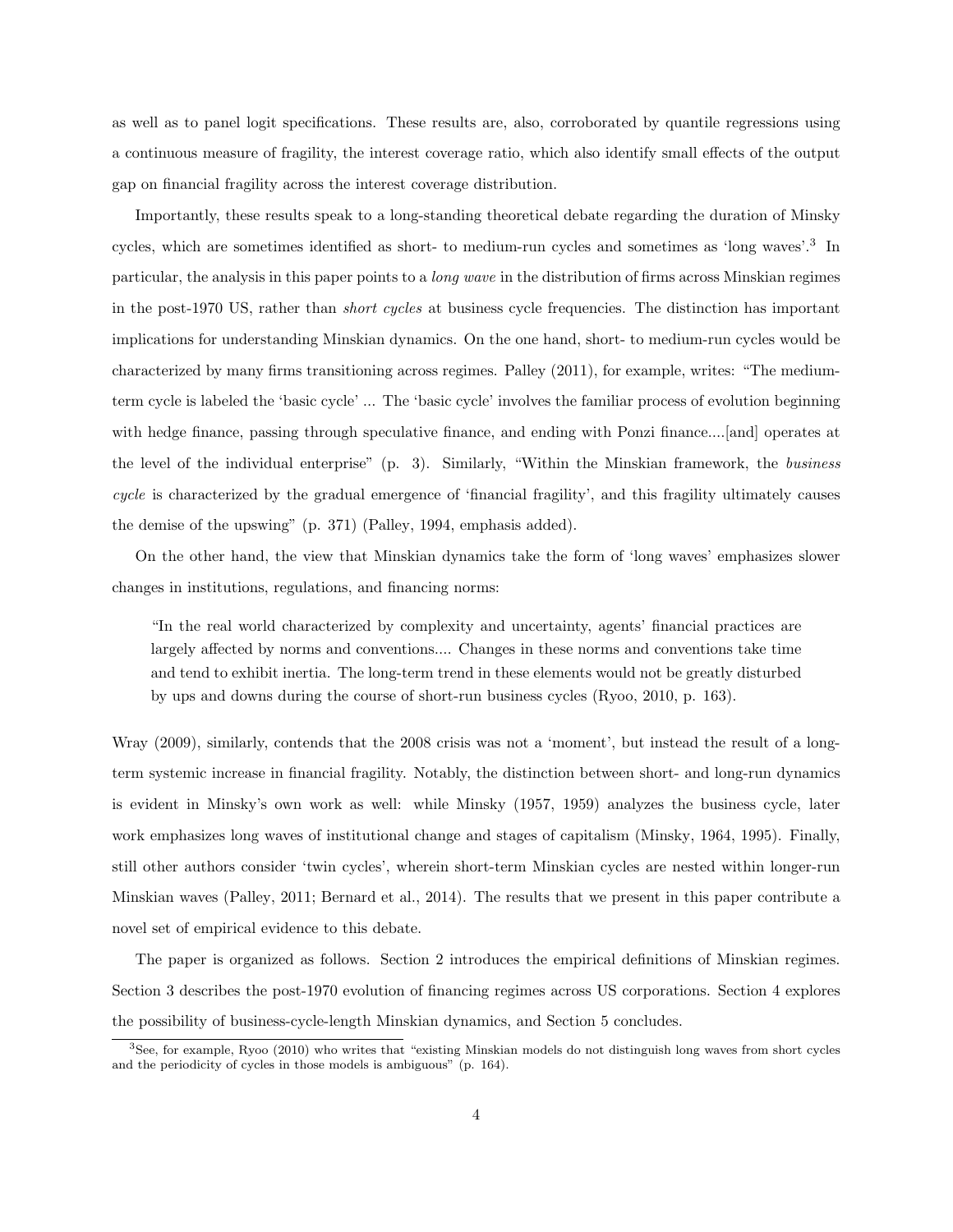#### 2 An application of Minskian financing regimes to firm-level data

The first step in our analysis is to map Minsky's definitions of financing regimes onto firm-level data, so as to classify each firm (in each year) as hedge, speculative or Ponzi. Following Minsky (1986), these classifications are based on the relationship between a firm's cash inflows from operations and its interest and principal obligations on outstanding debt.<sup>4</sup> For each firm-year observation we, therefore, identify net sources of cash for meeting financial obligations, and interest and principal commitments. In line with Minsky's definitions, summarized in Table 1, a firm-year observation is hedge if its sources of cash exceed both its interest and principal obligations; speculative if sources of cash cover interest but not principal commitments; and Ponzi if sources of cash are insufficient to cover *both* principal and interest payments. To complement these discrete classifications, we also construct a measure of interest coverage, defined as sources of cash less interest payments, scaled by total assets. This interest coverage ratio offers a continuous alternative to the discrete classifications of fragility: when interest coverage is lower, interest payments are higher relative to sources of cash, indicating higher fragility.

Table 1: Definitions of financing regimes

| Regime      | Definition of regime.                                                                                               |
|-------------|---------------------------------------------------------------------------------------------------------------------|
| Hedge       | $ Sources of cash - Interest Payments - Principal Payments > 0$                                                     |
| Speculative | [Sources of cash – Interest Payments] $> 0$ and<br>[Sources of cash – Interest Payments – Principal Payments] $< 0$ |
| Ponzi       | Sources of cash $-$ Interest Payments $ $ < 0                                                                       |

#### 2.1 Data

These classifications are applied to a firm-level panel of publicly-traded US corporations drawn from Standard & Poor's Compustat Database. To clean the sample we exclude firms with negative recorded sales, assets, or interest payments, and limit the sample to firms incorporated in the US. We also exclude financial corporations, thereby restricting our analysis to the nonfinancial corporate sector. We do so for two reasons. First, the financial structure of financial and nonfinancial corporations is markedly different; commercial banks, for example, cannot be hedge units by definition, given their funding reliance on demand deposits. These differences in financial structure imply that including both financial and nonfinancial firms would obfuscate the interpretation of any e↵ects we identify. Second, because nonfinancial corporations drive a

<sup>4</sup>See Minsky (1986, Ch. 9) for a complete discussion of these regimes. Note that, while Minsky distinguishes between expected and realized cash flows, our analysis is based on recorded cash flow data and, thus, realized cash flows.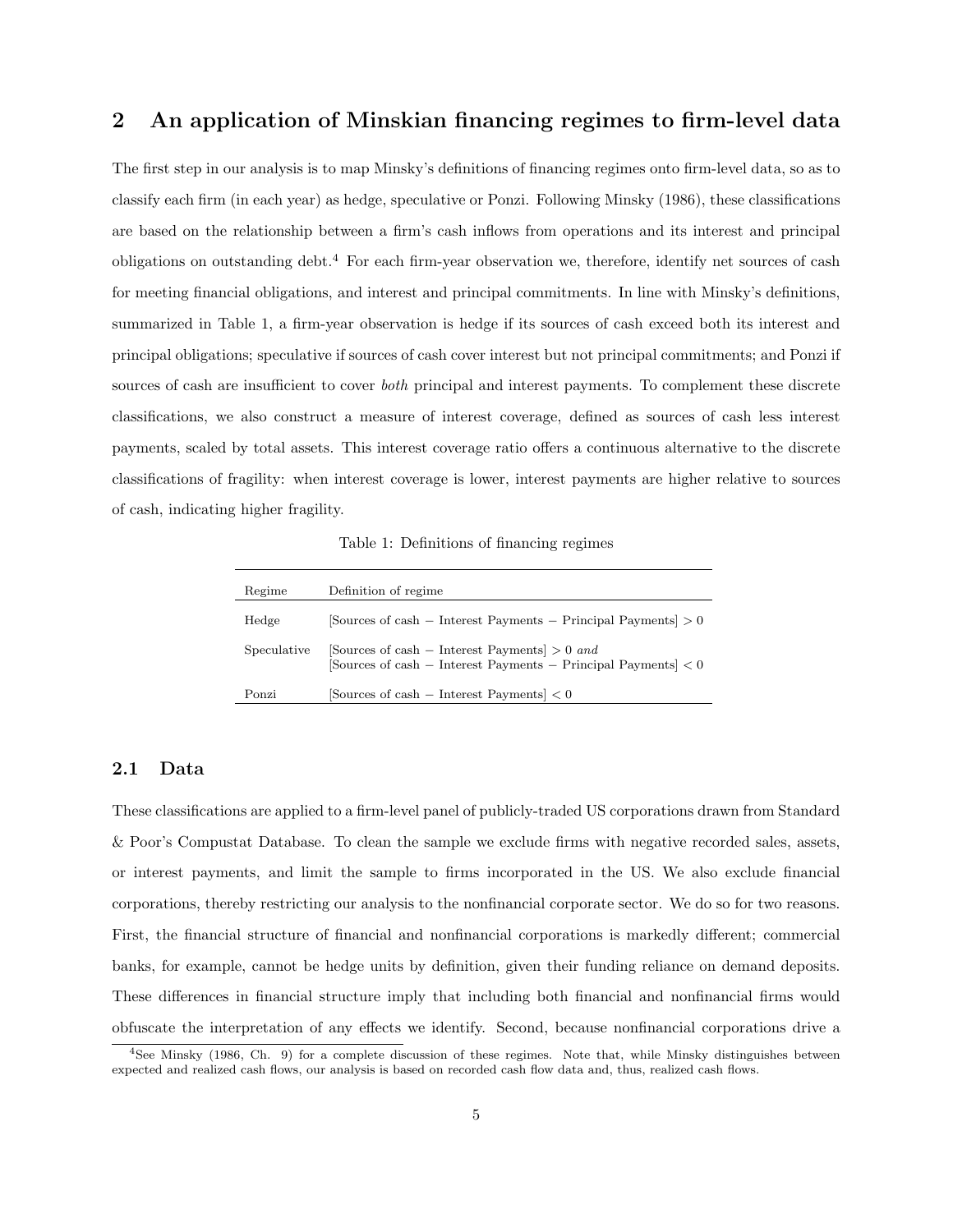significant proportion of real economic activity, these firms are of independent importance. The empirical definitions of cash inflows and cash commitments are introduced in detail in Sections 2.2 and 2.3 below and summarized, with Compustat reference numbers, in Table 2. Applying these definitions to the Compustat sample yields sufficient non-missing observations to construct a panel with discrete regime classifications between 1970 and 2014. Because interest coverage does not require data on principal payments, we can extend this portion of the analysis to 1950.

|                                                                                  | Compustat $#$ |
|----------------------------------------------------------------------------------|---------------|
| Sources of funds                                                                 |               |
| Funds from operations                                                            |               |
| Income before extraordinary items <sup>1</sup>                                   | $18 + 15$     |
| Depreciation and amortization                                                    | 14            |
| Extraordinary items and discontinued operations                                  | 48            |
| Deferred $\text{taxes}^2$                                                        | 126           |
| Equity in net $loss2$                                                            | 106           |
| Sale of property, plant and equipment, and sale of investments $(\text{loss})^2$ | 213           |
|                                                                                  |               |
| Funds from investment activities                                                 |               |
| Sale of property, plant and equipment <sup>2</sup>                               | 107           |
| Sale of investments <sup>2</sup>                                                 | 109           |
| Other funds from current activities <sup>2</sup>                                 | 218           |
| Cash commitments                                                                 |               |
| Interest and Related Expenses                                                    | 15            |
| Debt in current liabilities - Total <sup>3</sup>                                 | 34            |
| Notes payable<br>Long-term debt due in one year                                  |               |
| Trade accounts payable <sup>3</sup>                                              | 70            |
| $Current~liabilities - other^3$                                                  | 72            |

Table 2: Empirical definitions of financing regimes

*Notes:* <sup>1</sup> Income before extraordinary items is reported net of interest expense; we, therefore, add interest payments back into this income category to measure sources of cash available to meet financial obligations. <sup>2</sup> Items with zeros imputed for missing observations. <sup>3</sup> Items evaluated at the end of the previous year.

#### 2.2 Sources of cash

The firm's relevant sources of funds are the cash inflows from operations that a firm can use to cover required financial commitments (interest and principal obligations). To align our regime classifications with Minsky's concepts, we define these sources of cash based on two principles. First, cash inflows are measured after accounting for expenses such as wages and salaries, which have a claim on cash flow prior to interest and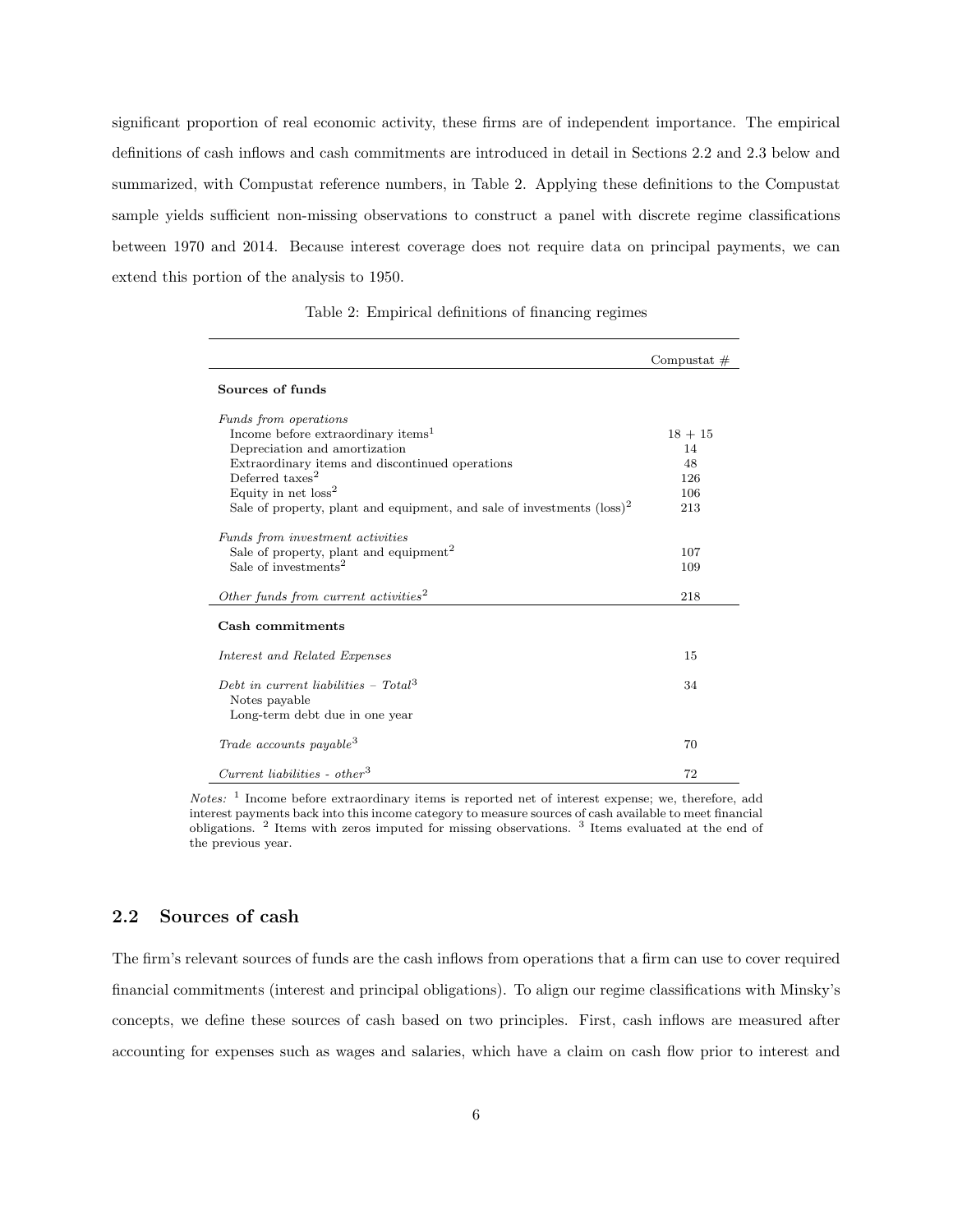principal. Second, we exclude cash inflows from activities like new borrowing, new equity issuance, or sales of financial assets. Doing so reflects that Minsky's taxonomy describes the extent to which discrepancies between sources of cash and required financial commitments give rise to new borrowing or financial asset sales.

Accordingly, we define a firm's net sources of cash as the *sum of funds from operations* (Compustat item #110), *other funds from current activities* (item #218), and *funds from investment activities* (items #107 and #109). *Funds from operations* constitute firms' primary source of cash. These inflows include both operating and non-operating income, which are net income concepts (i.e. net of operating expenses like salaries, and non-operating expenses like foreign exchange adjustments and moving expenses). Note that, because interest is an inflow from the *ownership*, rather than the *sale* of financial assets, we include interest income within sources of funds. We also add depreciation to a firm's sources of funds; while accounting conventions define depreciation as a cash outlay, depreciation is not an actual cash expenditure and, therefore, does not reduce firms' liquid cash inflows. *Other funds from current activities* include, for example, foreign currency exchange adjustments. Finally, *funds from investment activities* include net cash flows from the sale of property, plant and equipment, and the sale of other investments.

When using these three primary variables to define sources of funds, however, we confront two problems. First, a large share of observations for these aggregate measures are missing, including - most notably - over 77% of observations for *funds from operations* (item #110). These missing observations reflect that the less important components of the aggregate measure are often unreported, in which case Compustat assigns the observation a missing value. We, therefore, construct our own measure of funds from operations based on individual components, in which we take the main components of *funds from operations* 'as is' and impute zeros to missing observations for the remaining components. These adjustments reduce the share of missing observations for sources of funds to 12.25%.<sup>5</sup>

Second, it sometimes difficult to distinguish operational cash flows from new borrowing or asset sales due to financial distress. In particular, three aspects of our definition fall into a gray zone. First, the main subcategory of operating income, *extraordinary items and discontinued operations* (item #48), includes

<sup>5</sup>The main item used 'as is' is *income before extraordinary items* (item #18), which includes net income from operations and net non-operational income. Because *income before extraordinary items* is net of interest payments, we add *interest payments* (item #15) to this variable. The sum of *income before extraordinary items* and *interest payments* is the most relevant source of funds (both conceptually and quantitatively). We, similarly, take *depreciation and amortization* (item #14) and *extraordinary items and discontinued operations* (item #48) 'as is'. We impute zeros for missing observations for *deferred taxes* (item #126), *equity in net loss* (item #106, which is an adjustment for the unremitted portion of an unconsolidated subsidiary's earnings), and *sale of property, plant and equipment and sale of investments – loss* (item #213, which is an adjustment for gains/losses relative to the book value of sold assets). We follow a similar procedure for the two other components of sources of funds and, specifically, impute zeros for missing observations of *other funds from current activities*, and for *funds from investment activities/sale of property, plant and equipment* (item #107) and *sale of investments* (item #109).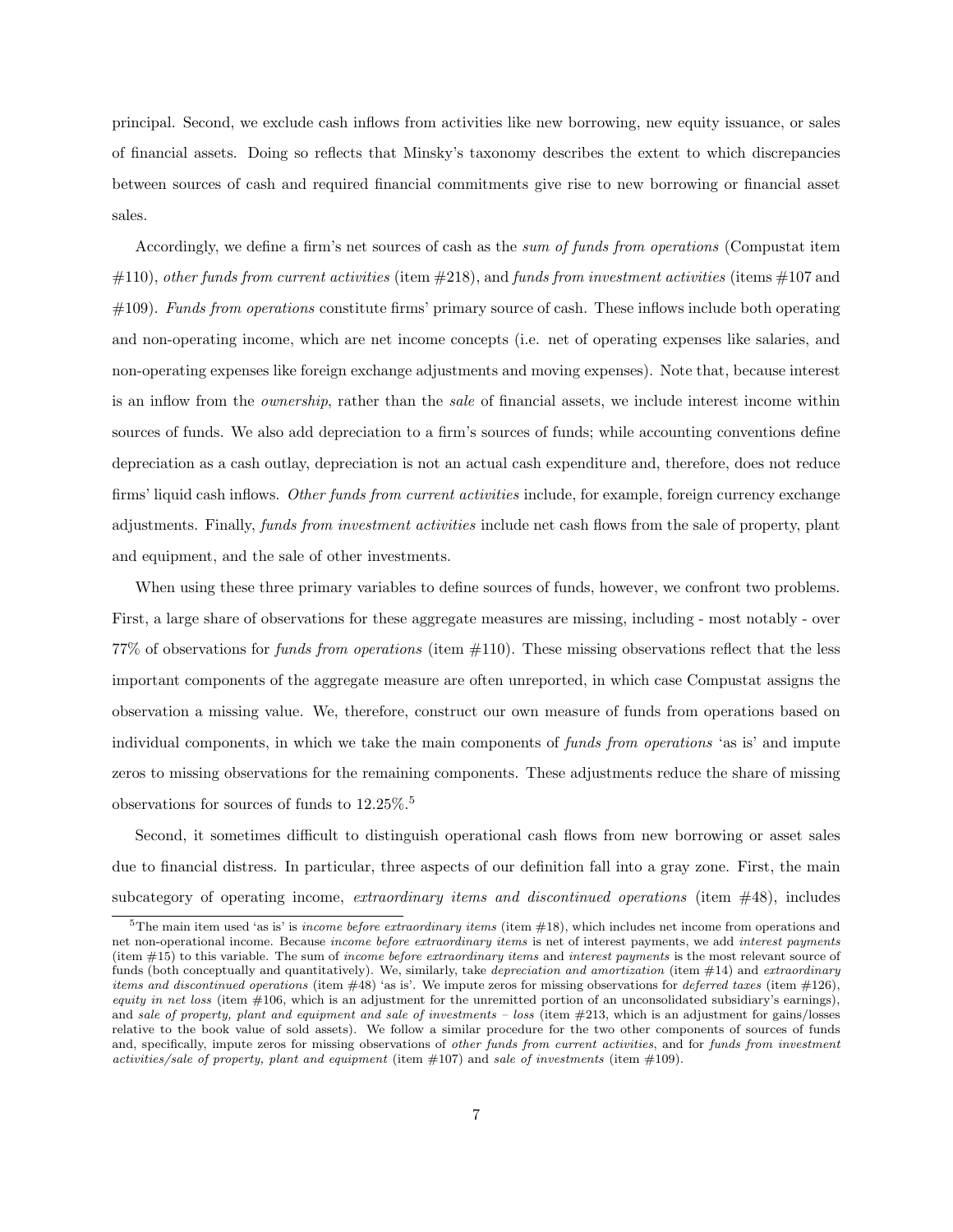inflows from extraordinary contingencies (like fire or flood) that are legitimate to include according to the principles laid out above. However, this category also includes cash flows that are likely derived from financial decisions (profit/loss on repurchase of debentures) or business decisions (profit/loss on the disposal of a division). Some part of these funds could, therefore, reflect the need to service financial obligations. Second, operating income includes a subcategory of net cash flows derived from *sale of property, plant and equipment* (item #107). Again, it is, in principle, impossible to determine if these non-recurring cash inflows from the sale of non-financial assets reflect standard operating decisions (e.g. selling a subsidiary because it is not profitable) or financial distress (e.g. selling a subsidiary to meet financial obligations). Third, cash inflows from the *sale of investments* (#109) include, among other things, the sale of stake in unconsolidated subsidiaries; it is again unclear if such divestment reflects business considerations or burdensome financial obligations. By including these three income categories, we define an upper bound on firms' relevant cash inflows. However, classifications excluding these three components co-move strongly with this baseline definition, reflecting in large part that the main component of sources of funds is *funds from operations*.

#### 2.3 Cash commitments

Cash commitments include firms' *non-discretionary* financial obligations in each year: namely, interest payments on outstanding debt and principal payments due that year. This definition reflects that Minsky's taxonomy defines fragility by comparing the sources of funds a firm can use to service debt and the payments that must be made to service it. Accordingly, all *discretionary* uses of funds – capital investment, stock buybacks and dividend payments, or the acquisition of stakes in other firms – are excluded from financial commitments. Similarly, principal payments in excess of debt due that year are excluded from cash commitments, so as to disentangle required principal payments from a firm's (discretionary) decision to reduce its stock of long-term debt.<sup>6</sup>

We draw interest payments directly from Compustat (item  $\#15$ ); however, no Compustat variable directly captures principal payments. We, therefore, construct a measure of principal payments defined as the sum of short-term (current) liabilities (accounts payable, other current liabilities, and notes payable), and the

<sup>&</sup>lt;sup>6</sup>Put differently, Minsky's taxonomy is defined by an *ex ante* comparison between the sources of funds a firm can rely on to service debt, and the payments needed to service this debt. It is, therefore, qualitatively different to classify a firm as Ponzi because it cannot generate cash from its operations to cover interest, than it is to say that it is 'Ponzi' when – even though it had plenty of cash inflows to cover interest obligations – it voluntarily reduces its liabilities, buys back stock, or accumulates physical capital such that, in the end, it has to borrow. This second firm is not Ponzi. Including discretionary expenditures would require us to assume that we can infer this *ex ante* relationship from an *ex post* comparison between all sources and all uses of funds.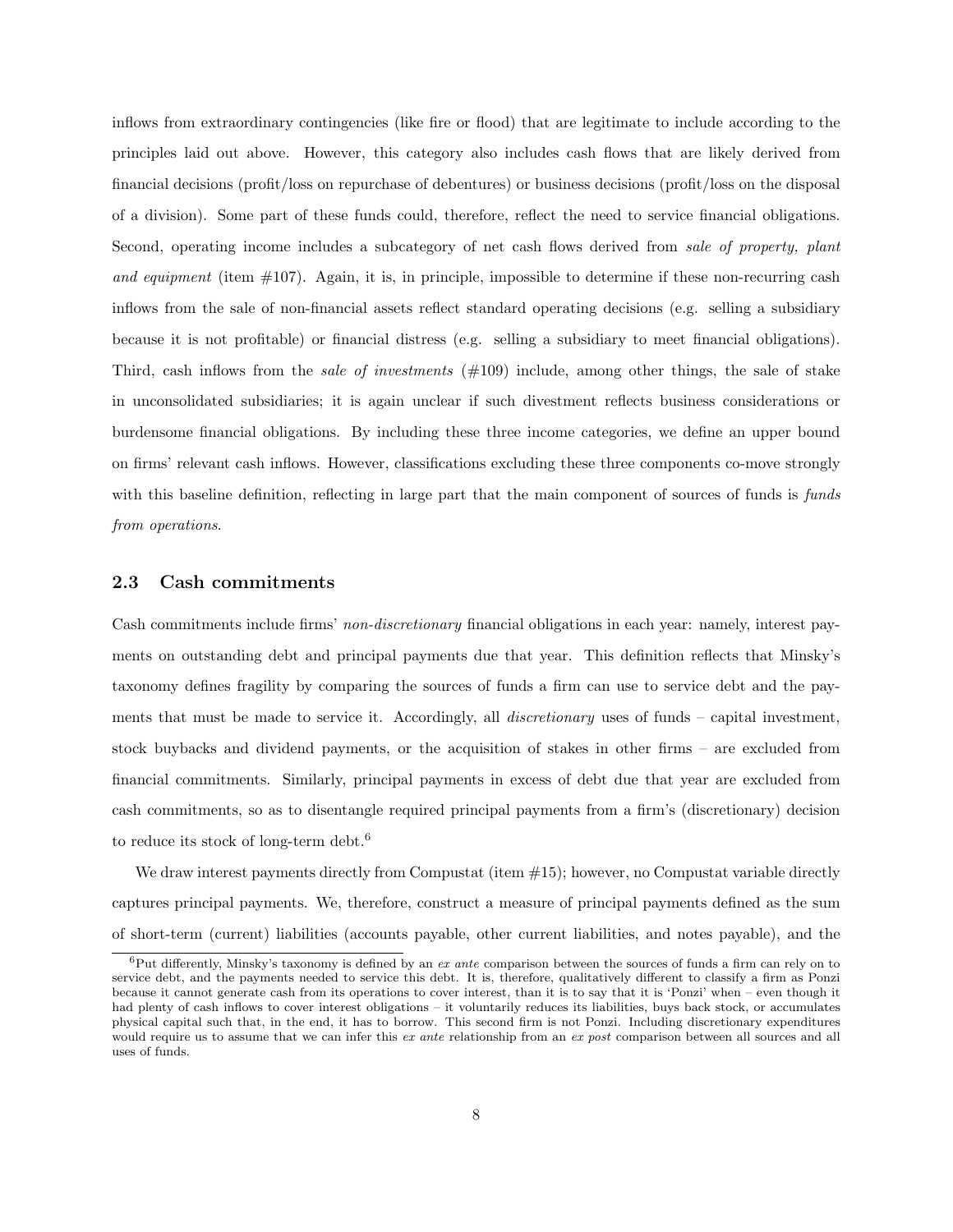portion of long-term debt due in that year (Compustat items  $\#34$ ,  $\#70$ , and  $\#72$ ). Because these liabilities are end-of-period stocks, we define principal payments in year  $t$  as a function of these stocks in year  $t-1$ .

#### 3 The incidence of Minskian regimes in the post-1970 US

Applying these definitions to the Compustat data generates a firm-level panel in which each firm-year observation is classified as hedge, speculative or Ponzi. Based on these classifications we describe the incidence and evolution of financing regimes in the US nonfinancial corporate sector; analyze the sectoral composition of changes in the incidence of financing regimes; and identify both prior and subsequent states of the most financially fragile (i.e. Ponzi) firms. To begin, Figure 1 plots the incidence of hedge, speculative and Ponzi firms as a share of the total sample between 1970 and 2014. Most notably, Figure 1 captures secular growth in the share of Ponzi firms in the US nonfinancial corporate sector, from 10.8% in 1970 to 31.6% in 2014. This growth in Ponzi structures is concentrated during the 1980s and 1990s – during which time the share of Ponzi firms grows from  $9.1\%$  to  $34.0\%$  – and levels off in early 2000s, peaking at  $36.1\%$  of nonfinancial corporations in 2002. Concurrently, the share of speculative firms declines from 72.3% to 45.4% and, despite short-term oscillations, the share of hedge firms remains relatively constant at approximately a quarter of

Figure 1: Incidence of hedge, speculative and Ponzi financing regimes Full sample of firms; 1970-2014



*Notes:* The figure shows the share of total firms under each financing regime. Shaded areas refer to full peak-to-trough periods for real GDP, obtained using the Hodrick-Prescott filter. GDP data is from the Bureau of Economic Analysis (chained dollar measure); for all other definitions and data sources, see Section 2.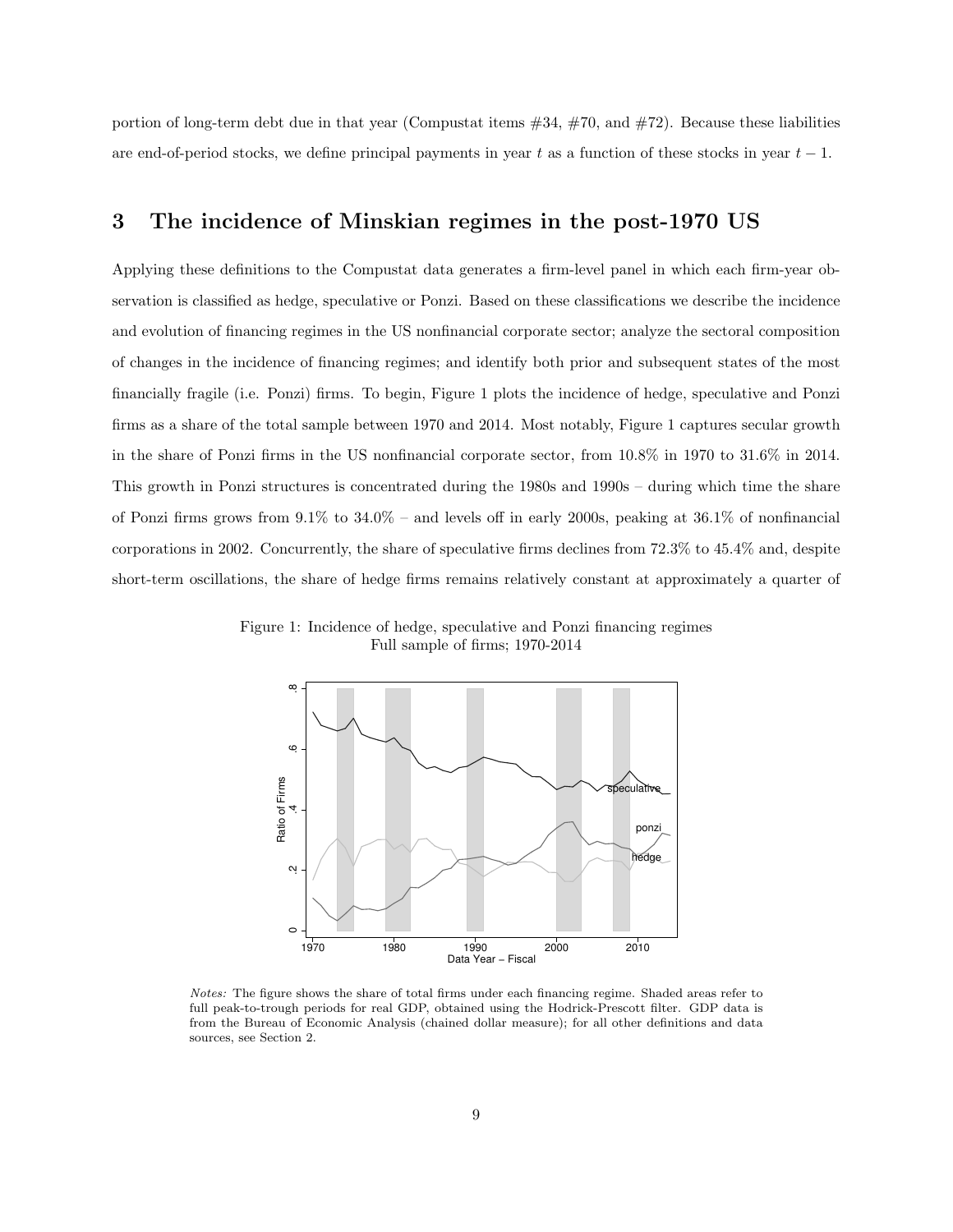

Figure 2: Incidence of hedge, speculative and Ponzi financing regimes By firm size; 1970-2014

*Notes:* The figure shows the share of firms in the first and fourth quartiles of the asset distribution, respectively, under each financing regime. Quartiles are defined by percentile of the asset distribution in each year. Shaded areas refer to full peak-to-trough periods for real GDP, obtained using the Hodrick-Prescott filter. GDP data is from the Bureau of Economic Analysis (chained dollar measure); for all other definitions and data sources, see Section 2.

firms over the full period.

The increased share of Ponzi firms is primarily driven by growth in the number of *small* firms that are Ponzi. Figures 2a and 2b reproduce Figure 1 for firms in the top and bottom quartile of the asset distribution in each year. In the case of the largest quartile, Figure 2b illustrates that, on average, almost 70% of firms are speculative, and that the composition of financing regimes among this largest quartile of firms does not trend significantly over time. Growth in Ponzi finance over the post-1970 period is, instead, largely driven by an increased share of small firms with Ponzi structures, from 20.7% to 74.0% between 1970 and 2014.

Importantly, small firms are most often Ponzi due to negative *sources* of cash, as opposed to high financial commitments. Table 3 summarizes the share of small Ponzi firms with negative values for our measure of sources of cash by decade, as well as the share of small Ponzi firms with, specifically, negative funds from operations. While 18.2% of firms in the bottom quartile of the asset distribution reported negative funds from operations in 1970, this proportion was 68.1% by 2014. Thus, Table 3 points to a growing share of small firms with negative sources of cash, largely due to negative operational income (*income before extraordinary items*), which, as described above, is firms' primary source of cash. This result is striking: a growing share of small firms effectively report losses after operational expenses are deducted from revenues. Given that these are firms that have had access to equity finance, this result suggests that sustained changes in financial practices are an important driver of the increased share of Ponzi firms (discussed further in Section 3.3).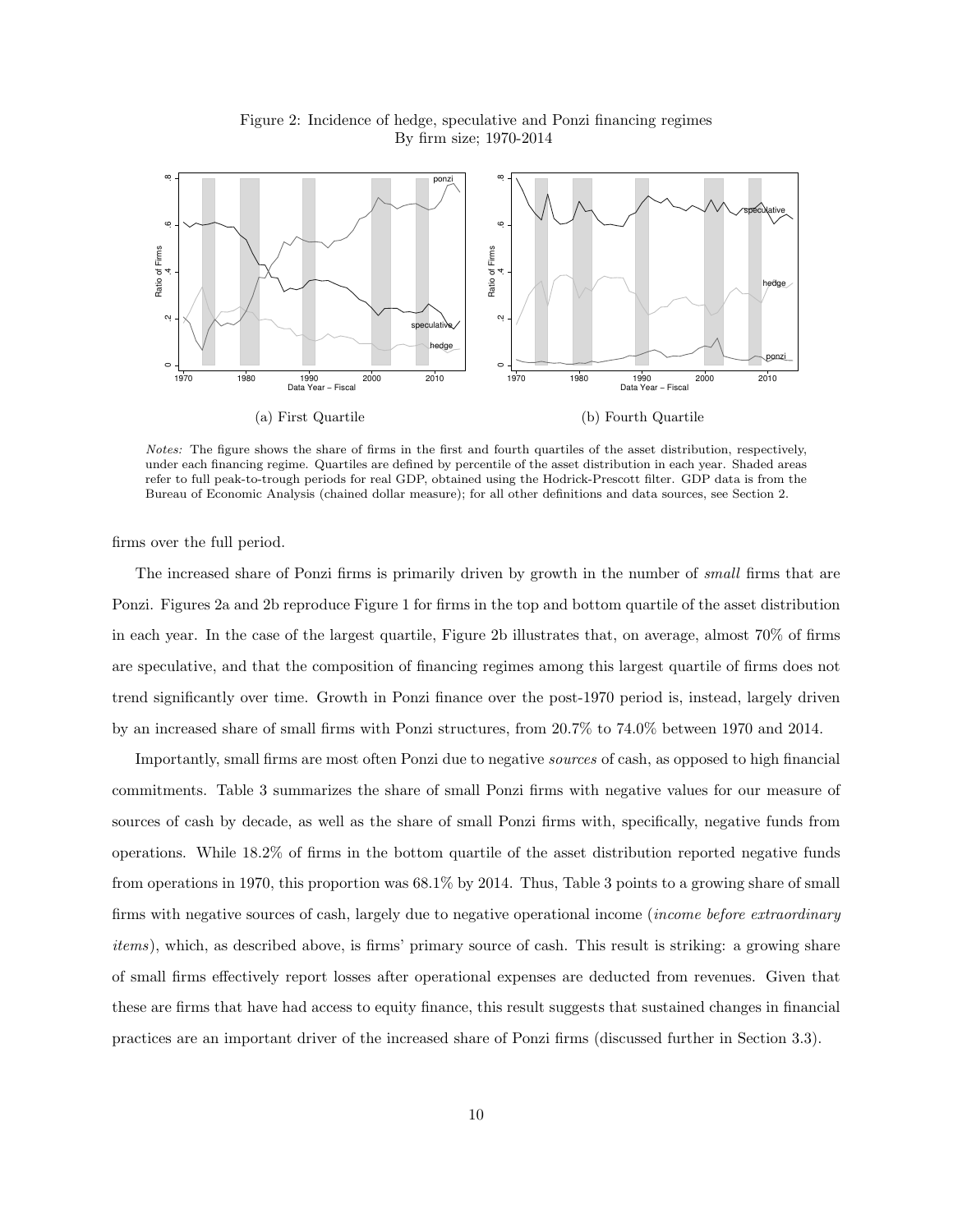|      | Sources of cash | Funds from operations | N    |
|------|-----------------|-----------------------|------|
| 1970 | 18.2%           | 18.2%                 | 849  |
| 1980 | 18.3%           | 23.6%                 | 1315 |
| 1990 | 47.6%           | 50.6%                 | 1448 |
| 2000 | 64.6%           | 67\%                  | 1851 |
| 2014 | 68.1\%          | 69.6%                 | 1216 |

Table 3: Negative sources of cash and negative funds from operations Percentage of small Ponzi firms

*Notes:* The table describes the share of Ponzi firms in the first quartile of the yearly asset distribution with negative total sources of cash and with negative funds from operations (the main component of firms' sources of cash) by decade. *N* refers to number of firms. For definitions and data sources, see Section 2.

Figure 3: Hedge, speculative and Ponzi financing regimes as shares of total assets By firm size; 1970-2014



*Notes:* The figure shows the asset-weighted shares of all firms under each financing regime. Shaded areas refer to full peak-to-trough periods for real GDP, obtained using the Hodrick-Prescott filter. GDP data is from the Bureau of Economic Analysis (chained dollar measure); for all other definitions and data sources, see Section 2.

Figure 3 turns to the share of total assets under each financing regime. Consistent with the fact that the increased incidence of Ponzi finance is concentrated among small firms, Figure 3 illustrates that the share of total assets across financing regimes is relatively stable in the post-1970 US. Similarly, the share of total assets under Ponzi regimes is small, with at least 90.6% of assets under hedge or speculative regimes in each year.<sup>7</sup> Finally, Figure 4 extends this evidence to the interest coverage ratio, which provides a continuous counterpart to the discrete regime classifications in Figures 1-3. Figure 4 plots this measure of fragility between 1970 and 2014 for the full sample of firms, as well as for firms in the bottom and top quartile

 $7$ These patterns hold when hedge, speculative and Ponzi financing regimes are instead measured as shares of capital expenditures or sales, with the exception that, when measured relative to capital expenditures, the share of hedge firms rises relative to the share of speculative firms.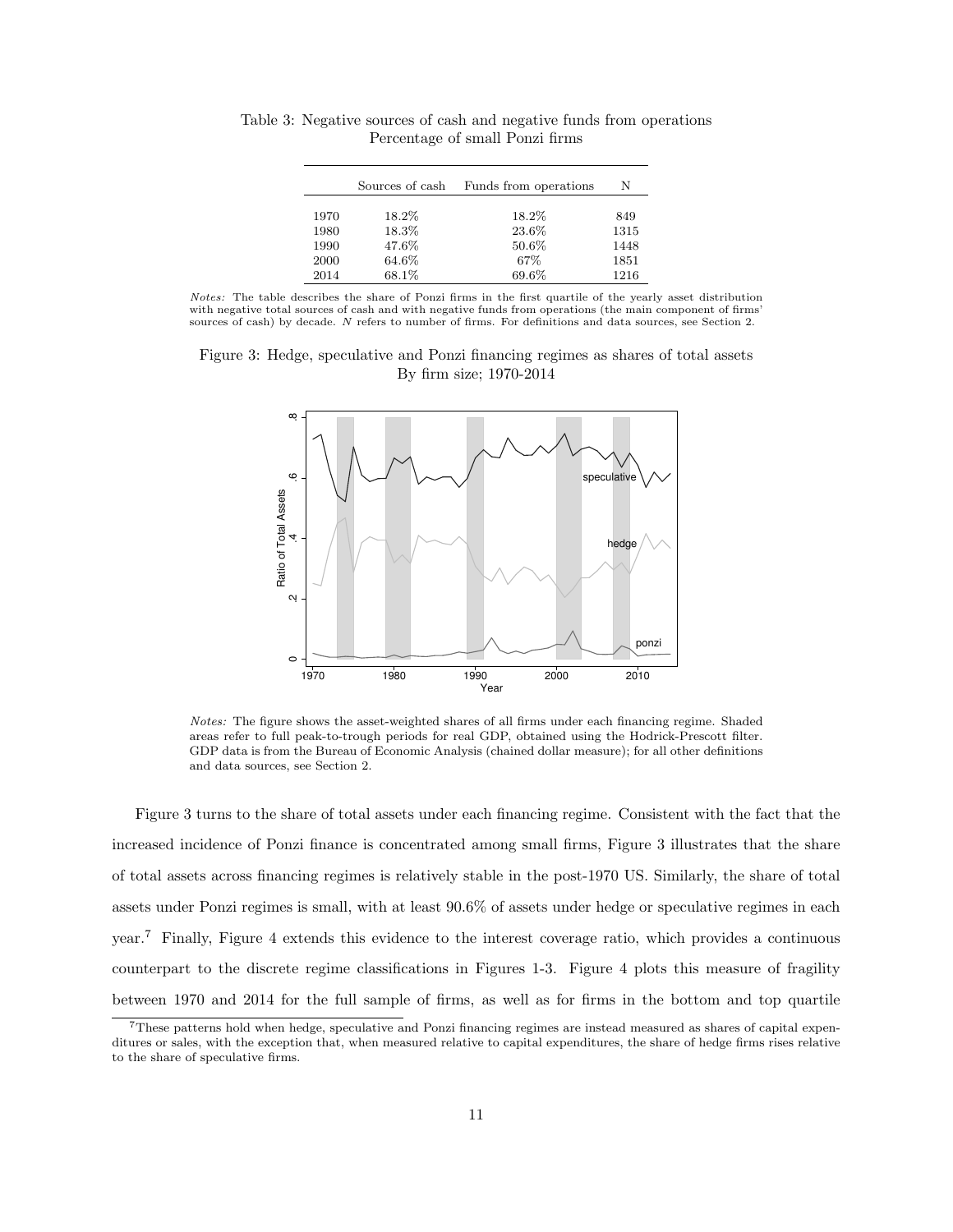of the asset distribution. Consistent with the evidence in Figure 3 we note, first, that there is very little trend in the interest coverage ratio for the full sample of firms. Furthermore, Figure 4 reiterates substantial heterogeneity by firm size. Namely, while the largest quartile of firms closely follows the full sample trend, there is a marked decline in interest coverage among small firms, capturing increased fragility. Average interest coverage (as a ratio of total assets) among firms in the bottom quartile of the asset distribution is -0.076 (implying that the average small firm is in a Ponzi regime), but rises to approximately 0.10 among firms in the remaining quartiles. Thus, while we largely frame the discussion in this section in terms of the discrete regime classifications that are widely associated with Minsky's work, it is important to note that these discrete classifications present trends consistent with this alternative, continuous measure of financial fragility.

Figure 4: The interest coverage ratio Full sample of firms, top and bottom quartile; 1970-2014



*Notes:* The figure shows median interest coverage as a ratio of total assets for the full sample of firms, and for firms in the top and bottom quartile of the interest coverage distribution. Interest coverage is defined as sources of cash less interest payments, normalized by total assets. Quartiles are defined by percentile of the asset distribution in each year. Shaded areas refer to full peak-to-trough periods for real GDP, obtained using the Hodrick-Prescott filter. GDP data is from the Bureau of Economic Analysis (chained dollar measure).

#### 3.1 Do sectoral changes drive the growth in Ponzi firms?

While Figure 2 establishes a remarkable increase in the share of Ponzi firms in the 1980s and 1990s concentrated among smaller firms, public discourse often attributes changes in financing behavior to structural changes in the US economy, particularly the rise of information and communication technologies (ICT). Stories of startup firms raising funds on the stock market before turning a profit are familiar to most observers,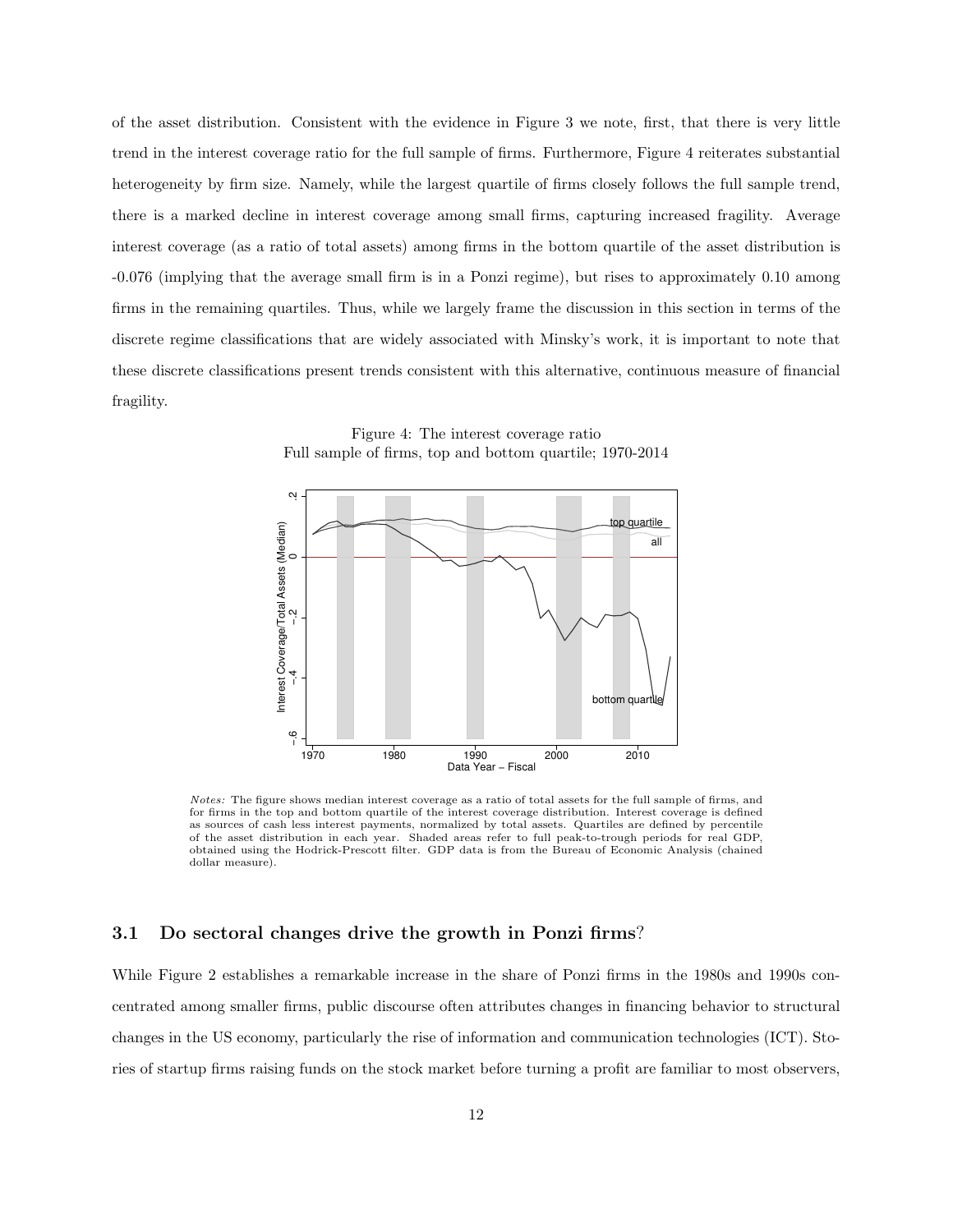and for good reason. Indeed, as of September 2016, there were 155 such startup companies valued at one billion dollars or more by their venture-capital backers (Austin et al., 2015). All these firms had access to equity financing. Since their current cash flows may fall short of their financial commitments, they may be classified as Ponzi in our analysis.

However, a sectoral decomposition indicates that growth in Ponzi firms is not driven by growth in ICT or, in fact, by any particular industry. Accordingly, the rising share of Ponzi firms primarily reflects changes within sectors (in proportion to their relative importance in the sample), rather than a large-scale expansion of sectors prone to Ponzi finance at the expense of more financially robust sectors. To show this, we decompose the change in the aggregate incidence of Ponzi regimes, by decade, into two components: a 'within-sector' component that measures changes in the incidence of Ponzi regimes within sectors, and a 'between-sector' or 'structural change' component that holds the incidence of Ponzi regimes within sectors fixed. Appendix A1 provides details on the sectoral classifications, as well as the shift-share methodology used in the sectoral decomposition.<sup>8</sup>

Table 4: Shift-share decomposition of changes in the aggregate share of Ponzi firms

|           | $\Delta$ Share of Ponzi Firms (p.p.) |                      | Decomposition         |
|-----------|--------------------------------------|----------------------|-----------------------|
|           |                                      | Within-Sector $(\%)$ | Structural Change (%) |
| 1970-1980 | $-1.7$                               | 95.5                 | 4.5                   |
| 1980-1990 | 15.0                                 | 96.9                 | 3.1                   |
| 1990-2000 | 9.8                                  | 85.2                 | 14.8                  |
| 2000-2014 | $-2.4$                               | 55.2                 | 44.8                  |

*Notes*: The first column shows the percentage point change in the aggregate share of Ponzi firms between the final year and the initial year of the period. The second and third columns show the decomposition of this change into the within-sector and the structural change components, as a percentage of the total change. For details on the sectoral decomposition and the shift-share methodology, see Appendix A1. For definitions and data sources, see Section 2.

Table 4 shows the results of this decomposition.<sup>9</sup> The first column shows the percentage point change in the aggregate share of Ponzi firms over each decade. Consistent with Figures 1 and 2, the lion's share of the increase in the share of Ponzi firms occurs in the 1980s (15 percentage points) and 1990s (9.8 percentage points). The percentage point changes in the share of Ponzi firms between 1970-1980 and 2000-2014 are, in contrast, slightly negative. The final two columns decompose the change in the aggregate share of Ponzi firms into within-sector and structural change components, each as a percentage of the aggregate change.

<sup>&</sup>lt;sup>8</sup>We divide firms into thirteen sectors, based, first, on the Standard Industrial Classification (SIC) and also including, second, three 'high-tech' sectors: high-tech manufacturing, communications services, and software and computer-related services. The summary statistics in Appendix A1 point to substantial variation in the share of Ponzi firms both over time and across sectors (Table 13 in Appendix A1). Notably, nearly all sectors display an increased share of Ponzi between 1980 and 2000, when the bulk of the growth in Ponzi takes place.

<sup>9</sup>Figure 5 in Appendix A1 includes a visual representation of the decomposition that describes sectoral contributions to the change in the aggregate share of Ponzi firms by decade.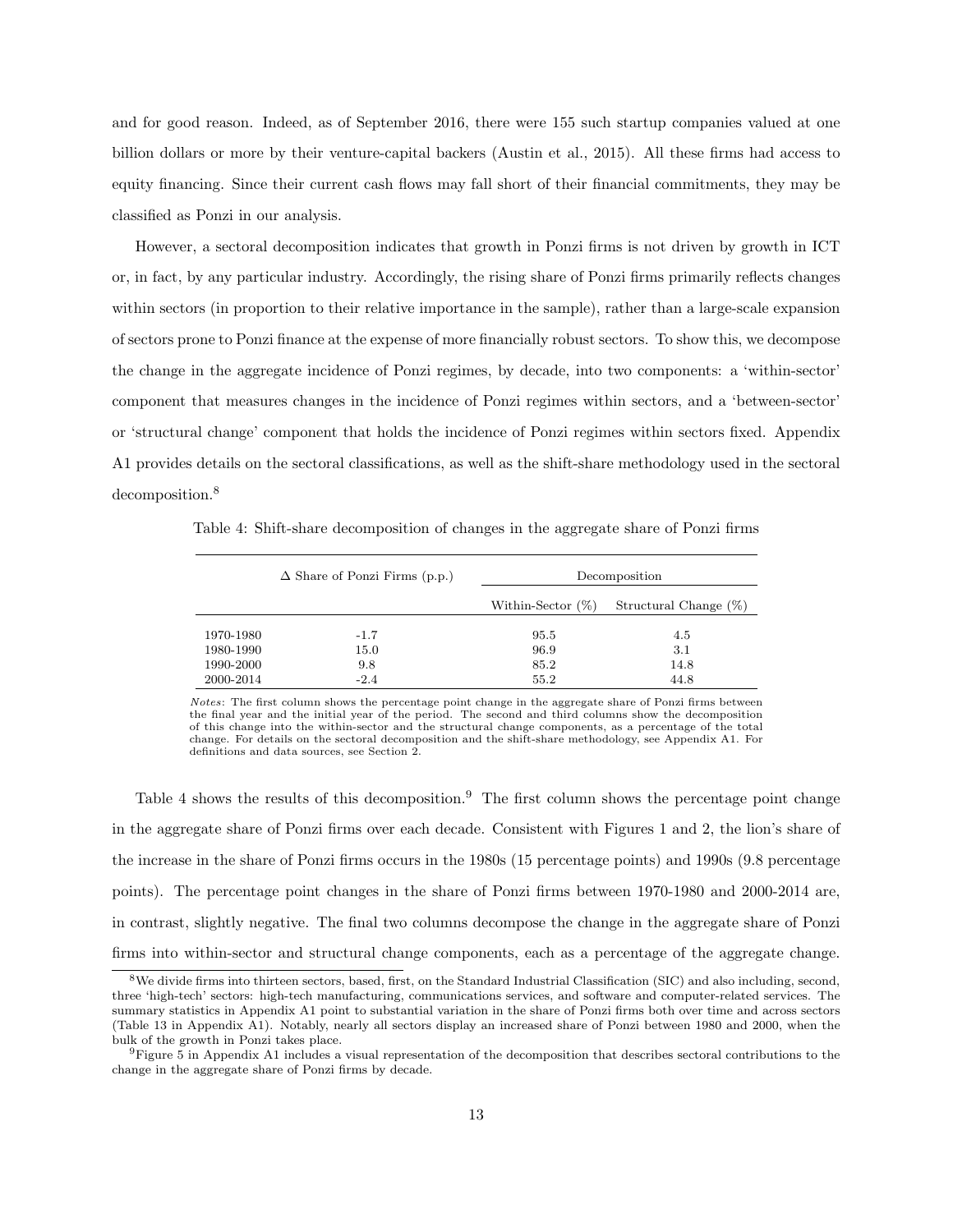This decomposition highlights that – while both within-sector change and structural change contribute to the expansion of Ponzi finance during the 1980s and 1990s – the contribution of the within-sector component is clearly dominant in both decades, accounting for nearly 97% of the aggregate change between 1980 and 1990, and 85% between 1990 and 2000. Accordingly, most sectors contribute to the rising incidence of Ponzi regimes during the 1980s and 1990s.<sup>10</sup>

In the case of ICT, in particular, we note that – despite within-sector increases in Ponzi finance – the contribution of ICT sectors to growth in Ponzi finance during the 1980s is modest, reflecting that ICT constitutes a small share of the sample at this time. During the 1990s, in contrast, high-tech manufacturing and other ICT sectors contribute substantially to the expansion of Ponzi finance, with each exceeding 20% of the aggregate change. This contribution reflects, in part, the expansion of high-tech among publicly traded firms during the 1990s; for example, over a third of the contribution of software and computing services to the expansion of Ponzi finance stems from expansion of the sector (the structural change component). However, growth in the incidence of Ponzi is common across most other sectors during the 1980s and 1990s as well, reiterating the main conclusion that the expansion of Ponzi finance is a generalized phenomenon, reflecting mutually-reinforcing within-sector trends (where larger sectors have larger weights), and is not primarily due to increased access to equity finance by technology firms.<sup>11</sup>

#### 3.2 Pre and post Ponzi history

Generalized growth in the share of financially fragile firms across sectors raises questions about both the previous and subsequent states of Ponzi firms. Does the increase in Ponzi finance reflect a trend wherein firms increasingly *enter* the sample as Ponzi, or do a significant proportion of firms transition into Ponzi from hedge or speculative regimes? Similarly, do Ponzi firms subsequently exit the sample, or do they transition back to other regimes? These questions are closely tied to the distinction between a 'basic cycle' in which Minskian dynamics are characterized by many firms passing through each regime (Palley, 1994, 2011) and

<sup>10</sup>Manufacturing contributes significantly to the increased aggregate incidence of Ponzi finance during both the 1980s and 1990s, reflecting in part manufacturing's large share of the nonfinancial corporate sector. During the 1980s, for example, traditional manufacturing makes the largest contribution to the increased aggregate share of Ponzi firms (34% of the observed increase), reflecting a large within-sector expansion of Ponzi firms (from 0.8% to 23%), but also that manufacturing is the largest sector in the sample. In the 1990s, as well, traditional manufacturing contributes just under 30% of the aggregate increase in Ponzi firms.

 $11$ While there is a small overall change in the aggregate share of Ponzi firms between 2000 and 2014, this is the only period with a sizable proportional contribution of structural change. During 2000-2014, most sectors — including  $ICT$  — record *negative* within-sector contributions to Ponzi. While these negative within-sector changes would have *lowered* the aggregate share of Ponzi firms by 6.8 percentage points between 2000 and 2014, the decline is almost entirely offset by an increased share of traditional manufacturing firms that are Ponzi. Thus, with the quantitatively important exception of manufacturing, there is suggestive evidence that, several years after the burst of the dotcom bubble in the early 2000s and the 2008 financial crisis, financial robustness increased in most sectors.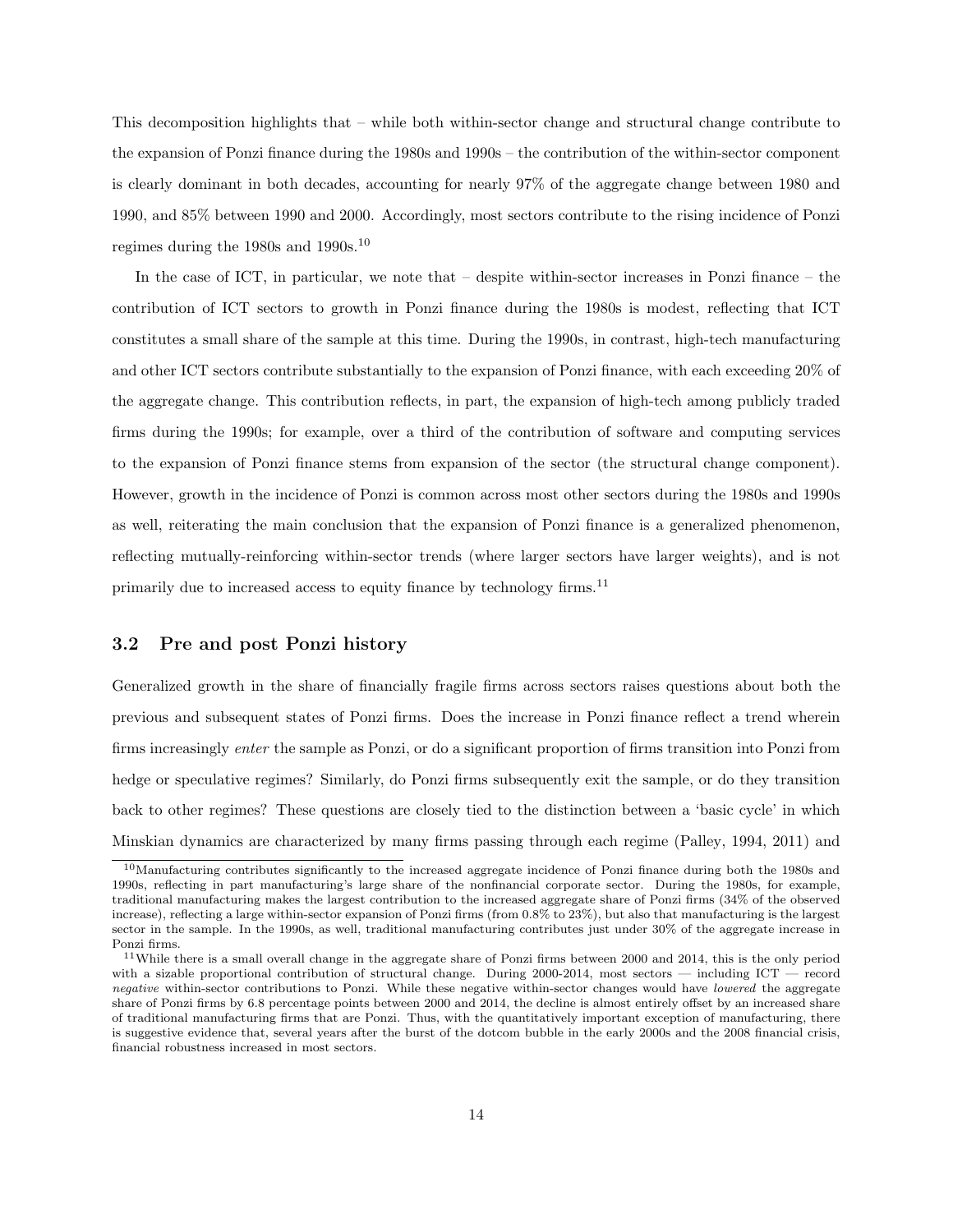a long wave transformation of the economy towards increased fragility (Wray, 2009; Ryoo, 2010; Bernard et al., 2014).

|                                                                         | Full sample                      | Quartile 1                          | Quartile 2                         | Quartile 3                          | Quartile 4                          |
|-------------------------------------------------------------------------|----------------------------------|-------------------------------------|------------------------------------|-------------------------------------|-------------------------------------|
| From missing<br>Joined<br>First after missing<br>Reappear after missing | 36.2\%<br>17.7%<br>13.8%<br>4.7% | 50.1\%<br>25.9%<br>18.0%<br>$6.2\%$ | 27.7%<br>11.9%<br>11.6%<br>$4.2\%$ | 15.6%<br>$6.2\%$<br>7.3%<br>$2.1\%$ | $10.5\%$<br>4.3%<br>$4.5\%$<br>1.7% |
| Hedge                                                                   | $10.4\%$                         | $9.7\%$                             | 11.1\%                             | $10.5\%$                            | 12.9%                               |
| Speculative                                                             | 53.4%                            | 40.2\%                              | 61.2\%                             | 74.0%                               | 76.6%                               |

Table 5: Status of firms in year before transitioning to Ponzi Full sample and by size quartile

*Notes:* Firms can transition to Ponzi from hedge or speculative finance, or from a previously missing observation. Previously missing observations can be divided between: (1) firms that join Compustat for the first time in  $t$ ; (2) firms that were already in Compustat, are missing a regime classification in  $t-1$ , and are now receiving a regime assignment for *the first time*; and (3) firms that were already in Compustat, are missing a regime classification in  $t - 1$ , but did have a regime classification in some previous period. Quartiles are defined by percentile of the asset distribution in each year. For definitions and data sources, see Section 2.

Firms that become Ponzi in year *t* can enter Ponzi from one of three previous states: (1) the firm can enter as Ponzi in  $t$ ; (2) the firm can transition from being in a speculative regime in  $t-1$ , or (3) the firm can transition from being in a hedge regime in  $t-1$ . Table 5 summarizes the shares of each type of transition for the full sample and by firm size quartile for the full post-1970 period. These summary statistics, also, further divide firms entering as Ponzi in year *t* into three sub-categories: firms joining Compustat for the first time; firms already in the sample that did not have sufficient data for a regime assignment in year  $t-1$ ; and firms already in the sample, also missing a regime classification in  $t-1$ , but that had a previous regime assignment in at least one year. Table 5 points to two different stories by firm size. Among large firms, as in the full sample, firms most often become Ponzi from a previously speculative state. In contrast, small firms are more likely to join the sample as Ponzi. It is, furthermore, notable that small firms have *increasingly* entered the nonfinancial corporate sector with fragile financing structures over the post-1970 period. In 1970-1974, 50.3% of firms in the smallest quartile became Ponzi from a previously speculative regime; this share falls to 23.4% in 2010-2014. In contrast, the share of firms in the first quartile entering Ponzi from 'missing' rose from  $38.5\%$  in 1970-1974 to  $70.8\%$  in 2010-2014.<sup>12</sup> This trend corroborates a hypothesis that the growing incidence of Ponzi firms reflects an increased number of small corporations that IPO with fragile financial structures (due to negative sources of cash).

 $12$ In 1970-74, 26% of Ponzi firms in the first quartile 'joined' the sample; 10.9% were 'first after missing', and 1.6% 'reappear after missing'. In 2010-14, 27.5% of Ponzi firms in the first quartile 'joined' the sample; 37.3% were 'first after missing' and 6.0% 'reappear after missing'.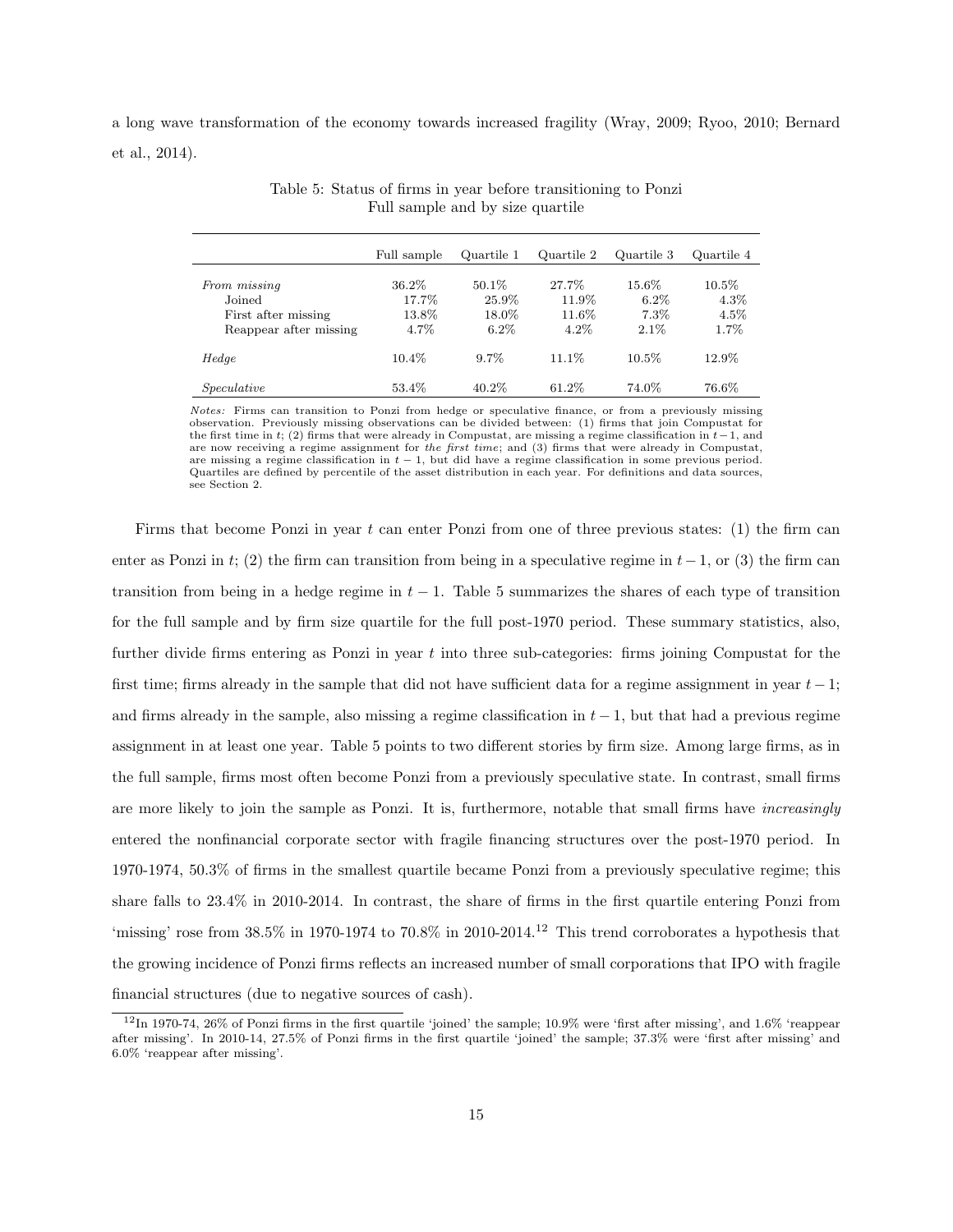An equally interesting question concerns what happens *after* a firm finds itself in a Ponzi regime. Table 6 summarizes the incidence of Ponzi firms' subsequent states for the full sample and by size quartile. These statistics highlight that, across firm size, a majority of spells of Ponzi finance (almost 60%) end when a firm transitions to a more robust financing regime, but that almost a third of Ponzi spells (30.2%) end with exit. This general pattern holds across firm size, with the notable exception that small firms more often exit the sample after a period of Ponzi finance than large firms. Table 6 also includes the possibilities that a firm is still Ponzi when the sample ends in 2014, and that Ponzi firms – after a spell of being Ponzi – have a missing observation for financing regime. Approximately 6% of spells of Ponzi finance were ongoing in the last year of our sample and, in a small number of cases, we cannot observe the post-switch state due to missing data  $(4.6\%).$ 

|               | Full sample | Quartile 1 | Quartile 2 | Quartile 3 | Quartile 4 |
|---------------|-------------|------------|------------|------------|------------|
| Hedge         | $9.3\%$     | $9.6\%$    | $9.3\%$    | 8.5%       | 8.9%       |
| Speculative   | 49.8%       | 40.4\%     | 54.3%      | 66.1\%     | 73.3%      |
| Exit          | 30.2%       | 36.1\%     | 27.4%      | 21.1\%     | 13.0%      |
| End of sample | $6.1\%$     | 8.3%       | $5.2\%$    | 1.7%       | $1.6\%$    |
| Missing obs.  | $4.6\%$     | 5.8%       | 3.8%       | $2.6\%$    | $3.2\%$    |

Table 6: Status of firms transitioning out of a Ponzi regime Full sample and by size quartile

While Table 6 indicates that Ponzi firms more often switch to a more robust regime than exit the sample, the question remains of whether firms are *more likely* to *exit* after a spell of Ponzi finance compared to firms in more robust regimes.<sup>13</sup> While a full econometric analysis of the determinants of exit hazard is beyond the scope of this paper, simple descriptive statistics suggest that a spell of Ponzi finance is associated with a greater likelihood of exiting the sample, as compared to being in a more robust regime – even when controlling for firm size quartile. To show this, we compare the distribution of regimes in the year before exit to the unconditional likelihood that a firm is Ponzi in any given year. Panel 1 of Table 7 shows the distribution of regimes among exiting firms in the year before they exit. The last column shows that, across firm size, 37.4% of exiting firms are Ponzi in the previous year. Panel 2 of Table 7 shows the unconditional likelihood that a firm is Ponzi in any given year. The last column shows that 21.5% of all firms are Ponzi in any given year. The 16 percentage point difference suggests that being in a Ponzi regime *enhances* the likelihood of

*Notes:* Firms can transition out of Ponzi to a hedge or speculative regime; exit the sample; still be Ponzi in the last year for which we have available data; or have a missing regime classification following Ponzi finance. 'Exit' includes cases for which a Ponzi spell is followed by a missing observation, after which the firm exited the sample (2.7% of all transitions). The shares in this table are computed after adjusting the sample to exclude firms with gaps (0.64% of total firms). Quartiles are defined by percentile of the asset distribution in each year. For definitions and data sources, see Section 2.

<sup>&</sup>lt;sup>13</sup>Unfortunately, due to data limitations we cannot identify the reason for exit. A firm may exit because it has gone bankrupt; because it has merged with or been acquired by another firm; or because it has become privately held.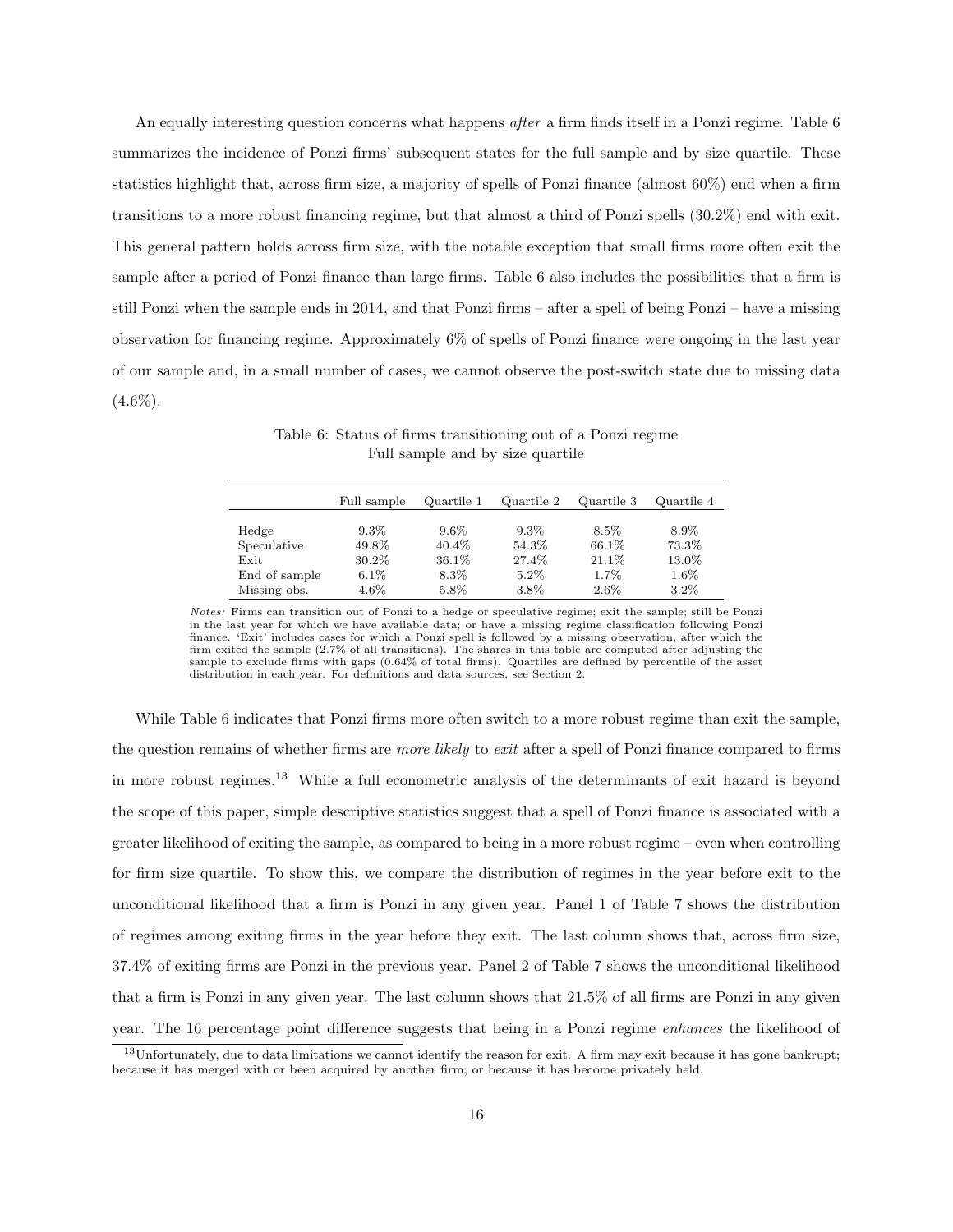exiting the sample in the subsequent year, relative to other regimes. In contrast, the opposite relationship characterizes hedge and speculative regimes: the likelihood of being hedge or speculative is higher in any given year than it is in the year before exiting the sample.

|             |          |                |                |                | Panel 1: Distribution of Finance Regimes in Year Before Exit |
|-------------|----------|----------------|----------------|----------------|--------------------------------------------------------------|
|             |          |                | Size Quartiles |                |                                                              |
|             | 1        | 2              | 3              | $\overline{4}$ | Total                                                        |
| Hedge       | $8.0\%$  | 19.0%          | 24.8%          | 27.1%          | 17.5%                                                        |
| Speculative | 24.9%    | 48.7%          | 59.8%          | 65.5%          | 45.1%                                                        |
| Ponzi       | 67.1\%   | 32.3%          | 15.3%          | 7.5%           | 37.4%                                                        |
|             |          |                |                |                | Panel 2: Unconditional Distribution of Finance Regimes       |
|             |          |                | Size Quartiles |                |                                                              |
|             | 1        | $\mathfrak{D}$ | 3              | $\overline{4}$ | Total                                                        |
| Hedge       | $13.5\%$ | 23.4%          | 27.7%          | $30.3\%$       | 23.6%                                                        |
| Speculative | 35.3%    | 54.9%          | 63.9%          | 66.2\%         | 54.9%                                                        |
| Ponzi       | 51.2%    | 21.7%          | 8.3%           | 3.5%           | 21.5%                                                        |

Table 7: Distribution of financing regimes Full sample and by size quartile

*Notes*: The first panel shows the distribution of finance regimes in the year before firms exit the sample, when exit occurs before 2014. The first four columns further condition the distribution by size quartiles, while the last column shows the distribution across all exiting firms. The second panel shows the unconditional (on exiting) distribution of regimes. All entries are expressed as a percentage of the total non-missing observations for the finance regime. Quartiles are defined by percentile of the asset distribution in each year. For definitions and data sources, see Section 2.

Table 7, also, indicates that this pattern holds when conditioning on size quartiles. For example, we can compare the likelihood that a firm in the smallest quartile is Ponzi the year before it exits (67.2%) to the unconditional likelihood  $(51.2\%)$  that a firm is Ponzi — again, a 16 percentage point difference. These probability differentials fall as size increases; however, the sign is preserved. Thus, across all quartiles, but more strongly so among smaller firms, firms are less likely to be hedge or speculative, and more likely to be Ponzi, the year preceding exit as compared to any given year.

#### 3.3 A long wave of increasingly fragile finance?

The evidence in this section is consistent with the possibility of a long wave of increasingly fragile finance in the post-1970 US economy. In particular, the expanding share of Ponzi structures points to a secular shift in the structure of the nonfinancial corporate sector, extending across multiple business cycles, towards an increasing prevalence of fragile financial structures. Evidence regarding the previous and subsequent states of Ponzi firms further corroborate the possibility of a long Minskian wave. Perhaps most notably, a striking number of Ponzi firms *enter* the sample – i.e. *go public* – with a Ponzi structure due, in particular, to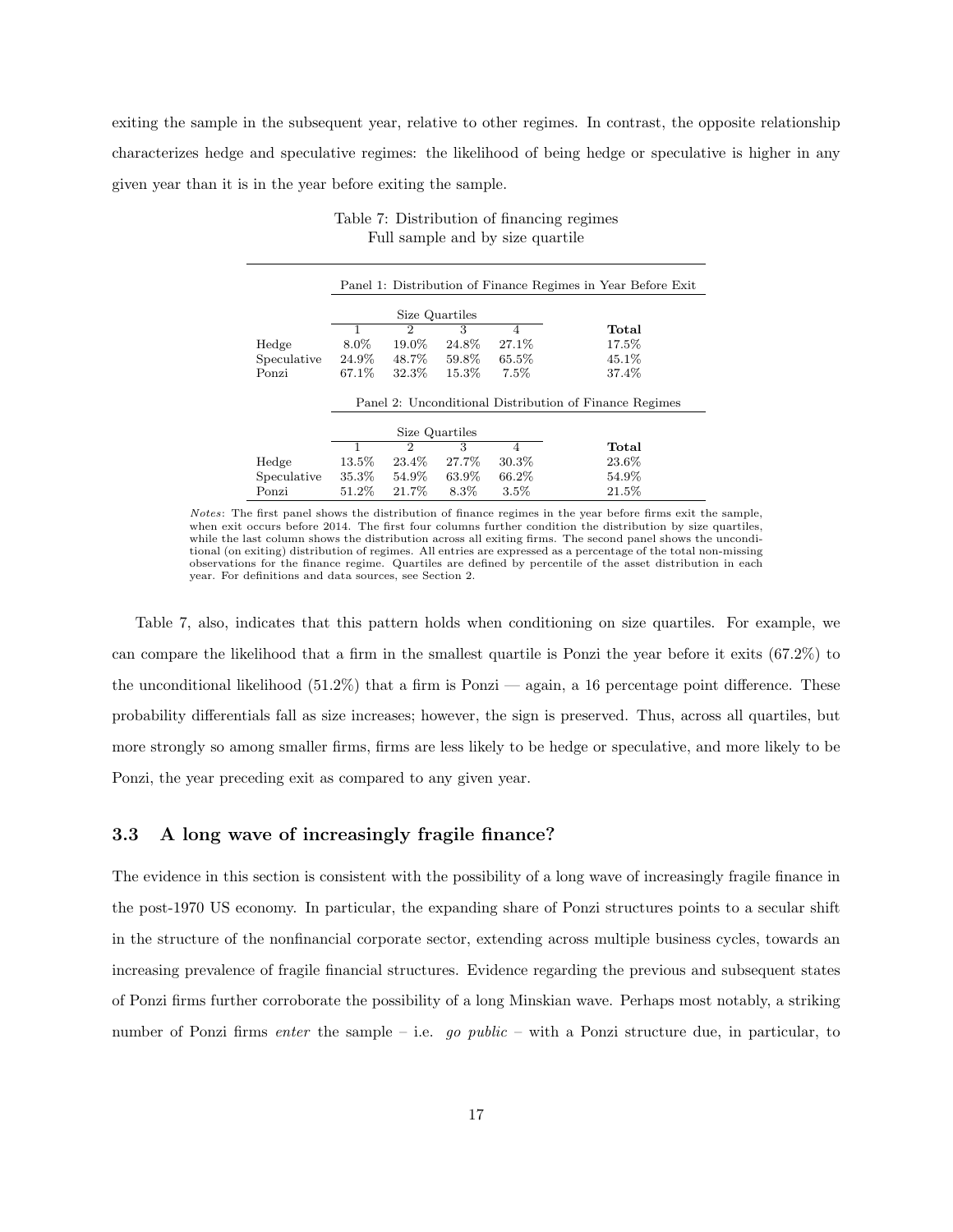negative sources of funds.<sup>14</sup> This expansion of Ponzi entrants is arguably indicative of changing financial norms and conventions. More specifically, the fact that a growing share of (small) firms have access to equity finance *despite* negative operational income suggests that institutional changes in financial practices are an important driver of the increased share of Ponzi firms. Furthermore, the expansion of Ponzi – specifically among small firms – is due to 'new entry' as much as transitions from hedge and speculative regimes. Together with the finding that Ponzi firms are more likely to subsequently exit the sample as compared to hedge or speculative firms, these descriptive findings suggest that the primary source of Minskian dynamics in the post-1970 US does not lie in a 'basic cycle', wherein the expansion of financial fragility derives primarily from the movement of individual enterprises from hedge, through speculative, and to Ponzi finance (Palley, 2011), and instead corroborates the possibility of a long wave.

The sectoral decomposition further supports this possibility of a long wave. In particular, the expansion of Ponzi finance occurs across sectors, such that – rather than being indicative of structural change in the US economy wherein a financially fragile sector grows at the expense of a robust sector – there is a broad-based expansion of fragile structures. This widespread expansion in Ponzi structures again points to a broad change in financial norms and practices, wherein – across the US economy – the financial norms by which firms enter the sample of publicly-traded companies have changed. Together, the descriptive findings in Section 3 are consistent with a set of the literature on Minskian dynamics that emphasizes long waves in financing practices, defining, for example, long waves as stages of capitalism (Minsky, 1964, 1995; Wray, 2009; Ryoo, 2010; Bernard et al., 2014).

Thus, while the length of the available data on the US nonfinancial corporate sector makes it impossible to definitively identify a long wave, the descriptive evidence in this section establishes a set of stylized facts consistent with a long-term shift in financing norms towards an increasing *incidence* of financially fragile structures in the US nonfinancial corporate sector. Notably, however, because the expansion in Ponzi structures is concentrated among small firms, the *asset-weighted share* of firms in more fragile financing positions does not trend upwards over the same period. This low asset-weighted share of Ponzi raises an important question regarding whether the trends documented here point to greater *systemic* fragility. In this regard it is important to keep in mind that, in analyzing the nonfinancial *corporate* sector, 'small' firms are still relatively large.

It is also notable that Figure 3 captures a clear *lack* of an increased share of assets under financially fragile regimes (both speculative and Ponzi) after the onset of the 2008 crisis. Put differently, Figures 1-3

<sup>14</sup>This expansion of Ponzi entrants to the nonfinancial corporate sector occurs *despite* a marked decline in new entrants during this time period (Gutiérrez and Philippon, 2016).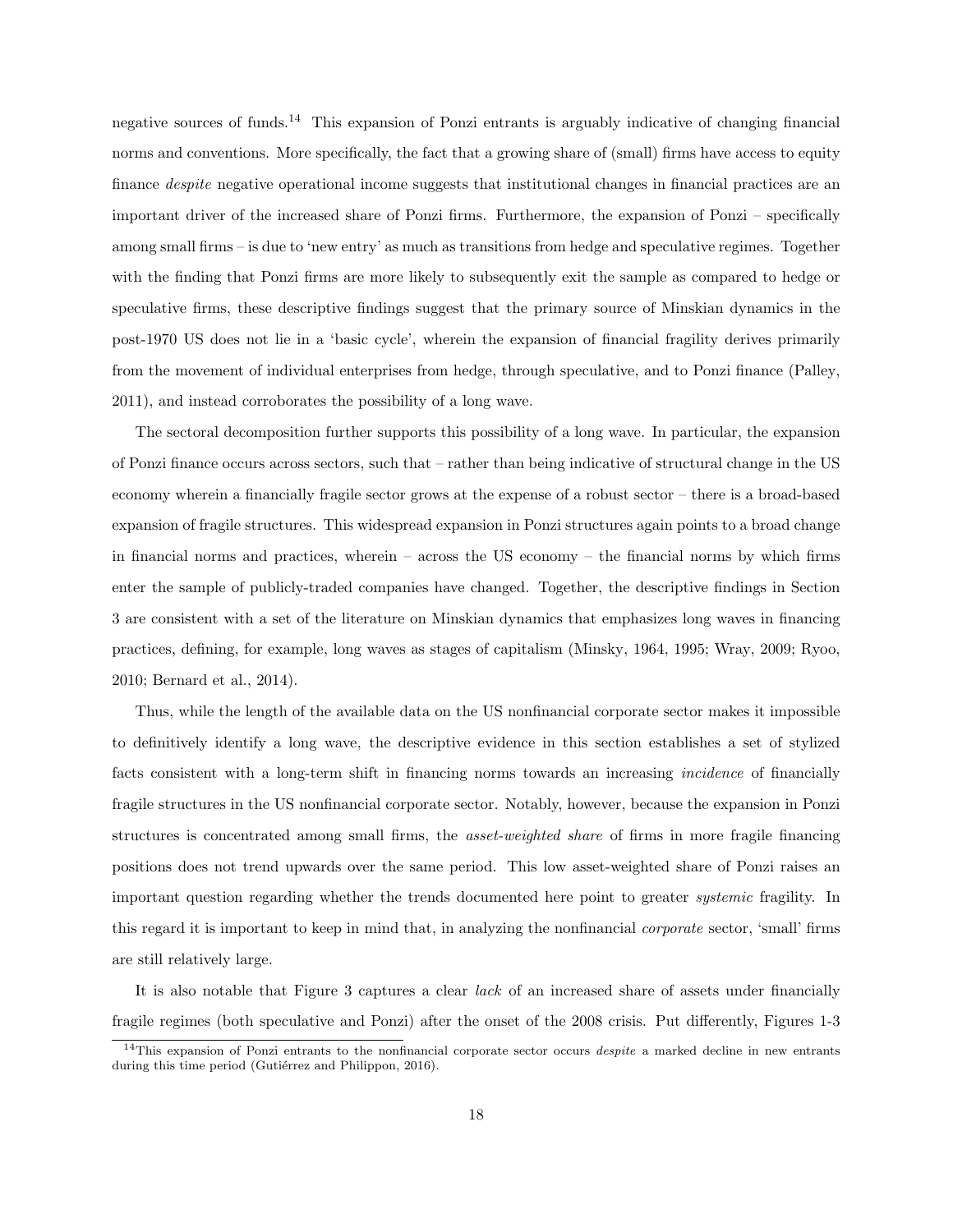do not point to a 'Minsky moment' within the nonfinancial corporate sector in 2008.<sup>15</sup> There are at least three possible interpretations of this finding. First, if Minskian dynamics take the form of long waves, the evolution of financial norms may be slow moving: even if norms begin to evolve after a crisis, regime shifts need not align with the business cycle. Second, and perhaps more important, this paper analyzes nonfinancial corporations, whereas the 2008 crisis was largely located in the household sector and was prompted by a housing price collapse (for a discussion of this point in a Minskian framework see Dymski, 2009).<sup>16</sup> In the context of nonfinancial firms, Minskian dynamics are most often located in investment booms. However, investment rates in the nonfinancial corporate sector slowed in the decades prior to 2008, despite rising profitability. This 'investment-profit puzzle' (Stockhammer, 2005; Van Treeck, 2008) suggests that – quite in contrast to an investment-led boom – the profit-investment link that is central to Minskian dynamics in the nonfinancial corporate sector, has *weakened* over the period of analysis. Financial firms, which were also central to the dynamics of the 2008 crisis, are similarly excluded from the sample.

It is, third, interesting to note that the majority of large firms are speculative and, therefore, rely on access to short-term financing to roll over debt. When the market for short-term corporate debt (commercial paper) froze during the financial crisis, these firms were directly vulnerable to the possibility that investors would be unwilling to refinance maturing commercial paper. Notably, however, the commercial paper market was supported during the crisis by direct (and unprecedented) Federal Reserve purchases of commercial paper (Kacperczyk and Schnabl, 2010). Thus, the policy response to the crisis conceivably mitigated the likelihood of a Minsky moment within the nonfinancial corporate sector – at least among these (primarily large) firms that are heavily reliant on short-term commercial paper for financing.

#### 4 Short-term cycles? Financial fragility and the business cycle

The descriptive evidence in Section 3 points to a possible long wave of increasingly fragile financing arrangements in the post-1970 US economy; however, the possibility remains that shorter-term Minsky cycles are 'nested' within this long-term trend. In this section we, therefore, explore the possibility of short-term Minsky cycles by analyzing the link between macroeconomic fluctuations (at a business-cycle frequency) and a firm's probability of being in a more fragile financing regime. We present two sets of estimations: the first set uses the discrete classifications from the previous sections, and the second turns to the interest coverage ratio. Both sets of estimations point to an almost-zero contemporaneous relationship between the cyclical

<sup>&</sup>lt;sup>15</sup>This conclusion is consistent with Behlul (2011) who finds, at the aggregate level, that the balance sheet of the nonfinancial corporate sector did not become more precarious following the crisis.

 $16$ See also Tymoigne (2014) for an analysis of increased financial fragility in residential housing beginning in the early 2000s.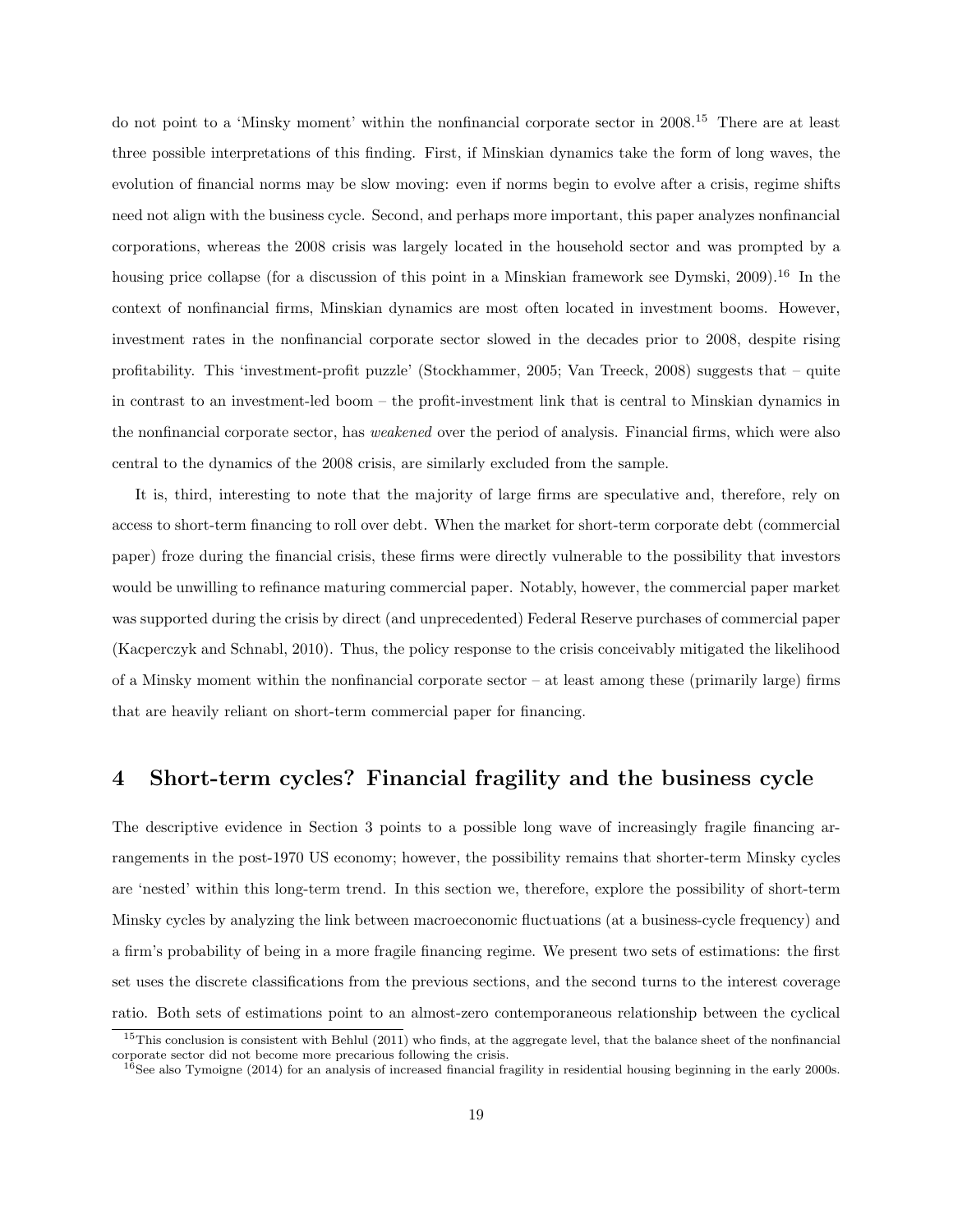component of output (the output gap) and financial fragility, suggesting that Minskian dynamics do not operate at a business-cycle frequency over this period in the US economy.

#### 4.1 The probability of being Ponzi

To explore the impact of short-term business cycle fluctuations on firm-level financial fragility, we begin with a set of linear probability models estimating the relationship between fluctuations in economic conditions external to individual firms and the probability that a firm is Ponzi. We draw on two measures of business cycle fluctuations: the (normalized) cyclical component of US GDP extracted using the Hodrick-Prescott filter, and real GDP growth.<sup>17</sup> Results from these estimations are shown in Tables 8 and 9, respectively.

|                           | (1)          | (2)          | (3)          | (4)                      | (5)          | (6)          | (7)          | (8)                      |
|---------------------------|--------------|--------------|--------------|--------------------------|--------------|--------------|--------------|--------------------------|
| $Cyc$ output <sub>t</sub> | $-0.0052***$ | $-0.0040***$ | $-0.0059***$ | $-0.0036***$             | $-0.0074***$ | $-0.0067***$ | $-0.0069***$ | $-0.0044***$             |
|                           | (0.0008)     | (0.0008)     | (0.0010)     | (0.0010)                 | (0.0010)     | (0.0010)     | (0.0011)     | (0.0011)                 |
| Cyc output <sub>t-1</sub> |              |              |              |                          | $0.0066***$  | $0.0065***$  | $0.0061***$  | $0.0062***$              |
|                           |              |              |              |                          | (0.0010)     | (0.0010)     | (0.0012)     | (0.0012)                 |
| Cyc output <sub>t-2</sub> |              |              |              |                          | $0.0050***$  | $0.0052***$  | $0.0039***$  | $0.0047***$              |
|                           |              |              |              |                          | (0.0010)     | (0.0010)     | (0.0011)     | (0.0011)                 |
| Avg growth (7yr)          |              |              | $0.8948***$  | $0.2965**$               |              |              | $0.7576***$  | 0.1228                   |
| Log total assets          |              | $-0.0267***$ | (0.1187)     | (0.1211)<br>$-0.0258***$ |              | $-0.0251***$ | (0.1217)     | (0.1243)<br>$-0.0258***$ |
|                           |              | (0.0007)     |              | (0.0011)                 |              | (0.0008)     |              | (0.0011)                 |
|                           |              |              |              |                          |              |              |              |                          |
| Firm FE                   | Y            | Y            | Y            | Υ                        | Y            | Y            | Y            | Y                        |
| Year FE                   | $\mathbf N$  | N            | $\mathbf N$  | N                        | $\mathbf N$  | $\mathbf N$  | $\mathbf N$  | $\mathbf N$              |
| Firms                     | 11232        | 11232        | 10196        | 10187                    | 11232        | 11231        | 10196        | 10187                    |
| Avg. $obs/firm$           | 16.75        | 16.72        | 11.25        | 11.25                    | 14.88        | 14.86        | 11.16        | 11.15                    |
|                           |              |              |              |                          |              |              |              |                          |
| Std coeff (pp)            | $-0.45$      | $-0.34$      | $-0.50$      | $-0.31$                  | $-0.63$      | $-0.57$      | $-0.59$      | $-0.37$                  |
| Uncond prob               | 17.5         | 17.5         | 17.5         | 17.5                     | 17.5         | 17.5         | 17.5         | 17.5                     |

Table 8: Linear probability models, probability of being Ponzi (Cyclical component of GDP)

*Notes:* The dependent variable is a binary variable indicating whether a firm is in a Ponzi regime in a given year. 'Cyc output' denotes the cyclical component of GDP obtained from the Hodrick-Prescott filter. 'Avg growth (7 yr)' denotes the average growth in aggregate GDP over the previous seven years. 'Std coeff (pp)' denotes the percentage point effect of a one standard deviation increase in 'Cyc output' on the probability of being Ponzi. 'Uncond prob' denotes the unconditional probability of being Ponzi. GDP data is from the Bureau of Economic Analysis (chained dollar measures); for all other definitions and data sources, see Section 2. The sample period is 1970-2014. Robust standard errors are in parentheses.  $*_p$  < 0.1;  $*_p$  < 0.05;  $***p<0.01$ .

Table 8 begins with specifications using the cyclical component of output. This specification is premised on the assumption that the cyclical component of aggregate GDP reflects changes in economic conditions

<sup>&</sup>lt;sup>17</sup>Both aggregate GDP and sector-level output series, introduced below, are normalized such that 2009, the base year, is equal to 100. Doing so ensures comparability between aggregate GDP and the sector-level output measures that are used in estimations in Appendix A2. Both aggregate GDP and sector-level output are drawn from the BEA (chained dollar measures). In all sets of regressions, we restrict the sample to only include firms with spells of at least seven consecutive observations; however, the results are strongly robust to varying this sample restriction.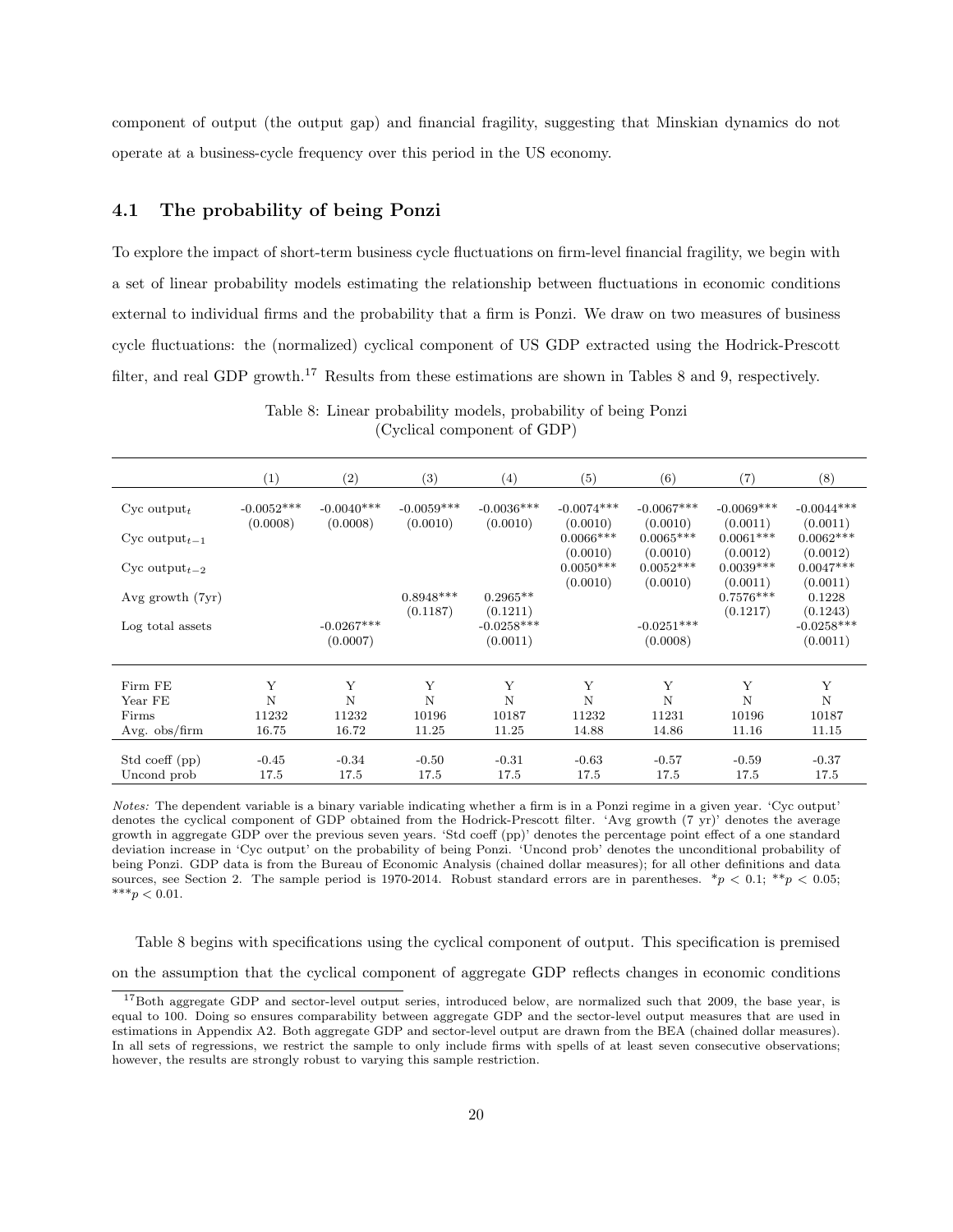that may affect financing structures, but that are exogenous to individual firms. Thus, the primary relationship of interest is between the contemporaneous cyclical component of GDP and the probability of being Ponzi, described by the coefficients in the first row of each column in Table 8. In particular, if business cycle fluctuations drive changes in firm financing regimes, we would expect that business cycle downturns (expansions) lead to an increase (decrease) in the probability that a firm is Ponzi.

Columns 1 and 2 begin with the most parsimonious specifications, estimating the relationship between the contemporaneous cyclical component of GDP and the probability of being Ponzi, both with and without a control for log of total assets to capture firm size. Each column also includes firm fixed effects that account for firm-specific factors (like sector of activity) that are not explicitly controlled for in the regression; because the aggregate output gap absorbs year-specific variation, year fixed effects are not included. As predicted by the hypothesis that Minskian dynamics describe short-term fluctuations, the key coefficient of interest in Columns 1 and 2 points to a negative and strongly statistically significant relationship between the contemporaneous cyclical component of output and the probability of being Ponzi.

Importantly, however, the magnitude of the estimated coefficient is small. To highlight economic magnitudes, standardized coefficients for cyclical output are included in the final row of Table 8. In Column 1, for example, a one standard deviation increase in the magnitude of the cyclical component of GDP leads to a 0.45 percentage point decline in the probability of being Ponzi. A comparison to the unconditional probability of being Ponzi (17.5%) highlights the small economic magnitude of the estimate. When also controlling for log total assets, a one standard deviation increase in the cyclical component of GDP leads to a 0.34 percentage point decline in the probability of being Ponzi. Thus, while – as expected – these results point to a negative contemporaneous relationship between the cyclical component of GDP and the probability of being Ponzi, the magnitude of this short run effect is quite small.

This result is corroborated by the remaining columns of Table 8. Columns 3 and 4 include a measure of seven-year average growth, defined by the average growth rate over the last seven years, to consider the possibility that periods of faster growth subsequently generate greater financial fragility. Columns 5-8 then replicate the four initial specifications, while also including two lags of the cyclical component of output. Thus, Column 8 presents the most exhaustive specification, which includes controls for two lags of the cyclical component of output, seven-year average growth, and log of total assets. Column 8 reiterates both the negative relationship between the cyclical component of GDP and the probability of being Ponzi, and the very small economic magnitude of this coefficient. Specifically, a one standard deviation increase in average growth is associated with a 0.62 percentage point increase in the probability of being Ponzi.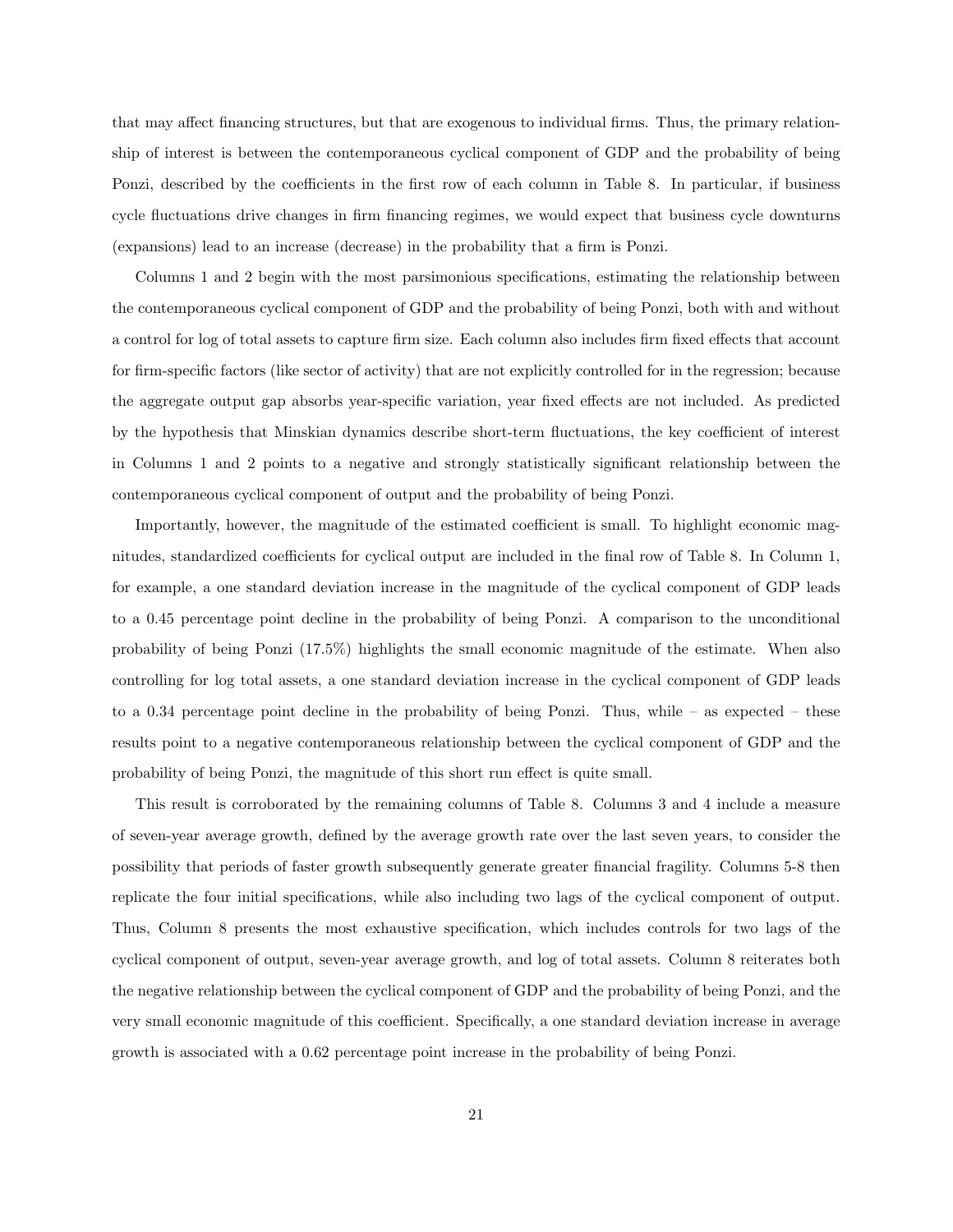Two additional points are useful to note about Table 8. First, Columns 5-8 point to a positive relationship between the first and second lags of cyclical output and the probability of being Ponzi. These coefficients reflect mean reversal in the cyclical component of output, as measured by the Hodrick-Prescott filter. In particular, when holding the contemporaneous component of cyclical output fixed, subsequent lags of cyclical output capture this mean reversion, such that they are positively associated with the probability of being Ponzi. Finally, the coefficient describing the relationship between seven-year average growth and the probability of being Ponzi is positive and strongly statistically significant across specifications, suggesting that a spell of medium-run growth is associated with an increased likelihood that firms are Ponzi. This coefficient may, accordingly, suggest that sustained growth episodes breed 'exuberance' and, thus, the behavior that generates financial fragility. However, as with the contemporaneous cyclical component of output, the magnitude of the coefficient is, again, quite small. In Column 7, a one standard deviation increase in seven year average growth leads to a 0.65 percentage point increase in the probability of being Ponzi; when controlling for total assets (Column 8), the magnitude of this effect falls to  $0.11$  percentage points and becomes statistically insignificant.

|                                    | (1)          | (2)          | (3)          | (4)                      | (5)                   | (6)                      | (7)                      | (8)                      |
|------------------------------------|--------------|--------------|--------------|--------------------------|-----------------------|--------------------------|--------------------------|--------------------------|
| $\Delta$ (real gdp) <sub>t</sub>   | $-0.2902***$ | $-0.3636***$ | $-0.4871***$ | $-0.5175***$             | $-0.3192***$          | $-0.4044***$             | $-0.4616***$             | $-0.4900$ ***            |
|                                    | (0.0343)     | (0.0343)     | (0.0448)     | (0.0447)                 | (0.0382)              | (0.0381)                 | (0.0463)                 | (0.0461)                 |
| $\Delta$ (real gdp) <sub>t-1</sub> |              |              |              |                          | $-0.0599$<br>(0.0386) | $-0.1039***$<br>(0.0385) | $-0.1375***$<br>(0.0471) | $-0.1327***$<br>(0.0469) |
| $\Delta$ (real gdp) <sub>t-2</sub> |              |              |              |                          | $0.1306***$           | $0.0746**$               | 0.0048                   | 0.0171                   |
|                                    |              |              |              |                          | (0.0374)              | (0.0373)                 | (0.0451)                 | (0.0449)                 |
| Avg growth (7yr)                   |              |              | $1.0543***$  | $0.5493***$              |                       |                          | $1.1481***$              | $0.6097***$              |
| Log total assets                   |              | $-0.0273***$ | (0.1184)     | (0.1199)<br>$-0.0265***$ |                       | $-0.0260***$             | (0.1340)                 | (0.1355)<br>$-0.0262***$ |
|                                    |              | (0.0007)     |              | (0.0011)                 |                       | (0.0008)                 |                          | (0.0011)                 |
| Firm FE                            | Y            | Y            | Y            | Y                        | Y                     | Y                        | Y                        | Y                        |
| Year FE                            | $\mathbf N$  | N            | $\mathbf N$  | N                        | N                     | N                        | $\mathbf N$              | $\mathbf N$              |
| Firms                              | 11232        | 11232        | 10196        | 10187                    | 11232                 | 11231                    | 10196                    | 10187                    |
| Avg. obs/firm                      | 16.75        | 16.72        | 11.25        | 11.25                    | 14.88                 | 14.86                    | 11.16                    | 11.15                    |
| $\sum$ Output Gap                  |              |              |              |                          | $-0.248$              | $-0.434$                 | $-0.594$                 | $-0.606$                 |
| p-value                            |              |              |              |                          | $1.51e-05$            | $\mathbf{0}$             | $\mathbf{0}$             | $\mathbf{0}$             |
| Std coeff (pp)                     | $-0.58$      | $-0.73$      | $-0.97$      | $-1.03$                  | $-0.64$               | $-0.81$                  | $-0.92$                  | $-0.98$                  |
| Uncond prob                        | 17.5         | 17.5         | 17.5         | 17.5                     | 17.5                  | 17.5                     | 17.5                     | 17.5                     |

Table 9: Linear probability models: probability of being Ponzi Real GDP growth

*Notes:* The dependent variable is a binary variable indicating whether a firm is in a Ponzi regime in a given year. ' $\Delta$ (real gdp)' denotes real GDP growth. 'Avg growth (7 yr)' denotes the average growth in aggregate GDP over the previous seven years. 'Std coeff (pp)' denotes the percentage point effect of a one standard deviation increase in ' $\Delta$ (real gdp)' on the probability of being Ponzi. 'Uncond prob' denotes the unconditional probability of being Ponzi. GDP data is drawn from the Bureau of Economic Analysis (chained dollar measures); for all other definitions and data sources, see Section 2. The sample period is 1970-2014. Robust standard errors are in parentheses. \**p <* 0*.*1; \*\**p <* 0*.*05; \*\*\**p <* 0*.*01.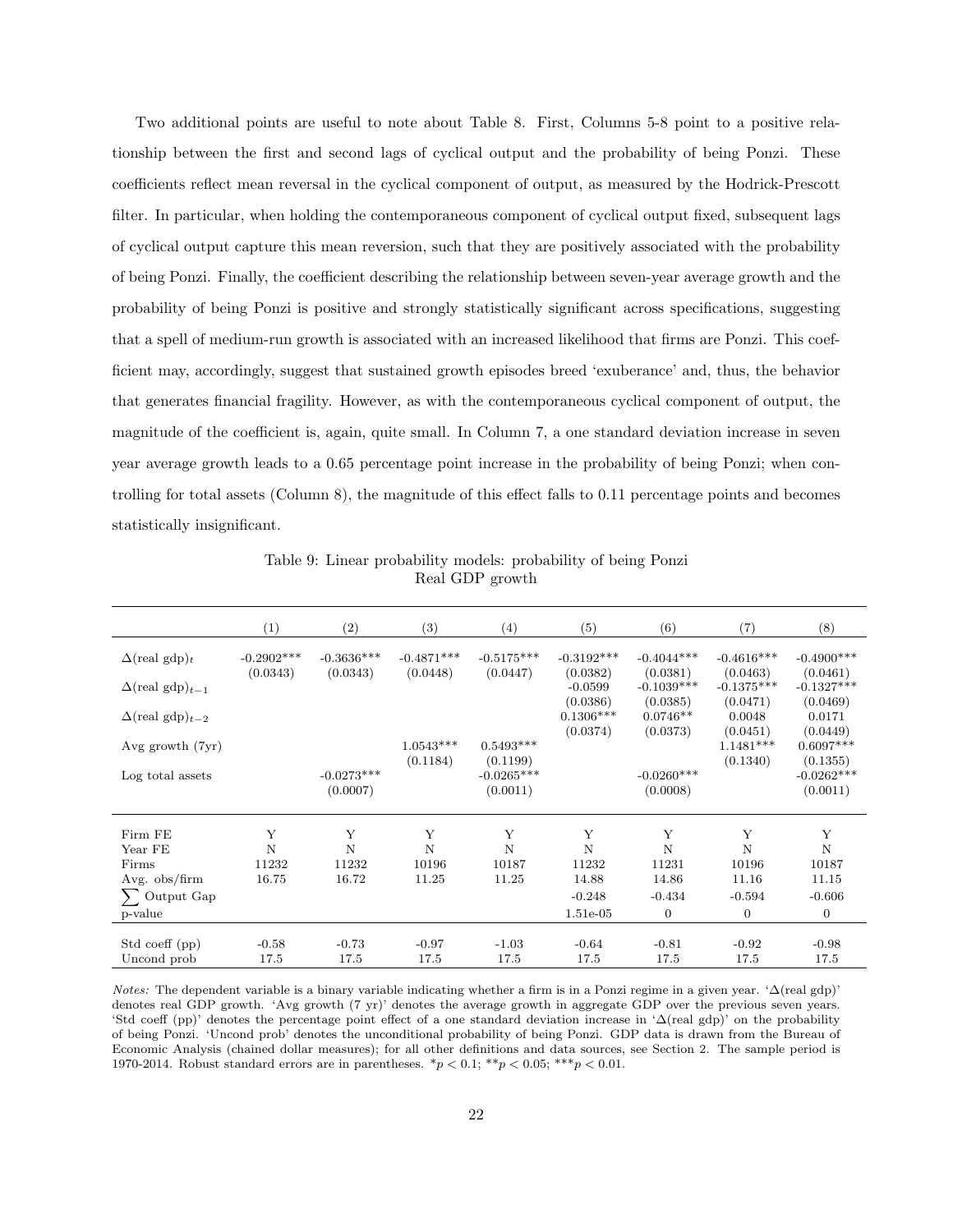These results are corroborated by alternative specifications utilizing output *growth*, rather than the cyclical component of aggregate output. The results, shown in Table 9, indicate that a higher rate of GDP growth leads to a lower probability of being in a Ponzi regime, such that that expansions are associated with a decreased probability of fragile finance, whereas downturns increase firms' likelihood of being in a fragile regime. Like in Table 8, however, the coefficients in these estimations are small. In the most parsimonious specification in Column 1, for example, a one standard deviation increase in GDP growth leads to a 0.58 percentage point decline in the probability of being Ponzi; in Column 8 this magnitude is 0.98 percentage points. The magnitude of the sum of the lagged coefficients is, also, small; a one standard deviation increase in the sum of the lagged coefficients on real GDP growth is associated with a  $0.97$  percentage point decline in the probability of being Ponzi. In addition to these specifications, Appendix A2 includes analysis exploring the robustness of these results to panel logit specifications; specifications that use sectoral, rather than aggregate, output gaps and output growth; and specifications that consider the probability of being speculative *or* Ponzi. This robustness analysis corroborates our conclusion that the probability of being Ponzi – and the distribution of regimes more generally – are largely insensitive to short-run fluctuations in economic activity.<sup>18</sup>

#### 4.2 A continuous measure of financial fragility

Finally, we consider the sensitivity of our conclusions to an extension that utilizes the interest coverage ratio. The interest coverage ratio allows us, first, to move beyond the question of how business cycle fluctuations affect binary financing classifications to an analysis drawing on the full distribution of a continuous measure of fragility. Second, we can analyze if the low estimated effects in Section 4.1 mask differential effects of business cycle conditions at quantiles of interest coverage away from the mean. Importantly, business cycle fluctuations are expected to impact firms differentially depending on the degree to which their cash inflows depend on current earnings from operations, which are likely more sensitive to business cycle variations than other cash inflows. Arguably, this is likely to be the case for the smaller firms in our sample; these firms are also more likely to be in lower quantiles of the interest coverage distribution. As was shown in Figure 4, the distribution of the interest coverage ratio is highly skewed, supporting the expectation of a different estimated effect at the mean than at the tails. Specifically, large firms are more likely to have positive

<sup>18</sup>In Appendix A2 we, first, show that the main results are robust to a panel logit specification (Table 14). We present linear probability models in the main text due to the relative ease of interpretation; however, because we have an unbalanced panel it is important that the results are robust to logit specifications. We, second, show that the results are robust to instead using a sector-specific – rather than aggregate – output gap (Table 15). By introducing variation masked in the cyclical component of aggregate output, these sector-level series allow us to consider the possibility that this sectoral variation increases the estimated magnitudes in Table 8. We, similarly, replicate the linear probability models that use GDP growth in Table 9 using sector-level output growth (Table 16). Finally, we estimate the probability of being *speculative or Ponzi*, rather than simply Ponzi, with linear probability models and panel logit specifications (Tables 17 and 18).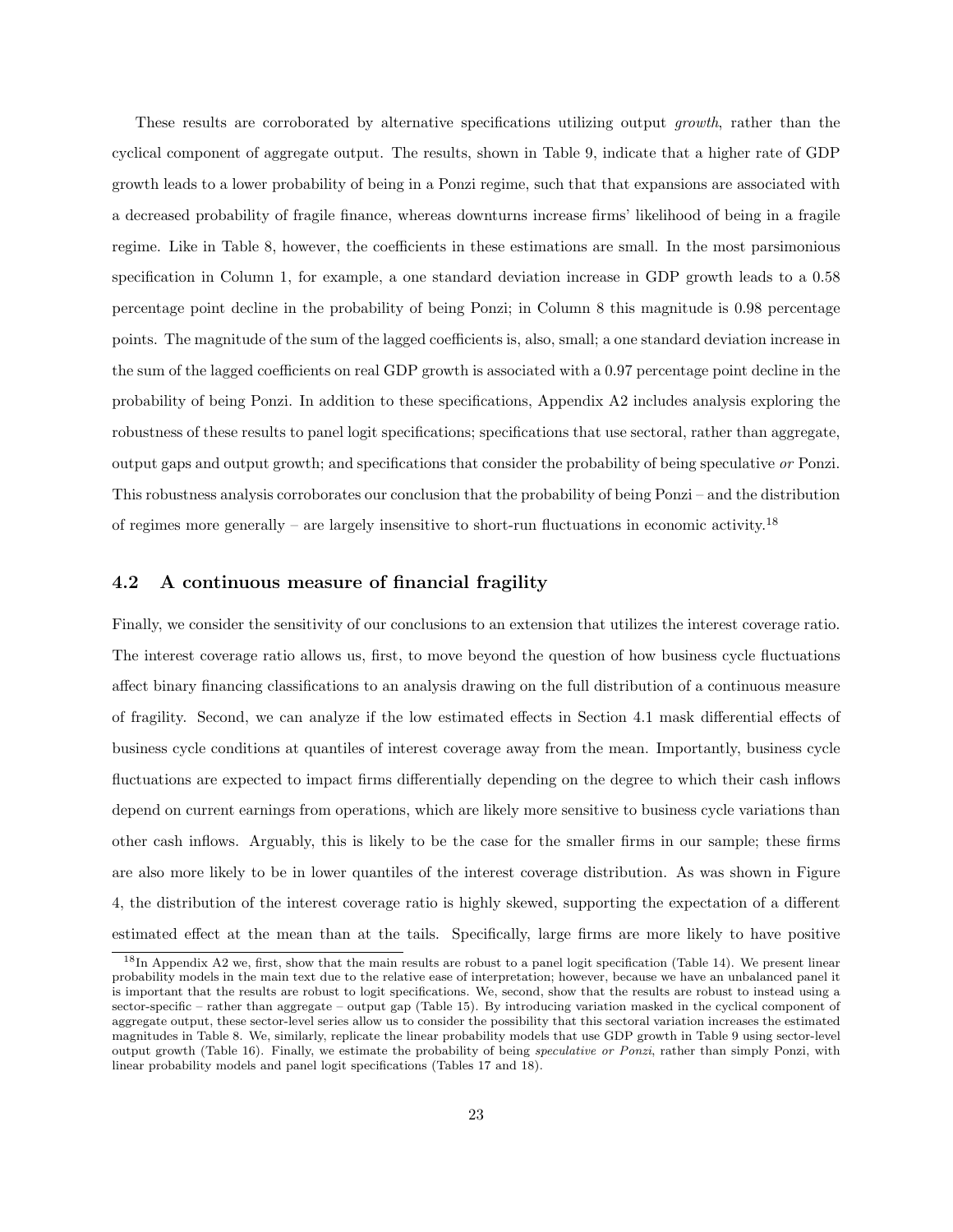interest coverage and, accordingly, are less likely to be in a Ponzi regime. Larger firms are also arguably less dependent on current sales to generate cash flows, as opposed to non-operational sources of income stemming from the ownership of assets.

It is, therefore, plausible that the impact of current business cycle conditions on interest coverage differs at different quantiles of its distribution. To investigate this hypothesis we use the recentered influence function (RIF) regression to estimate the effect of the cyclical component of GDP (Table 10) and GDP growth (Table 11) at different quantiles of the interest coverage distribution (Firpo et al., 2009).<sup>19</sup> Like standard OLS regressions estimate the impact of an independent variable on the unconditional mean of the dependent variable, RIF-regressions estimate the impacts on unconditional quantiles of the dependent variable. Table 10 shows the effects of variation in the (normalized) cyclical component of aggregate GDP on the interest coverage ratio. Columns 1-2 shows the estimated effect on the mean, obtained from a standard fixed effects regression, and Columns 3-8 show estimates of the cyclical component of overall GDP on the 1st, 5th and 8th unconditional deciles, obtained from the RIF-regressions. These estimations suggest that changes in the cyclical component of GDP have a larger impact on lower deciles of the interest coverage measure than on the mean, the median, or upper deciles.<sup>20</sup>

Despite these differential effects, however, the quantile regressions again point to very small short-run effects of cyclical GDP on interest coverage and, by implication, on financial fragility. For example, Column 1 of Table 10 estimates that a one standard deviation increase in normalized GDP (0.73 in the 1950-2014 period) raises the mean of the interest coverage measure by only 0.002. In comparison to the unconditional mean of the interest coverage ratio of  $0.06$ , the effect amounts to a  $3.3\%$  increase. Column 2, in turn, suggests that the same shock would raise interest coverage at the first decile by 0.0047. In our sample, the value of interest coverage at that quantile is  $-0.086$ , still a relatively small effect and certainly not one that would suffice to elicit a regime switch. In fact, empirically plausible cyclical fluctuations suggest a regime switch only for those firms that are already near the cut-off of zero interest coverage, beyond which they would switch from Ponzi to speculative. Interest coverage of (approximately) zero corresponds to the 16th percentile of the distribution; a one-standard deviation increase in cyclical GDP could cause many of those marginal firms to switch out of their Ponzi regimes. But, as suggested by the linear probability models

<sup>19</sup>Because interest coverage does not require data on principal payments, the quantile regressions cover 1950-2014. However, the results are qualitatively robust to excluding the pre-1970 period, thereby defining the sample period analagously to the period used in the linear probability models above.

 $^{20}$ This finding is corroborated by the first panel of Figure 6 in Appendix A2, which presents estimates from the 10th to the 90th percentile in increments of five. Figure 6 shows a relatively smooth, monotonic decline in the estimated coefficient until approximately the median of the interest coverage measure, with the impact on the first decile estimated to be over three times larger than on percentiles above the median. Tables 19 and 20 in Appendix A2, furthermore, indicate that the results in Tables 10 and 11 are robust to the sectoral output gap and sectoral output growth, respectively.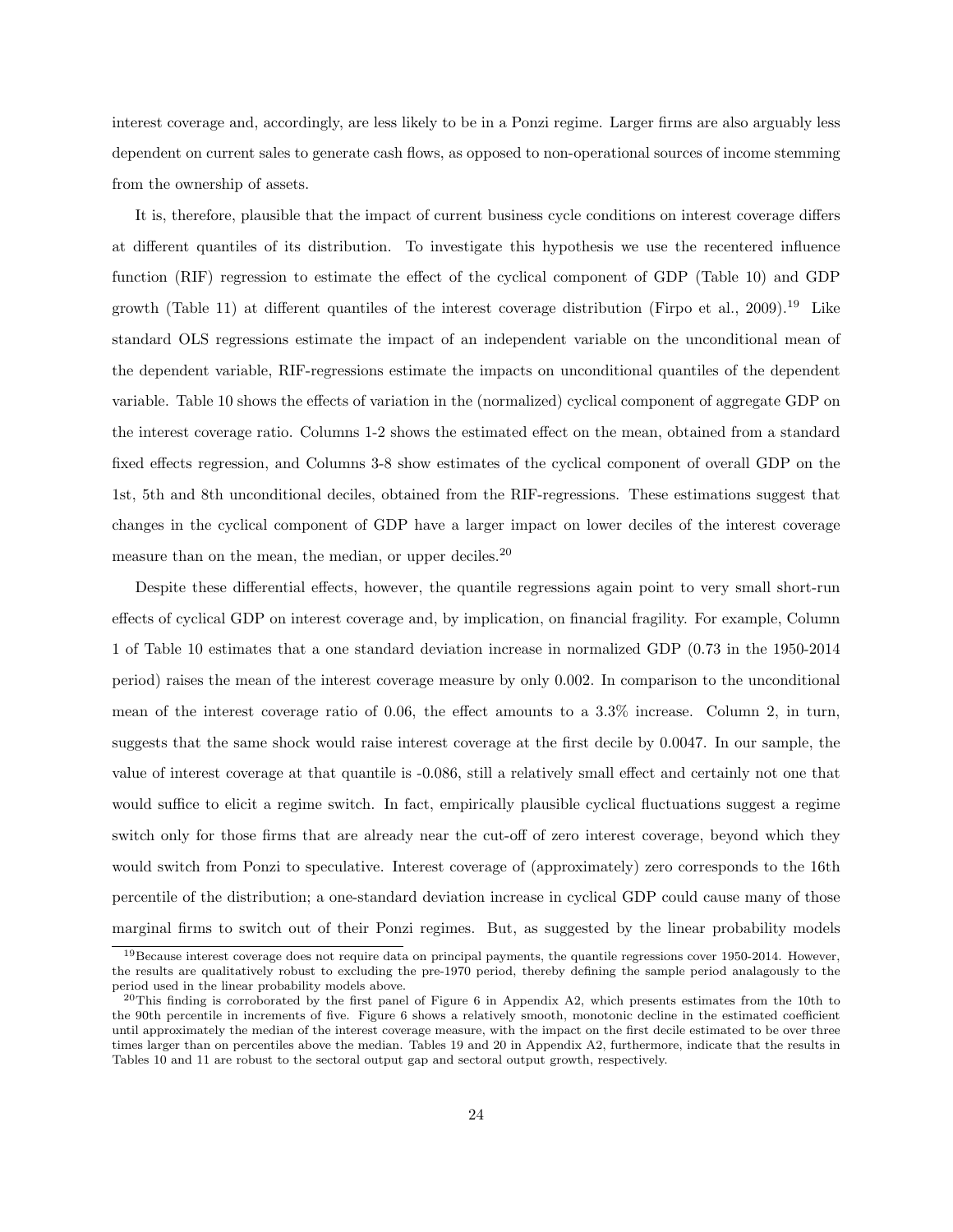|                                                          | $\left(1\right)$<br>Mean | $\left( 2\right)$<br>Mean               | (3)<br>Decile 1         | $^{(4)}$<br>Decile 1                    | $\left( 5\right)$<br>Median | (6)<br>Median                           | (7)<br>Decile 8         | (8)<br>Decile 8                         |
|----------------------------------------------------------|--------------------------|-----------------------------------------|-------------------------|-----------------------------------------|-----------------------------|-----------------------------------------|-------------------------|-----------------------------------------|
| $Cyc$ output <sub>t</sub><br>$Cyc$ output <sub>t-1</sub> | $0.0031***$<br>(0.0005)  | $0.0039***$<br>(0.0005)<br>$-0.0037***$ | $0.0066***$<br>(0.0008) | $0.0073***$<br>(0.0010)<br>$-0.0057***$ | $0.0019***$<br>(0.0002)     | $0.0021***$<br>(0.0002)<br>$-0.0017***$ | $0.0019***$<br>(0.0004) | $0.0021***$<br>(0.0005)<br>$-0.0018***$ |
| $Cyc$ output <sub>t-2</sub>                              |                          | (0.0005)<br>$-0.0022***$<br>(0.0005)    |                         | (0.0010)<br>$-0.0053***$<br>(0.0010)    |                             | (0.0002)<br>$-0.0015***$<br>(0.0002)    |                         | (0.0006)<br>$-0.0020***$<br>(0.0005)    |
| Firm FE                                                  | Y                        | Y                                       | Y                       | Y                                       | Y                           | Y                                       | Y                       | Y                                       |
| Year FE<br>Obs                                           | N<br>226381              | N<br>226381                             | N<br>226381             | N<br>226381                             | N<br>226381                 | N<br>226381                             | N<br>226381             | N<br>226381                             |

Table 10: Effects of the output gap by quantile on the interest coverage ratio

*Note:* The dependent variable is interest coverage as a ratio of total assets. 'Cyc output' denotes the cyclical component of GDP obtained from the Hodrick-Prescott filter. Column  $(1)-(2)$  shows the estimated effect of the (normalized) cyclical component of overall GDP on the population mean of the dependent variable obtained through a standard fixed-effects regression. Columns (3)-(8) show the estimates of the overall output gap on the 10th, 50th and 80th unconditional percentiles of the interest coverage ratio, obtained through the Recentered Influence Function (Rif) regression. For computational efficiency, we use demeaned data in the estimations; the reported standard errors are adjusted to reflect the correct number of degrees of freedom. GDP data is from the Bureau of Economic Analysis (chained dollar measures); for all other definitions and data sources, see Section 2. The sample period is 1950-2014. Robust standard errors are in parentheses. \*\*\* p*<*0.01, \*\* p*<*0.05, \* p*<*0.1.

|                                    | (1)<br>Mean             | (2)<br>Mean              | (3)<br>Decile 1         | (4)<br>Decile 1          | (5)<br>Median           | (6)<br>Median            | $\left( 7\right)$<br>Decile 8 | (8)<br>Decile 8          |
|------------------------------------|-------------------------|--------------------------|-------------------------|--------------------------|-------------------------|--------------------------|-------------------------------|--------------------------|
| $\Delta$ (real gdp) <sub>t</sub>   | $0.1283***$<br>(0.0187) | $0.1222***$<br>(0.0183)  | $0.2661***$<br>(0.0294) | $0.2416***$<br>(0.0302)  | $0.1197***$<br>(0.0066) | $0.1129***$<br>(0.0069)  | $0.0763***$<br>(0.0163)       | $0.0744***$<br>(0.0169)  |
| $\Delta$ (real gdp) <sub>t-1</sub> |                         | $-0.0248$                |                         | 0.0383                   |                         | 0.0081                   |                               | $-0.0238$                |
|                                    |                         | (0.0155)                 |                         | (0.0292)                 |                         | (0.0069)                 |                               | (0.0170)                 |
| $\Delta$ (real gdp) <sub>t-2</sub> |                         | $-0.0959***$<br>(0.0173) |                         | $-0.1377***$<br>(0.0286) |                         | $-0.0427***$<br>(0.0067) |                               | $-0.0586***$<br>(0.0166) |
| Firm FE                            | Y                       | Y                        | Y                       | Y                        | Y                       | Y                        | Y                             | Y                        |
| Year FE                            | N                       | Ν                        | N                       | N                        | N                       | N                        | N                             | N                        |
| Obs                                | 226381                  | 226381                   | 226381                  | 226381                   | 226381                  | 226381                   | 226381                        | 226381                   |
| $\Delta \ln(\text{rgdp})$          |                         | 0.00148                  |                         | 0.142                    |                         | 0.0782                   |                               | $-0.00797$               |
| p-value                            |                         | 0.968                    |                         | 0.00209                  |                         | $\Omega$                 |                               | 0.754                    |

Table 11: Effects of GDP growth by quantile on the interest coverage ratio

*Notes:* The dependent variable is interest coverage as a ratio of total assets.  $\Delta$ (real gdp) denotes real GDP growth. Columns  $(1)-(2)$  show the estimated effect of real GDP growth on the population mean of the dependent variable, obtained through a standard fixed-effects regression. Columns (3)-(8) show the estimates of the overall output gap on the 10th, 50th and 80th unconditional percentiles of the interest coverage ratio, obtained through the Recentered Influence (Rif) regression. For computational efficiency, we use demeaned data in the estimations; the reported standard errors are adjusted to reflect the correct number of degrees of freedom. GDP data is from the Bureau of Economic Analysis (chained dollar measures); for all other definitions and data sources, see Section 2. The sample period is 1950-2014. Robust standard errors are in parentheses. \*\*\* p*<*0.01, \*\* p*<*0.05, \* p*<*0.1.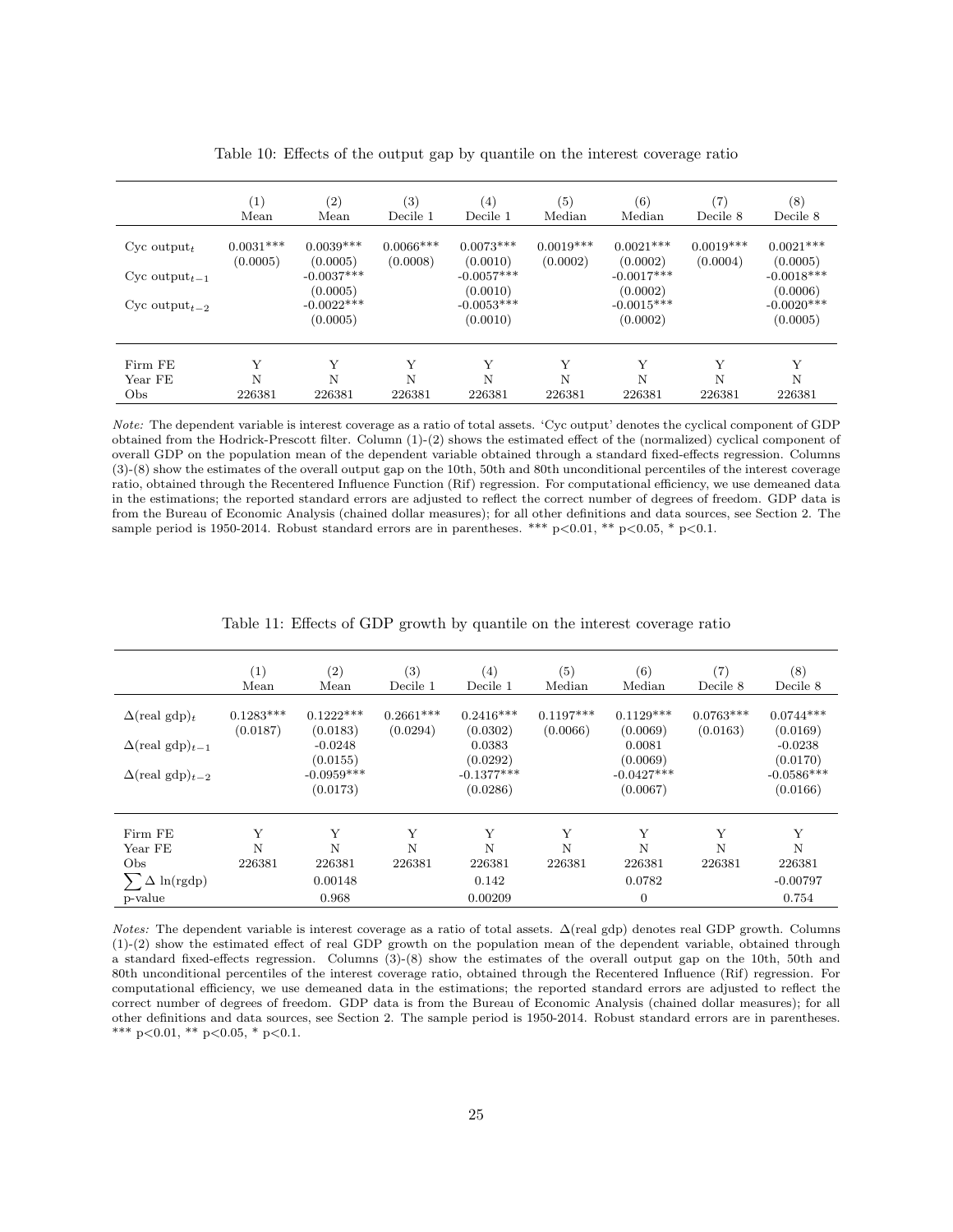described above, their proportion as a share of the total number of Ponzi firms would be small.

Finally, Table 11 tells a qualitatively similar story for changes in real GDP growth.<sup>21</sup> Again, the coefficients on contemporaneous growth are about 2.5 times larger for the first decile than at the median and at larger quantiles. The impact of a one-standard deviation (calculated for the 1950-2014 period and measured in decimal points) increase in real GDP growth (0.023) on interest coverage is 0.006 on the first decile and  $0.002$  on the mean — in line with the effects obtained from the analysis of cyclical GDP.

### 5 Conclusions

In this paper we apply Minsky's definitions of financial fragility to firm-level financial statements to develop a picture of the incidence and evolution of Minsky's financing regimes across the nonfinancial corporate sector in the post-1970 US economy. The empirical mapping of Minskian concepts onto firm-level accounts provides, to the best of our knowledge, the first explicit empirical application of Minsky's taxonomy of financial fragility at the firm level. This mapping, in turn, provides an empirical basis for exploring two sets of questions. First, what is the incidence and distribution of Minsky's financing regimes across nonfinancial corporations in the post-1970 US economy? Second, are business cycle movements associated with changes in the probability of a firm being in a more/less fragile financing regime?

These questions contribute, first, to an empirical understanding of the incidence and evolution of Minskian regimes in the post-1970 US. While partly governed by data availability, the post-1970 period is nonetheless a natural choice for analysis, given widespread attention to this period as one during which much of the regulatory apparatus of the initial post-WWII period was dismantled, as well as due to a concurrent expansion in the size of finance and changes in the financial behavior of nonfinancial corporations. The empirical application of Minsky's taxonomy in this paper contributes to this discussion by providing a novel empirical application of this widely-studied approach to financial fragility. Importantly, despite a large theoretical literature in a Minskian tradition, empirical analyses are sparse; the firm-level description of the evolution and incidence of financing regimes over an extended period of time in the US, accordingly, contributes to this literature by providing empirical context for Minskian regimes in one country over an important period of time.

Additionally, this paper speaks to a long-standing point of ambiguity in the theoretical literature regarding the duration of Minskian cycles. Detailed firm-level data provide a unique forum to approach this debate.

<sup>21</sup>Again see Figure 6 in Appendix A2 for estimates across a range of percentiles.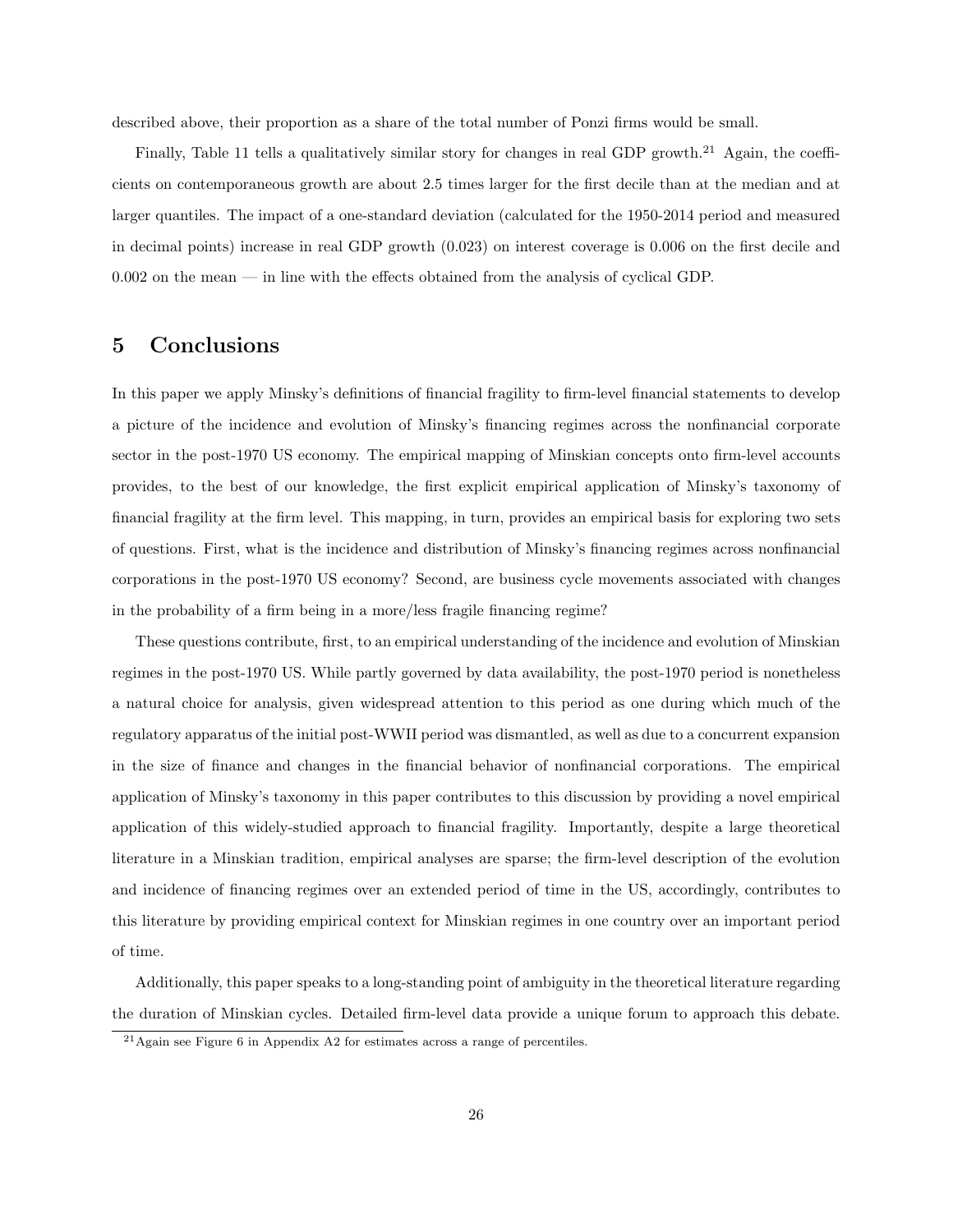In particular, firm-level data allow us to distinguish dynamics at the heart of short cycles versus longer waves: namely, by distinguishing cycles driven by frequent 'switching' between regimes at the firm level – from robust to fragile, and back to robust – from cycles characterized by a long-term widespread expansion of fragility at the sector level. These longer-term dynamics are characterized by changes in financial norms that operate across the sector. In the post-1970 US, for example, increased access to equity financing from venture capital is arguably linked to changing norms regarding the financial requirements an enterprise must meet before making an initial public offering.

We highlight, in particular, a secular expansion in the incidence of Ponzi finance in the post-1970 US, consistent with a *long wave* in the distribution of firms across Minksian financing regimes; however, we find evidence of only very small Minskian cycles at *short cycle* frequencies. Thus, while our results point to a build-up of fragility within the nonfinancial corporate sector over a series of business cycles, they do not lend strong support to approaching Minskian dynamics as a theory of the business cycle, or as theories of nested short- and longer-term Minskian cycles. Our results, therefore, build on a subset of the Minskian literature – including seminal contributions by Minsky himself – that emphasizes the operation of Minskian dynamics on a long-term basis.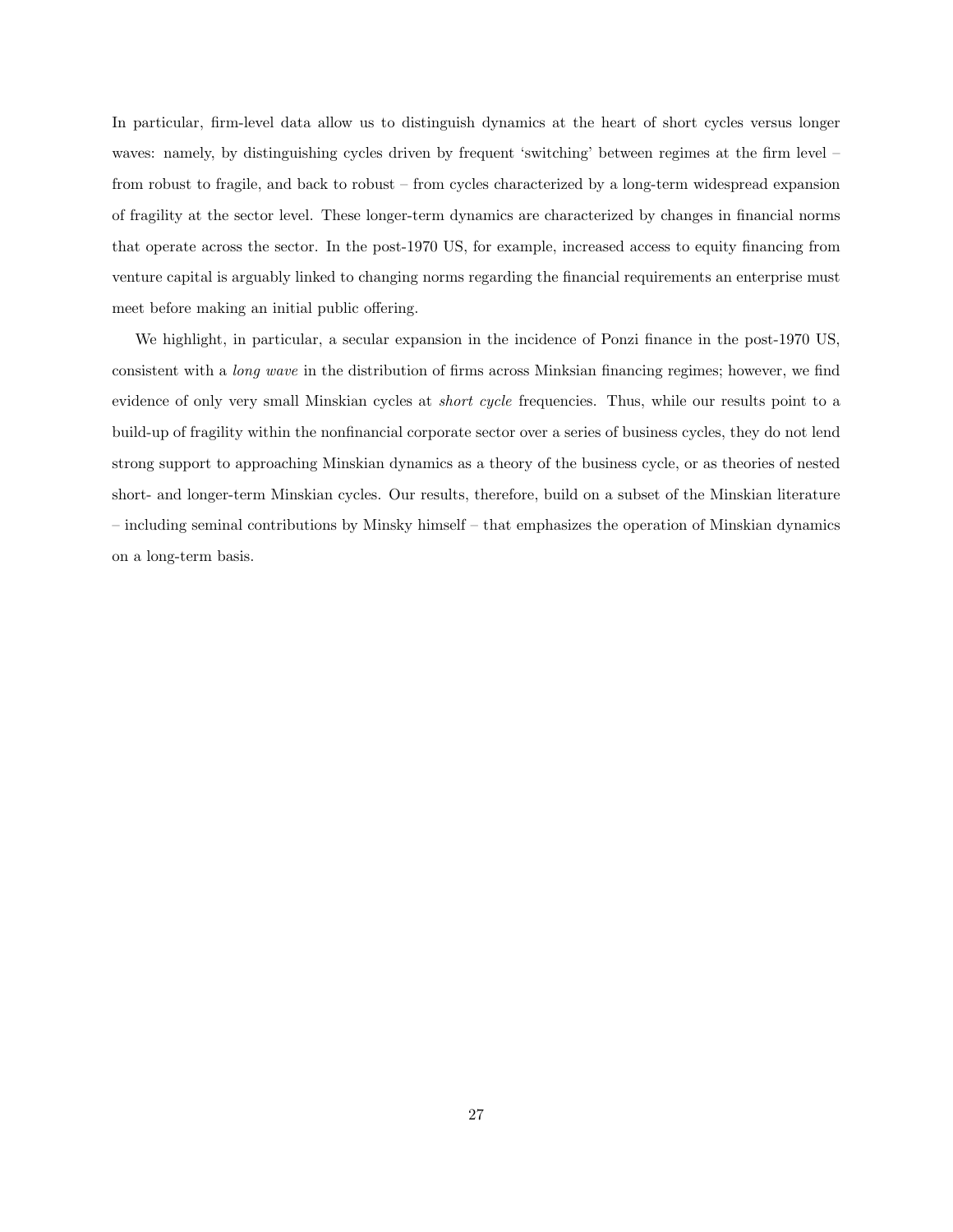### References

- Austin, S., C. Caipe, and S. Slobin (2015). The billion dollar startup club. *The Wall Street Journal http://graphics.wsj.com/billion-dollar-club/*.
- Behlul, T. (2011). Was it really a Minsky moment? *Journal of Post Keynesian Economics 34* (1), 137–158.
- Bellofiore, R. and J. Halevi (2011). *Credit, Money and Macroeconomic Policy: A Post-Keynesian Approach*, pp. 13–32. Edward Elgar.
- Bernard, L., A. V. Gevorkyan, T. I. Palley, and W. Semmler (2014). Time scales and mechanisms of economic cycles: a review of theories of long waves. *Review of Keynesian Economics* (1), 87–107.
- Bhattacharya, S., C. Goodhart, D. Tsomocos, and A. Vardoulakis (2011). Minsky's financial instability hypothesis and the leverage cycle. *LSE Financial Markets Group Paper Series 202*.
- De Antoni, E. (2010). Minsky, Keynes, and financial instability. *International Journal of Political Economy 39* (2), 10–25.
- Dymski, G. A. (2009). Why the subprime crisis is different: a Minskyian approach. *Cambridge Journal of Economics 34* (2), 239–255.
- Engelen, A., C. Neumann, and S. Schmidt (2016). Should entrepreneurially oriented firms have narcissistic ceos? *Journal of Management 42* (3), 698–721.
- Fazzari, S. (1999). Minsky and the mainstream: has recent research rediscovered financial Keynesianism? *Levy Institute Working Paper 278*.
- Fazzari, S., P. Ferri, and E. Greenberg (2008). Cash flow, investment, and Keynes–Minsky cycles. *Journal of Economic Behavior & Organization 65* (3–4), 555 – 572.
- Firpo, S., N. M. Fortin, and T. Lemieux (2009). Unconditional quantile regressions. *Econometrica 77* (3), 953–973.
- Gatti, D. D. and M. Gallegati (1990). Financial instability, income distribution, and the stock market. *Journal of Post Keynesian Economics 12* (3), 356–374.
- Geanakoplos, J. (2010). The leverage cycle. In *NBER Macroeconomics Annual 2009*, Volume 24, pp. 1–65. University of Chicago Press.
- Gutiérrez, G. and T. Philippon (2016). Investment-less growth: An empirical investigation. *NBER Working Paper 22897*.
- Kacperczyk, M. and P. Schnabl (2010). When safe proved risky: commercial paper during the financial crisis of 2007–2009. *The Journal of Economic Perspectives 24* (1), 29–50.
- Keen, S. (1995). Finance and economic breakdown: Modeling Minsky's "Financial Instability Hypothesis". *Journal of Post Keynesian Economics 17* (4), 607–635.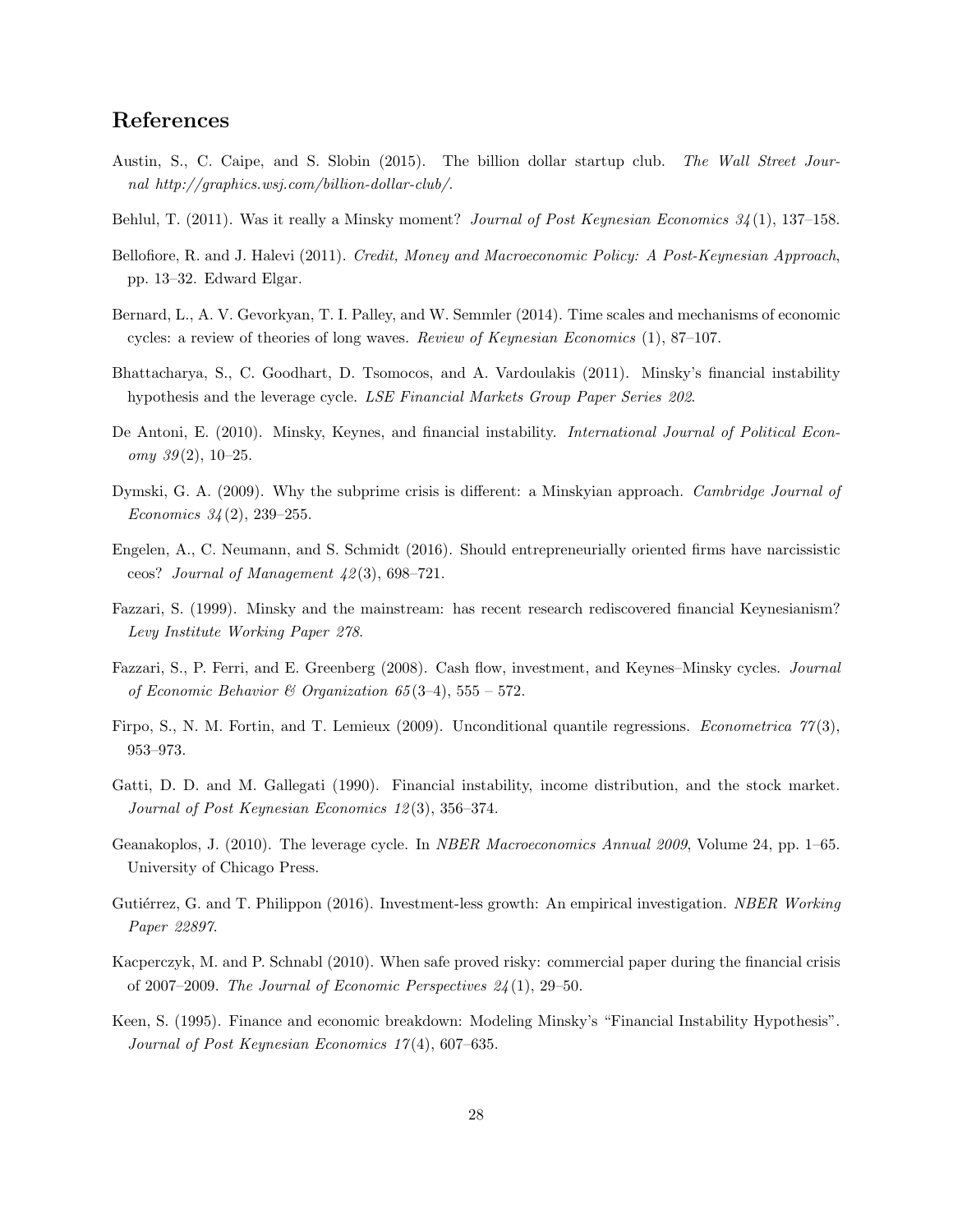- Kregel, J. (2008). Using Minsky's cushions of safety to analyze the crisis in the U.S. subprime mortgage market. *International Journal of Political Economy 37* (1), 3–23.
- Lavoie, M. (1986). Systemic financial fragility: A simplified view. *Journal of Post Keynesian Economics 9* (2), 258–266.
- Meirelles, A. J. and G. T. Lima (2006). Debt, financial fragility, and economic growth: a Post Keynesian macromodel. *Journal of Post Keynesian Economics 29* (1), 93–115.
- Minsky, H. (1986). *Stabilizing an Unstable Economy*. New Haven: Yale University Press.
- Minsky, H. P. (1964). Longer waves in financial relations: Financial factors in the more severe depressions. *The American Economic Review 54* (3), 324–335.
- Minsky, H. P. (1975). *John Maynard Keynes*. McGraw Hill.
- Minsky, H. P. (1992). The financial instability hypothesis. *The Jerome Levy Economics Institute Working Paper* (74).
- Minsky, H. P. (1995). Longer waves in financial relations: Financial factors in the more severe depressions II. *Journal of Economic Issues 29* (1), 83–96.
- Mulligan, R. F. (2013). A sectoral analysis of the financial instability hypothesis. *The Quarterly Review of Economics and Finance 53* (4), 450 – 459.
- Nikolaidi, M. (2017). Modelling Minsky: what we have learned and the way forward. *European Journal of Economics and Economic Policies: Intervention*, forthcoming.
- Nishi, H. (2016). An empirical contribution to Minsky's financial fragility: Evidence from non-financial sectors in Japan. *Kyoto University discussion paper series E-16-007*.
- Palley, T. I. (1994). Debt, aggregate demand, and the business cycle: An analysis in the spirit of Kaldor and Minsky. *Journal of Post Keynesian Economics 16* (3), 371–390.
- Palley, T. I. (2011). A theory of Minsky super-cycles and financial crises. *Contributions to Political Economy 30* (1), 31–46.
- Ryoo, S. (2010). Long waves and short cycles in a model of endogenous financial fragility. *Journal of Economic Behavior & Organization 74* (3), 163 – 186.
- Ryoo, S. (2013a). Bank profitability, leverage and financial instability: a Minsky–Harrod model. *Cambridge Journal of Economics 37* (5), 1127–1160.
- Ryoo, S. (2013b). Minsky cycles in Keynesian models of growth and distribution. *Review of Keynesian Economics 1* (2), 37–60.
- Ryoo, S. (2016). Household debt and housing bubbles: a Minskian approach to boom-bust cycles. *Journal of Evolutionary Economics*, 1–36.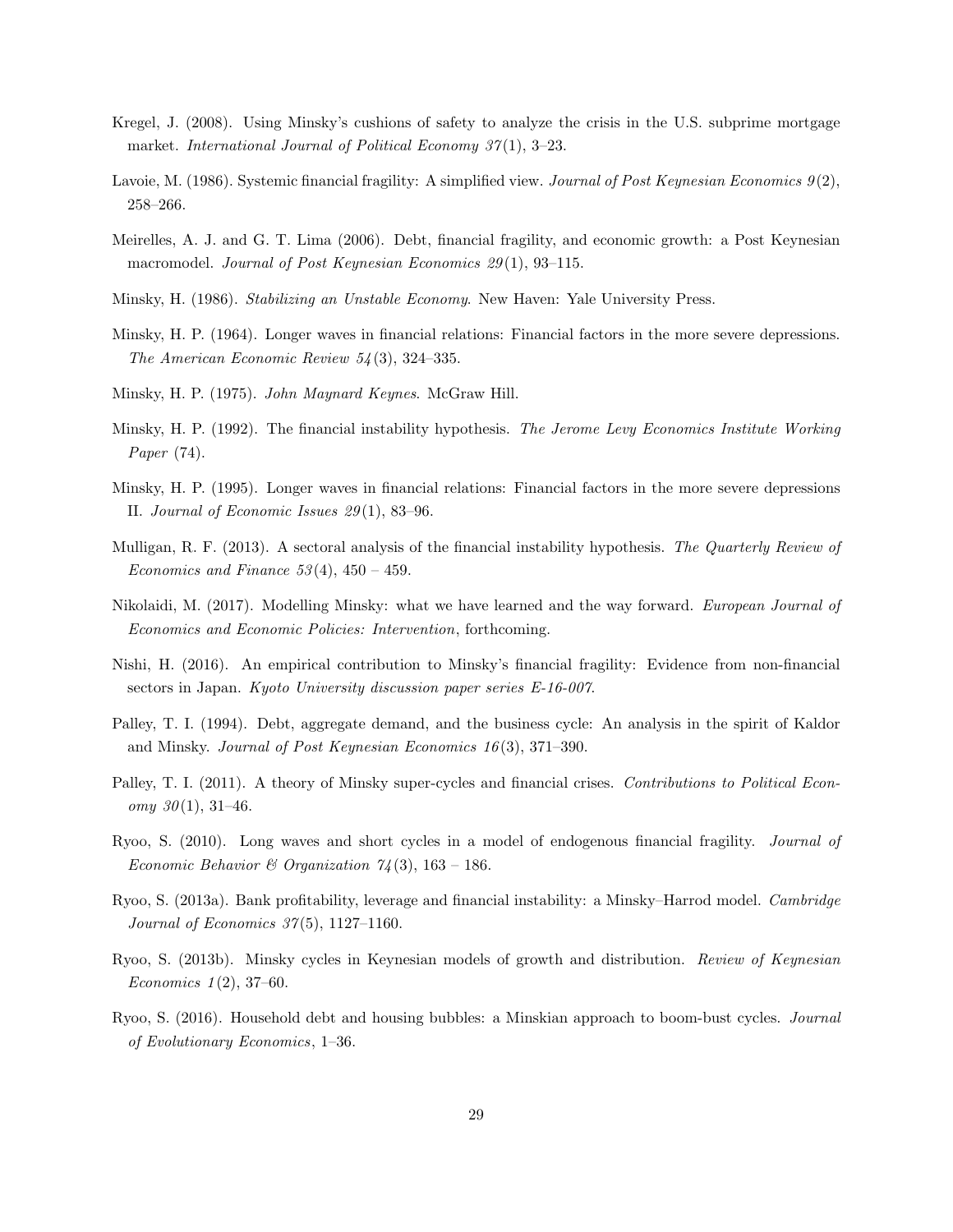- Skott, P. (1995). Financial innovation, deregulation and Minsky cycles. *Macroeconomic Policy After the Conservative Era: Studies in Investment, Saving and Finance*, 255.
- Stockhammer, E. (2005). Shareholder value orientation and the investment-profit puzzle. *Journal of Post Keynesian Economics 28* (2), 193–215.
- Taylor, L. and S. A. O'Connell (1985). A Minsky crisis. *The Quarterly Journal of Economics 100*, 871–885.
- The Economist (2016, July 30). Minsky's moment. *Available at http://www.economist.com/news/economicsbrief/21702740-second-article-our-series-seminal-economic-ideas-looks-hyman-minskys*.
- Timmer, M., G. d. Vries, and K. d. Vries (2014). Patterns of structural change in developing countries. *Gronigen Growth and Development Centre*.
- Tymoigne, E. (2014). Measuring macroprudential risk through financial fragility: a Minskian approach. *Journal of Post Keynesian Economics 36* (4), 719–744.
- Van Treeck, T. (2008). Reconsidering the investment–profit nexus in finance-led economies: An ARDL-based approach. *Metroeconomica 59* (3), 371–404.
- Vercelli, A. (2011). A perspective on Minsky moments: Revisiting the core of the financial instability hypothesis. *Review of Political Economy 23* (1), 49–67.
- Whalen, C. (2008). Understanding the credit crunch as a Minsky moment. *Challenge 51* (1), 91–109.
- Wolf, M. (2008, September 16). The end of lightly regulated finance has come far closer. *Financial Times*.
- Wray, L. R. (2009). The rise and fall of money manager capitalism: a Minskian approach. *Cambridge Journal of Economics 33* (4), 807–828.
- Wray, L. R. (2011). Minsky's money manager capitalism and the global financial crisis. *International Journal of Political Economy 40* (2), 5–20.
- Wray, R. (2016). *Why Minsky matters: An introduction to the work of a maverick economist*. Princeton University Press.
- Yellen, J. (2010, October). Macroprudential supervision and monetary policy in the post-crisis world. *https://www.federalreserve.gov/newsevents/speech/yellen20101011a.pdf* .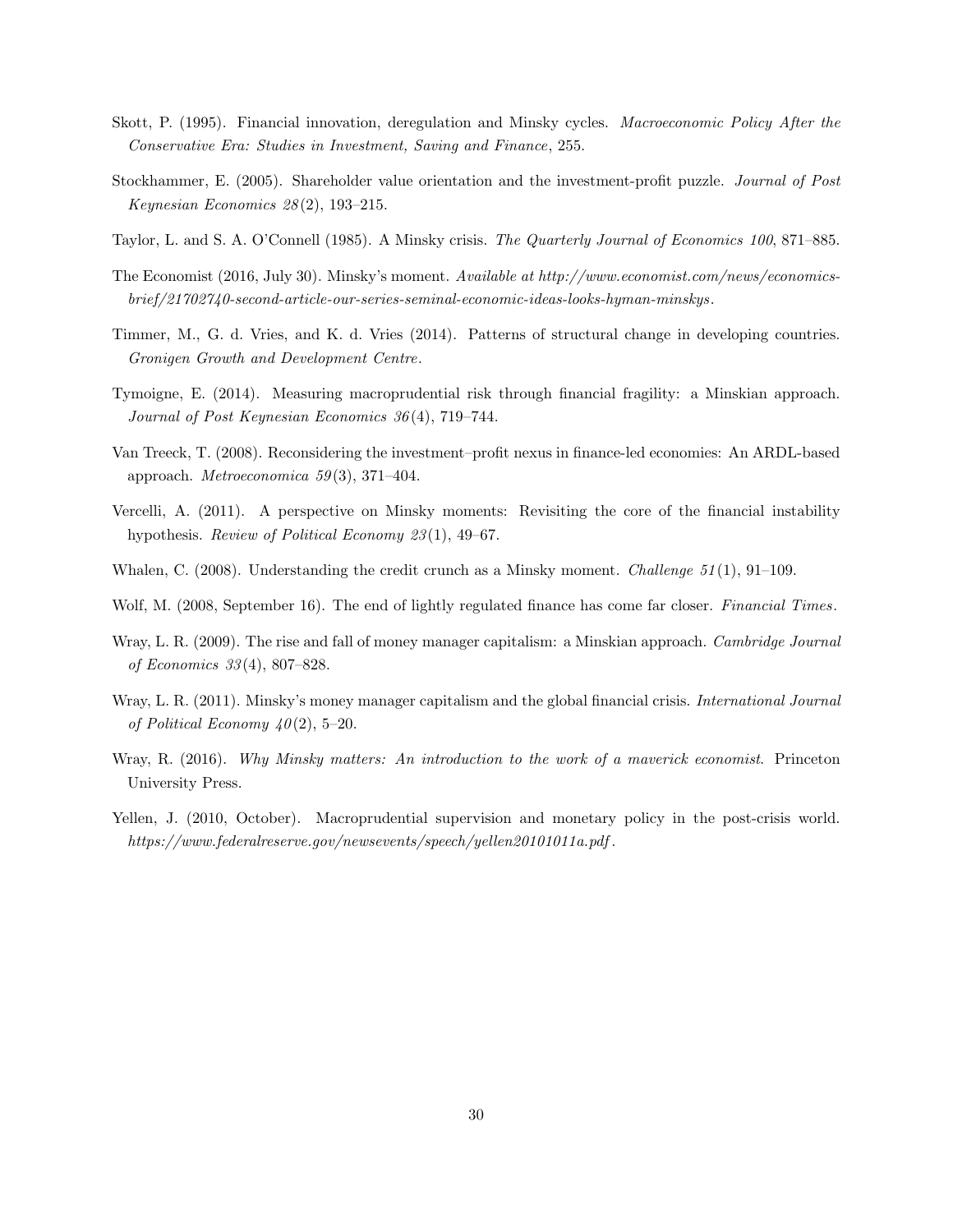#### A Appendix

#### A.1 Details on the sectoral decomposition

To analyze the extent to which growth in Ponzi finance reflects changes in the sectoral composition of the nonfinancial corporate sector, versus changes in the distribution of financing regimes within sectors, we divide the sample into 13 sectors, summarized in Table 12. These sectors roughly correspond to the major divisions of the Standard Industry Classification (SIC) (at the 4 digit level), and also include three high-tech sectors, which are composite categories drawing from the other sectors (based on the legacy classification of the formerly TechAmerica, now CompTIA, foundation). The three 'high-tech' sectors include high-tech manufacturing, communications services, and software and computer-related services.<sup>22</sup>

|  |  | Table 12: Sectoral Classification |
|--|--|-----------------------------------|
|--|--|-----------------------------------|

| Sector                                                                                          | SIC Code                                                          | Sector                                                          | SIC Code                                                                                                                                       |
|-------------------------------------------------------------------------------------------------|-------------------------------------------------------------------|-----------------------------------------------------------------|------------------------------------------------------------------------------------------------------------------------------------------------|
| Agriculture, Forestry and Fishing<br>Mining<br>Construction<br>Manufacturing (excl. High tech.) | 0100-0999<br>1000-1499<br>1500-1799<br>$2000 - 3999$ <sup>b</sup> | Other Services<br>Non-operating Establishments<br>Conglomerates | $7000 - 8999^{\circ}$<br>9995<br>9997                                                                                                          |
| Transportation and Public Utilities<br>Wholesale Trade<br>Retail Trade                          | $4000 - 4999c$<br>5000-5199<br>5200-5999                          | High-technology Manufacturing                                   | 3571, 3572, 3575, 3577-3579, 3651,<br>3652, 3661, 3663, 3669, 3671, 3672,<br>3675-3679, 3674, 3821-3826, 3829,<br>3827, 3861, 3812, 3844, 3845 |
|                                                                                                 |                                                                   | Communications Services<br>Software and Computing Services      | 4812-4813,4841,4899<br>7371-7379                                                                                                               |

*Notes*: The SIC codes for High-technology Manufacturing, Communications Services, and Software and Computing Services follow the legacy classification suggested by the formerly TechAmerica (now CompTIA) foundation. The legacy classification is currently under revision, but it could be originally accessed at http://www.techamerica.org/sic-definition. For an example of a recent paper using this classification, see Engelen et al. (2016).

*<sup>a</sup>*Excludes the codes listed under Software and Computing Services.

*<sup>b</sup>*Excludes the codes listed under High-technology Manufacturing

*<sup>c</sup>*Excludes the codes listed under Communications Services.

Table 13 provides summary statistics by sector. The top panel shows the distribution of firms in the sample by sector over four periods: 1970-1980, 1980-1990, 1990-2000, 2000-2014. To ensure consistency with our decomposition procedure described below, Table 13 presents period averages computed as simple arithmetic averages of the values in the first and final year. Note that 'traditional' manufacturing firms (i.e. excluding high-tech manufacturing) account for almost half of all firms in 1970-1980 and, while this share declines to 35% by 2000-2014, the sector remains the largest throughout the sample period. The fastest rates

 $^{22}$ Examples of high-tech manufacturing include industrial and consumer electronics, semiconductors, optical instruments and elctromedical equipment; examples of software and computer services include programming and systems design, information retrieval services, and prepackaged software.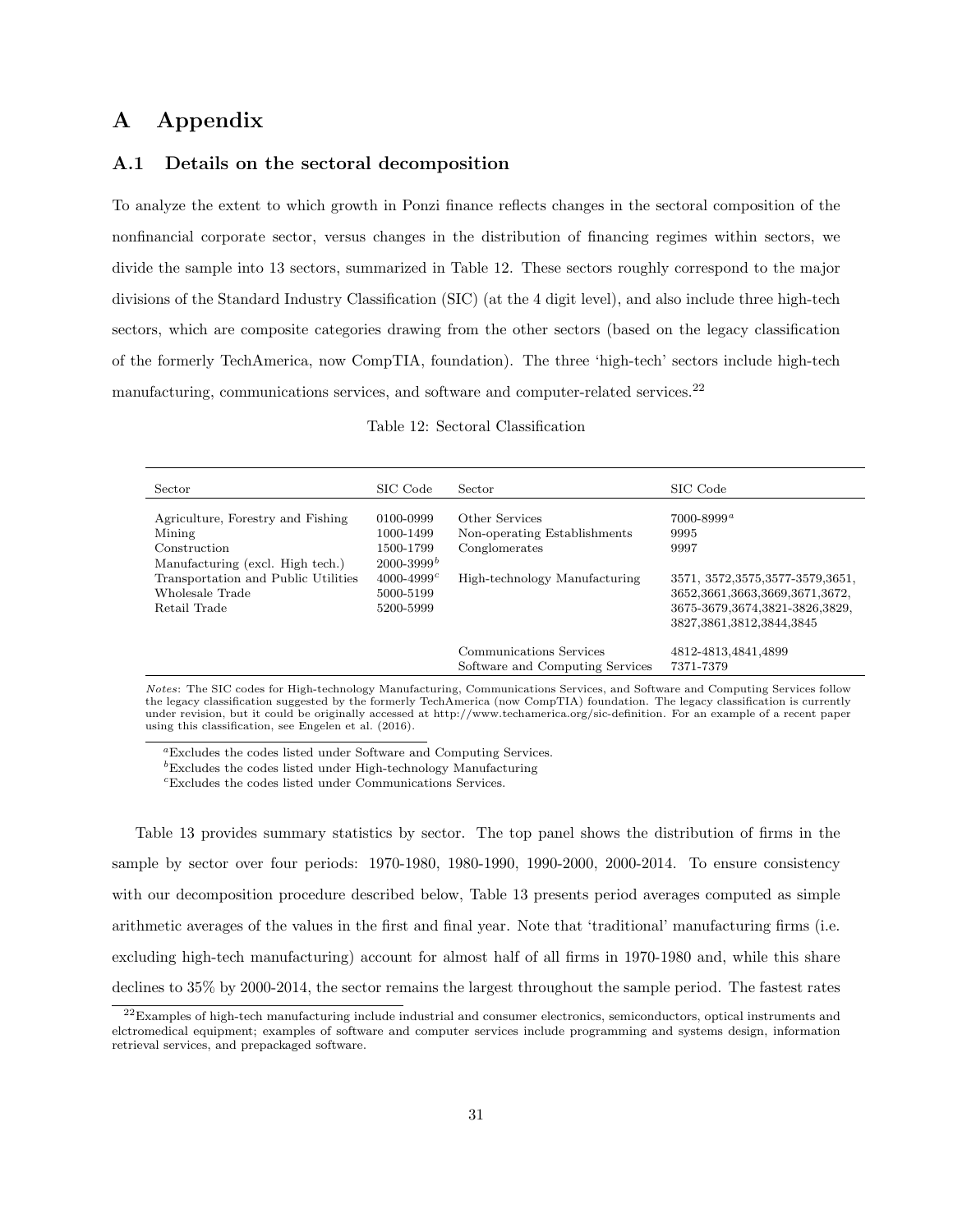of expansion are recorded by 'other' services, whose average share rose from 8.4% to 15.5%, and software and computing services, whose average share rose from 1.4% to 6.5%.

|                                   |           |           |                                                              | Sectoral Shares of Firms in Sample (Period Avg., $\%$ ) |
|-----------------------------------|-----------|-----------|--------------------------------------------------------------|---------------------------------------------------------|
|                                   | 1970-1980 | 1980-1990 | 1990-2000                                                    | 2000-2014                                               |
| Agriculture                       | 0.5       | 0.5       | 0.5                                                          | 0.4                                                     |
| Mining                            | 6.3       | 6.4       | 5.3                                                          | 6.1                                                     |
| Construction                      | 1.7       | 1.6       | $1.3\,$                                                      | 1.2                                                     |
| Manufacturing (excl. high-tech.)  | 47.8      | 37.7      | 33.8                                                         | 35.3                                                    |
| Transportation and Pub. Utilities | 8.5       | 11.5      | 9.9                                                          | 9.4                                                     |
| Wholesale Trade                   | 5.1       | 5.2       | 4.7                                                          | 3.9                                                     |
| Retail Trade                      | 9.0       | 8.1       | 7.5                                                          | 6.8                                                     |
| Other Services                    | 8.4       | 10.5      | 13.6                                                         | 15.3                                                    |
| Non-operating Establishments      | 0.8       | 1.6       | 2.0                                                          | 1.5                                                     |
| Conglomerates                     | 0.1       | 0.1       | 0.1                                                          | 0.1                                                     |
|                                   |           |           |                                                              |                                                         |
| High-technology Manufacturing     | 8.5       | 10.8      | 11.8                                                         | 10.6                                                    |
| Communications                    | 2.1       | 3.0       | 3.5                                                          | 2.8                                                     |
| Software and Computing Services   | 1.4       | 3.1       | 6.2                                                          | 6.5                                                     |
|                                   | 1970-1980 | 1980-1990 | Share of Ponzi Firms in Sector (Period Avg., %)<br>1990-2000 | 2000-2014                                               |
|                                   |           |           |                                                              |                                                         |
| Agriculture                       | 9.4       | 21.9      | 27.6                                                         | 21.2                                                    |
| Mining                            | 13.8      | 16.6      | 25.1                                                         | 32.0                                                    |
| Construction                      | 7.9       | 17.3      | 20.9                                                         | 14.0                                                    |
| Manufacturing (excl. high-tech.)  | 10.0      | 16.7      | 27.8                                                         | 36.6                                                    |
| Transportation and Pub. Utilities | 3.6       | 7.2       | 11.7                                                         | 10.3                                                    |
| Wholesale Trade                   | 9.7       | 16.6      | 23.4                                                         | 19.5                                                    |
| Retail Trade                      | 6.0       | 14.0      | 22.4                                                         | 17.1                                                    |
| Other Services                    | 11.4      | 18.9      | 32.6                                                         | 35.3                                                    |
| Non-operating Establishments      | 14.7      | 36.5      | 57.9                                                         | 77.1                                                    |
| Conglomerates                     | 0.0       | 0.0       | 0.0                                                          | 12.5                                                    |
| High-technology Manufacturing     | 17.9      | 21.9      | 34.4                                                         | 33.9                                                    |
| Communications                    | 3.5       | 12.4      | 36.0                                                         | 38.3                                                    |
| Software and Computing Services   | 19.4      | 21.1      | 45.1                                                         | 46.9                                                    |
| All Sectors                       | 10.0      | 16.7      | 29.1                                                         | 32.8                                                    |

|  | Table 13: Descriptive Statistics by Sector |  |  |  |
|--|--------------------------------------------|--|--|--|
|--|--------------------------------------------|--|--|--|

*Notes*: The top panel shows the distribution of the firms in the sample, while the bottom panel shows the share of Ponzi firms in each sector. All figures are period averages computed as simple arithmetic averages of the values recorded in the first and in the final years of the periods, to ensure consistency with our decomposition procedure. For a detailed description of the sectoral classification see the text in Appendix A1. For all other definitions and data sources, see Section 2.

The bottom panel of Table 13 shows the share of Ponzi firms in each sector across the same four periods. Two main patterns stand out. First, there is substantial variation over time and across sectors. A standard variance decomposition procedure applied to the period averages on Table 13 finds near identical values for both the within-sector and between-sector components of the overall standard deviation – about 10 percentage points each.<sup>23</sup> In addition to cross-sector variation, nearly all sectors display a noticeable increase

<sup>&</sup>lt;sup>23</sup>The decomposition of the overall standard deviation uses the following transformation:  $\tilde{P}_{i,p} = P_{i,p} - \bar{P}_i + \bar{P}$ . Where *P*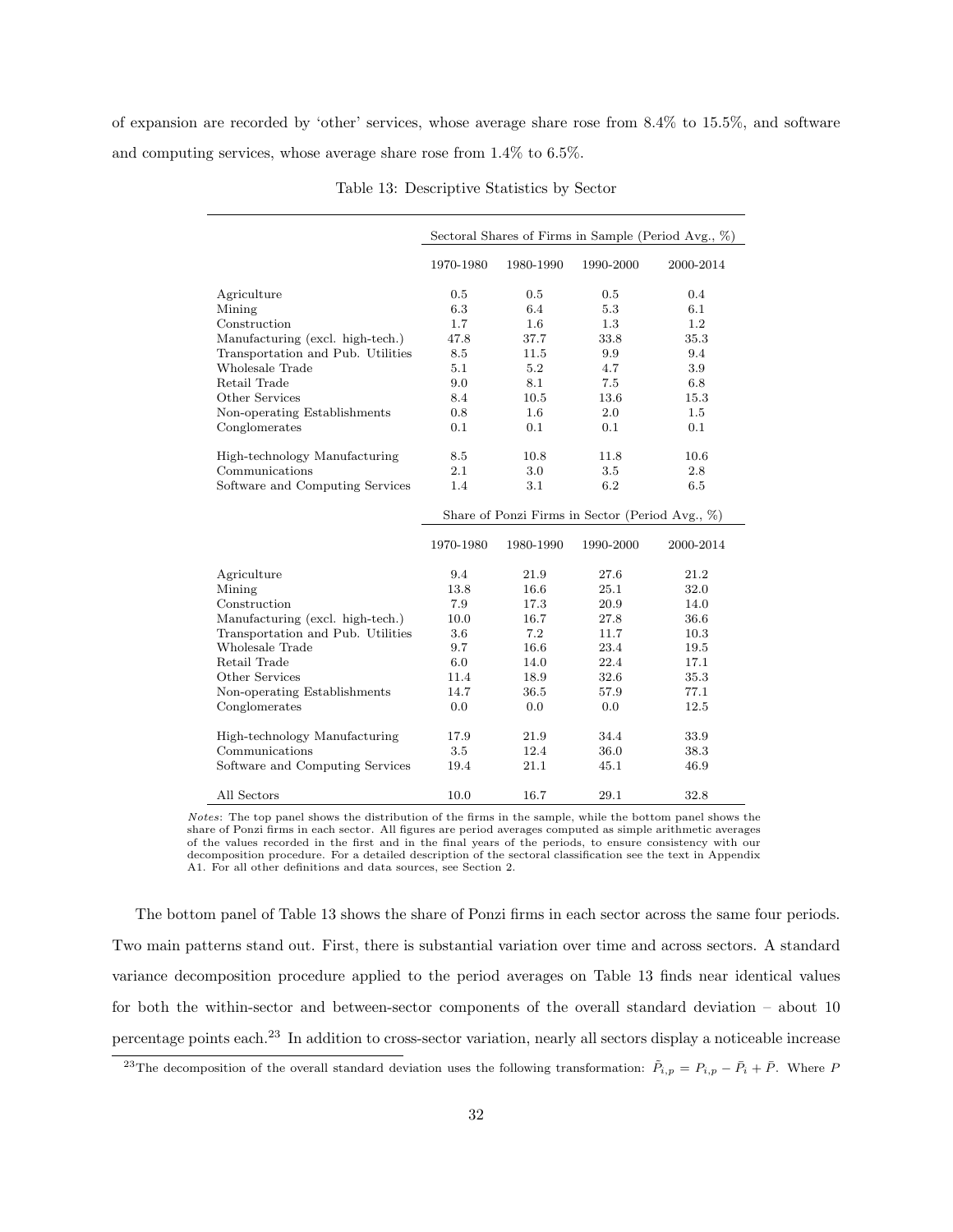in the share of Ponzi firms between 1970-1980 and 1990-2000. The share in the communications sector increases tenfold (from 3.5% to 36%), and nearly triples in manufacturing (excluding high-tech) and 'other' services sectors. The 2000-2014 trajectory shows more heterogeneity: there is a mix of increasing, stable and decreasing shares. The combined effect of these trends is, in part, responsible for the relative stability of the aggregate share of Ponzi firms after 2000.

We decompose the change in the aggregate incidence of Ponzi regimes in these four periods into a 'withinsector' component' (the change in the incidence of Ponzi regimes within sectors, holding the sectoral shares of the total number of firms fixed), and a 'between-sector' or 'structural change' component (the change in the sectoral shares, holding the incidence of Ponzi regimes within sectors fixed). We adopt a variation of a standard decomposition proposed by Timmer et al. (2014), which assigns a structural change component only to sectors that expand their share of total firms in the sample. Let *J* denote the set of sectors whose share fell between  $t$  and  $t - k$ , and let  $K$  denote the set whose share expanded. Then:

$$
\Delta P_t = \sum_{i=1}^{N} \bar{S}_i \Delta P_{(i,t)} + \sum_{i \in K} \Delta S_{(i,t)} (\bar{P}_i - \bar{P}_J)
$$
(1)

where *i* denotes sector;  $P_{i,t}$  is the share of Ponzi firms in sector *i* at time *t*;  $S_{i,t}$  denotes the share of sector  $i$  in total firms in the sample at time  $t$ , and  $P_J$  is the average share of Ponzi firms in shrinking sectors, weighted by the decline in each sector's employment share:

$$
\bar{P}_J = \frac{\sum_{i \in J} (S_i^T - S_i^0) \bar{P}_i}{\sum_{i \in J} (S_i^T - S_i^0)}
$$
\n(2)

The decomposition in Equation (1) assigns the structural change component only to expanding sectors, in proportion to the difference between a sector's average share of Ponzi firms and the average share of Ponzi firms in the shrinking sectors (given by Equation 2).<sup>24</sup> As an example, suppose the share of software firms

$$
\Delta P_t = \sum_{i=1}^N \bar{S}_i \Delta P_{(i,t)} + \sum_{i=1}^N \bar{P}_i \Delta S_{(i,t)}
$$

denotes the share of Ponzi firms, *i* denotes sectors, and *p* denotes periods.  $\bar{P}_i$  denotes the average of *P* across periods in sector *i*, and  $\bar{P}$  denotes the overall average of *P*. The within-sector standard deviation is the standard deviation of  $\tilde{P}_i$ , the between-sector standard deviation the standard deviation of  $\bar{P}_i$  across all

 $^{24}$ This decomposition is one example of a broader class of decompositions that can be expressed as:

where  $P_t$  denote the aggregate share of Ponzi firms at time  $t$ . A bar over a variable denotes its average between times  $t$  and  $t - k$ . This equation(3) shows that the change in the aggregate share of Ponzi firms is equal to the sum of (1) within-sector changes in the share of Ponzi firms, weighted by the average sectoral shares between the two periods, and (2) the sum of changes in the sectoral shares in the total number of firms, weighted by the average share of Ponzi firms within each sector. The first term captures the within-sector component of the aggregate change, and the second captures the structural change component.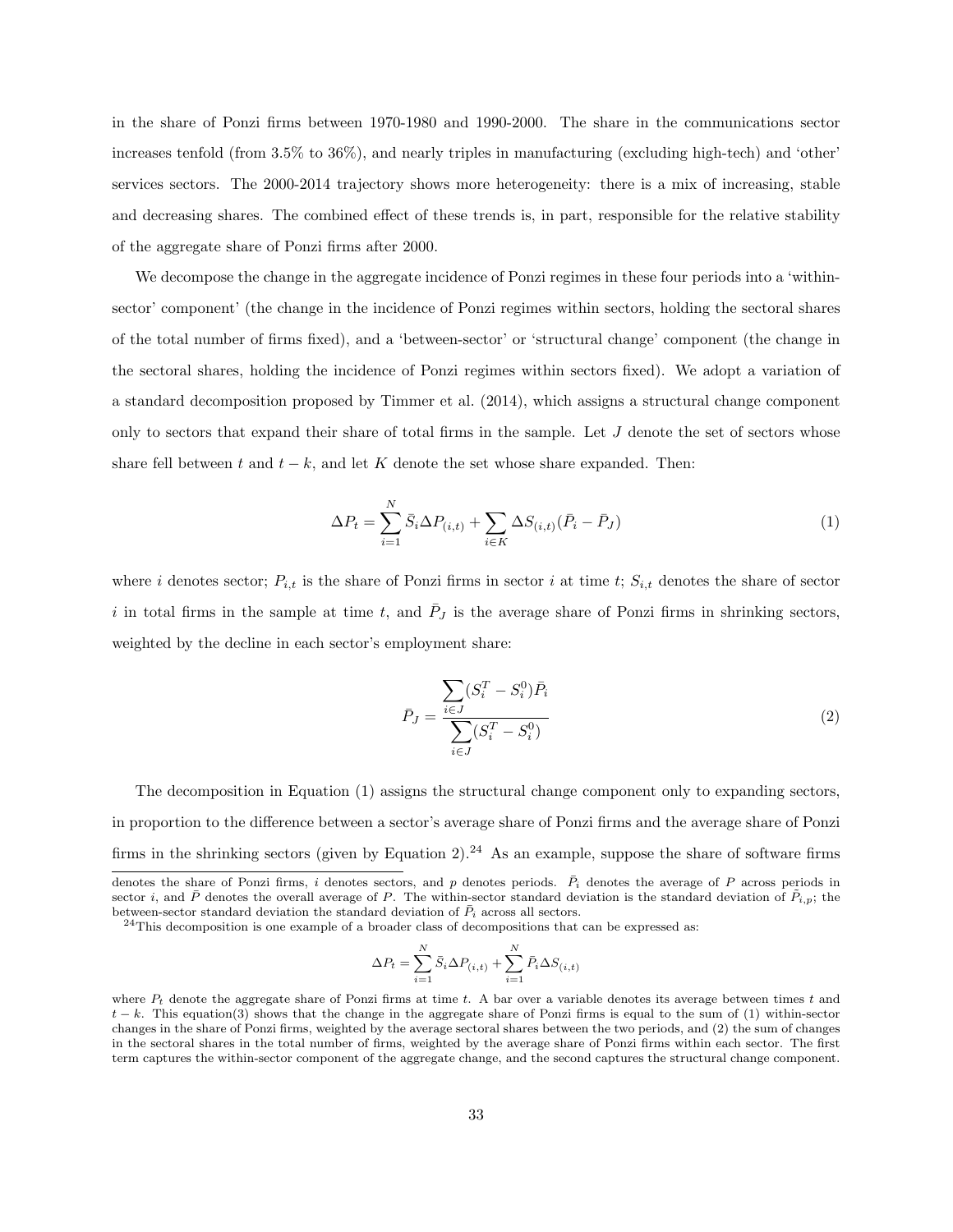

Figure 5: Sectoral contributions to change in aggregate share of Ponzi firms; % of the observed change

*Notes:* The figure shows sectoral contributions to the aggregate share of Ponzi firms for four sub-periods of the full sample period: 1970-1980; 1980-1990; 1990-2000; 2000-2014. All data are period averages computed as simple arithmetic averages of the values recorded in the first and in the final years of the periods, to ensure consistency with the decomposition procedure. For details of the sectoral classification and decomposition procedure used to generate these figures see the text in Appendix A1. For all other definitions and data sources, see Section 2.

increases at the expense of retail firms between 1980 and 1990, all else equal. In this case, the software sector is assigned a positive structural change contribution, as its average share of Ponzi firms is higher than that in retail in during the period (see Table 13). The retail sector is assigned a structural change contribution of zero. The results of this decomposition procedure are summarized in Table 4 in the text. Figure 5 provides a graphical presentation of these results, examining the contribution of each sector to observed changes in the aggregate share of Ponzi firms on account of the within-sector (the dark gray bars) and structural change components (the light gray bars). Individual contributions are shown as percentages of the change in the aggregate share of Ponzi firms in the period.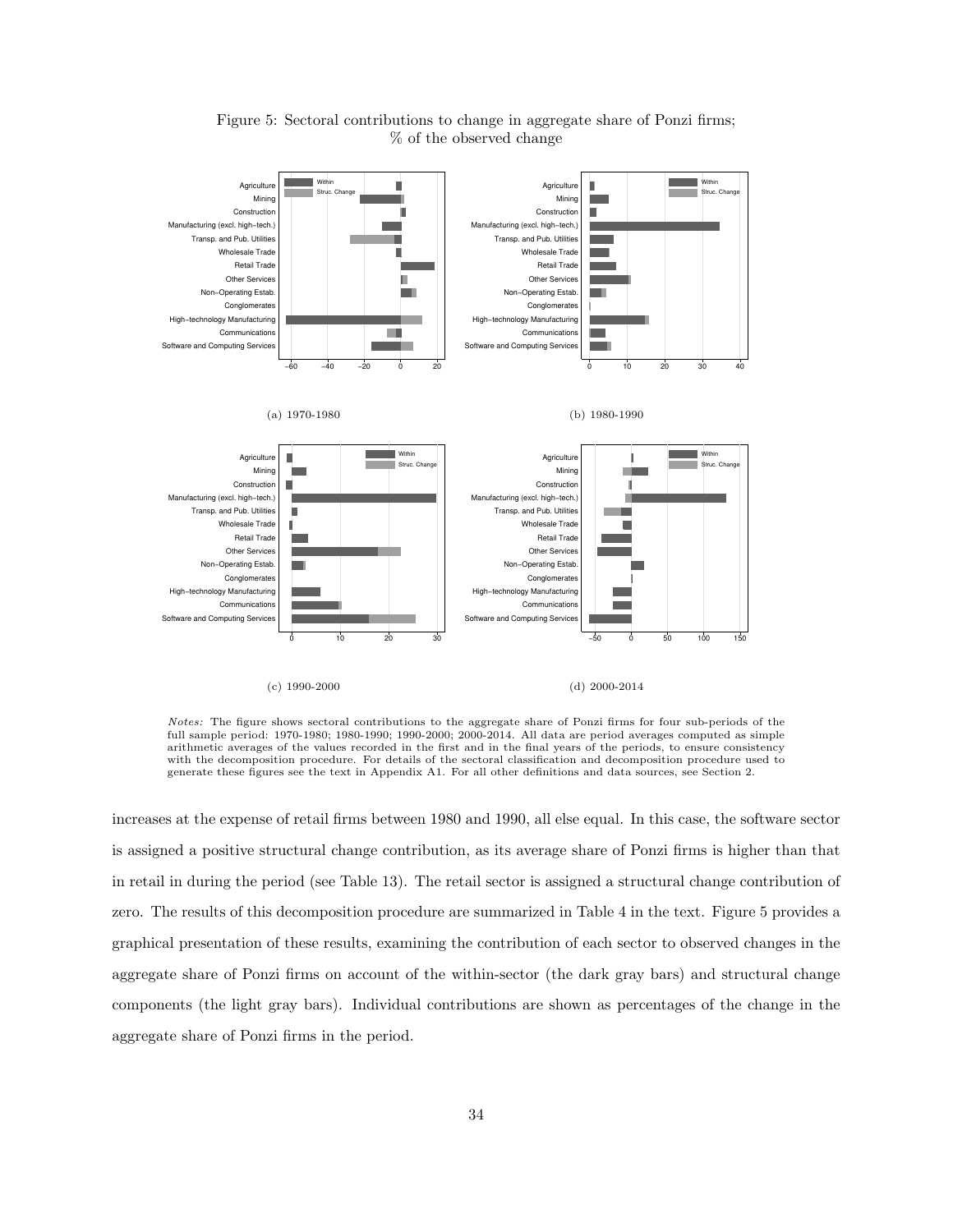#### A.2 Additional regression results

|                                    | (1)          | (2)                                 | (3)                                  | (4)                      | (5)                      | (6)                                  |
|------------------------------------|--------------|-------------------------------------|--------------------------------------|--------------------------|--------------------------|--------------------------------------|
| $Cyc$ output <sub>t</sub>          | $-0.0158***$ | $-0.0926***$                        | $-0.0746***$                         |                          |                          |                                      |
| Cyc output <sub>t-1</sub>          | (0.0024)     | (0.0123)<br>$0.0829***$<br>(0.0132) | (0.0161)<br>$0.0889***$<br>(0.0166)  |                          |                          |                                      |
| Cyc output <sub>t-2</sub>          |              | $0.0651***$<br>(0.0128)             | $0.0668***$<br>(0.0162)              |                          |                          |                                      |
| $\Delta$ (real gdp) <sub>t</sub>   |              |                                     |                                      | $-3.7350***$<br>(0.4241) | $-4.3726***$<br>(0.4916) | $-6.4699***$<br>(0.6412)             |
| $\Delta$ (real gdp) <sub>t-1</sub> |              |                                     |                                      |                          | $-0.7987$<br>(0.5050)    | $-1.8234***$<br>(0.6766)             |
| $\Delta$ (real gdp) <sub>t-1</sub> |              |                                     |                                      |                          | $1.9483***$<br>(0.4868)  | 0.7330<br>(0.6481)                   |
| Avg growth (7yr)                   |              |                                     | $8.3424***$                          |                          |                          | 13.4385***                           |
| Log total assets                   |              |                                     | (1.8080)<br>$-0.3303***$<br>(0.0148) |                          |                          | (1.9373)<br>$-0.3307***$<br>(0.0147) |
| Firm FE                            | Y            | Y                                   | Y                                    | Y                        | Y                        | Y                                    |
| Year FE                            | N            | N                                   | N                                    | N                        | N                        | $\mathbf N$                          |
| Firms                              | 6326         | 5898                                | 3968                                 | 6326                     | 5898                     | 3968                                 |
| Avg. $obs/firm$                    | 17.16        | 15.58                               | 14.12                                | 17.16                    | 15.58                    | 14.12                                |

Table 14: Marginal effects, logit estimations, probability of being Ponzi (Cyclical component of GDP)

*Notes:* The dependent variable is a binary variable indicating whether a firm is in a Ponzi regime in a given year. The estimations show the marginal effects from panel logit estimations: the change in the probability of being Ponzi for a 1% change in 'Cyc output' and ' $\Delta$ (real gdp)' respectively. 'Cyc output' denotes the cyclical component<br>of GDP obtained from the Hodrick-Prescott filter. ' $\Delta$ (real gdp)' denotes real GDP growth. 'Avg growth ( denotes the average growth in aggregate GDP over the previous seven years. Note that the logit estimations exclude all firms that do not see a transition into or out of Ponzi; as a result, the sample size is smaller than in the case of the linear probability models. GDP data is drawn from the Bureau of Economic Analysis (chained dollar measures); for all other definitions and data sources, see Section 2. The sample period is 1970-2014. Robust standard errors are in parentheses.  $*_p$  < 0.1;  $*_p$  < 0.05;  $**_p$  < 0.01.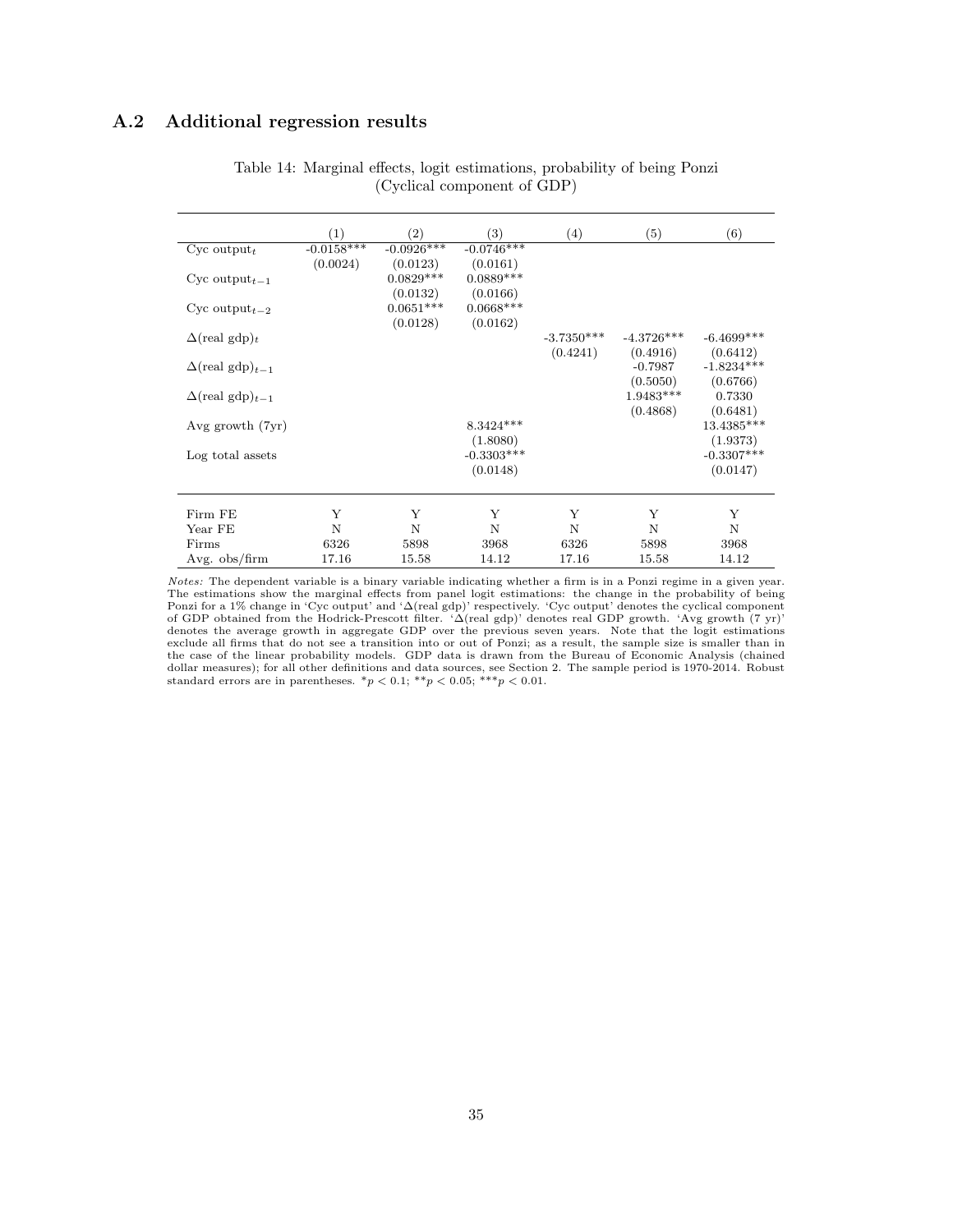| $Cyc$ output <sub>t</sub>   | $-0.0015***$<br>(0.0002) | $-0.0012***$<br>(0.0002) | $-0.0026***$<br>(0.0003) | $-0.0019***$<br>(0.0003) | $-0.0023***$<br>(0.0003) | $-0.0022***$<br>(0.0003) | $-0.0030***$<br>(0.0003) | $-0.0025***$<br>(0.0003) |
|-----------------------------|--------------------------|--------------------------|--------------------------|--------------------------|--------------------------|--------------------------|--------------------------|--------------------------|
| $Cyc$ output <sub>t-1</sub> |                          |                          |                          |                          | $0.0014***$              | $0.0015***$              | $0.0013***$              | $0.0013***$              |
| Cyc output <sub>t-2</sub>   |                          |                          |                          |                          | (0.0003)<br>$0.0014***$  | (0.0003)<br>$0.0014***$  | (0.0004)<br>$0.0011***$  | (0.0004)<br>$0.0011***$  |
| Log total assets            |                          | $-0.0267***$             |                          | $-0.0230***$             | (0.0003)                 | (0.0003)<br>$-0.0251***$ | (0.0003)                 | (0.0003)<br>$-0.0232***$ |
| Avg growth (7yr)            |                          | (0.0007)                 | $0.6355***$              | (0.0009)<br>$0.4291***$  |                          | (0.0008)                 | $0.5810***$              | (0.0009)<br>$0.3959***$  |
|                             |                          |                          | (0.0712)                 | (0.0715)                 |                          |                          | (0.0729)                 | (0.0731)                 |
| Firm FE                     | Y                        | Y                        | Y                        | Y                        | Y                        | Y                        | Y                        | Y                        |
| Year FE                     | N                        | N                        | N                        | N                        | N                        | N                        | N                        | $\mathbf N$              |
| Firms                       | 11232                    | 11232                    | 11232                    | 11223                    | 11232                    | 11231                    | 11232                    | 11223                    |
| Avg. $obs/firm$             | 16.75                    | 16.72                    | 12.41                    | 12.40                    | 14.88                    | 14.86                    | 12.02                    | 12.01                    |
|                             |                          |                          |                          |                          |                          |                          |                          |                          |
| Std Coeff (pp)              | $-0.43$                  | $-0.35$                  | $-0.74$                  | $-0.55$                  | $-0.66$                  | $-0.62$                  | $-0.85$                  | $-0.70$                  |
| Uncond prob                 | 17.5                     | 17.5                     | 17.5                     | 17.5                     | 17.5                     | 17.5                     | 17.5                     | 17.5                     |

Table 15: Linear probability models, probability of being Ponzi (Cyclical component of *sectoral* output)

*Notes:* The dependent variable is a binary variable indicating whether a firm is in a Ponzi regime in a given year. 'Cyc output' denotes the cyclical component of *sectoral* GDP obtained from the Hodrick-Prescott filter. 'Avg growth (7 yr)' denotes the average growth in aggregate GDP over the previous seven years. 'Std coeff (pp)' denotes the percentage point effect of a one standard deviation increase in 'Cyc output' on the probability of being Ponzi. 'Uncond prob' denotes the unconditional probability of being Ponzi. Sectoral GDP data is from the Bureau of Economic Analysis (chained dollar measures); there are nine sectors, based on standard SIC classifications. For all other definitions and data sources, see Section 2. The sample period is 1970-2014. Robust standard errors are in parentheses.  $*p < 0.1$ ;  $**p < 0.05$ ;  $***p < 0.01$ .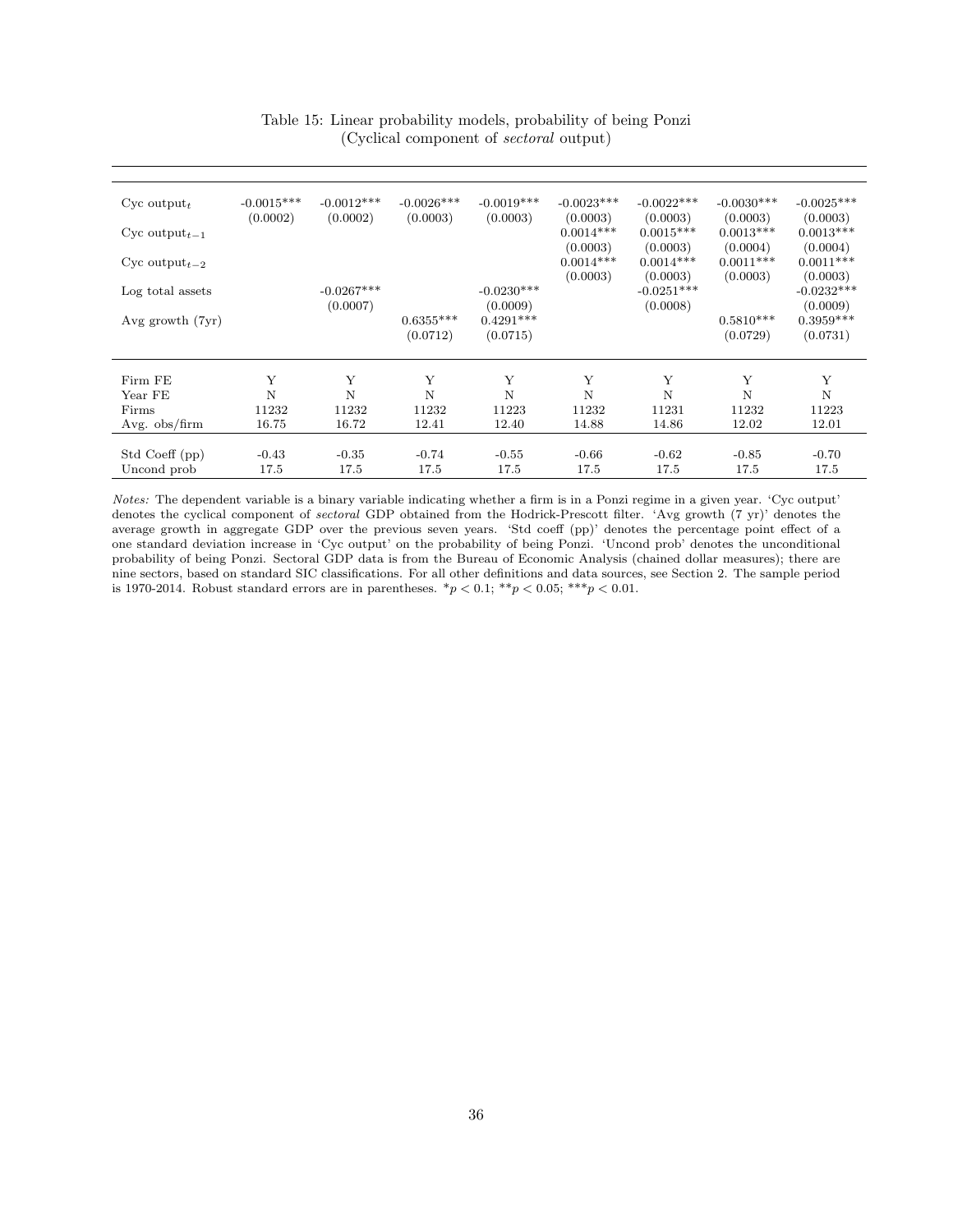|                                    | $\left( 1\right)$        | $\left( 2\right)$        | (3)                      | (4)                                  | (5)                            | (6)                            | (7)                                 | (8)                                  |
|------------------------------------|--------------------------|--------------------------|--------------------------|--------------------------------------|--------------------------------|--------------------------------|-------------------------------------|--------------------------------------|
| $\Delta$ (real gdp) <sub>t</sub>   | $-0.1219***$<br>(0.0150) | $-0.1289***$<br>(0.0150) | $-0.1656***$<br>(0.0174) | $-0.1564***$<br>(0.0173)             | $-0.1320***$<br>(0.0164)       | $-0.1483***$<br>(0.0164)       | $-0.1934***$<br>(0.0190)            | $-0.1905***$<br>(0.0190)             |
| $\Delta(\text{real gdp})_{t-1}$    |                          |                          |                          |                                      | $-0.0462***$                   | $-0.0546***$                   | $-0.0997***$                        | $-0.0898***$                         |
| $\Delta$ (real gdp) <sub>t-2</sub> |                          |                          |                          |                                      | (0.0158)<br>0.0115<br>(0.0160) | (0.0157)<br>0.0058<br>(0.0160) | (0.0181)<br>$-0.0418**$<br>(0.0180) | (0.0181)<br>$-0.0331*$<br>(0.0180)   |
| Avg growth (7yr)                   |                          |                          | $0.5238***$              | $0.3808***$                          |                                |                                | $0.7327***$                         | $0.5901***$                          |
| Log total assets                   |                          | $-0.0270***$<br>(0.0007) | (0.0656)                 | (0.0657)<br>$-0.0234***$<br>(0.0009) |                                | $-0.0255^{***}\,$<br>(0.0008)  | (0.0760)                            | (0.0760)<br>$-0.0235***$<br>(0.0009) |
| Firm FE                            | Y                        | Y                        | Y                        | Y                                    | Y                              | Y                              | Y                                   | Y                                    |
| Year FE                            | N                        | N                        | N                        | N                                    | N                              | N                              | N                                   | N                                    |
| Firms                              | 11232                    | 11232                    | 11232                    | 11223                                | 11232                          | 11231                          | 11232                               | 11223                                |
| Avg. $obs/firm$                    | 16.75                    | 16.72                    | 12.41                    | 12.40                                | 14.88                          | 14.86                          | 12.02                               | 12.01                                |
| Industry-Year FE                   |                          |                          |                          |                                      | N                              | N                              | N                                   | $\rm N$                              |
| Output Gap                         |                          |                          |                          |                                      | $-0.167$                       | $-0.197$                       | $-0.335$                            | $-0.313$                             |
| p-value                            |                          |                          |                          |                                      | 1.56e-08                       | $\mathbf{0}$                   | $\overline{0}$                      | $\mathbf{0}$                         |
|                                    |                          |                          |                          |                                      |                                |                                |                                     |                                      |
| Std coeff (pp)                     | $-0.55$                  | $-0.59$                  | $-0.75$                  | $-0.71$                              | $-0.60$                        | $-0.67$                        | $-0.88$                             | $-0.88$                              |
| Uncond prob                        | 17.5                     | 17.5                     | 17.5                     | 17.5                                 | 17.5                           | 17.5                           | 17.5                                | 17.5                                 |

#### Table 16: Linear probability models, probability of being Ponzi (Real *sector-level* output growth)

*Notes:* The dependent variable is a binary variable indicating whether a firm is in a Ponzi regime in a given year. ' $\Delta$ (real gdp)' denotes sector-level real output growth. The cyclical component of *sectoral* GDP obtained from the Hodrick-Prescott filter. 'Avg growth (7 yr)' denotes the average growth in aggregate GDP over the previous seven years. 'Std coeff (pp)' denotes the percentage point effect of a one standard deviation increase in ' $\Delta$ (real gdp)' on the probability of being Ponzi. 'Uncond prob' denotes the unconditional probability of being Ponzi. Sectoral GDP data is from the Bureau of Economic Analysis (chained dollar measures); there are nine sectors, based on standard SIC classifications. For all other definitions and data sources, see Section 2. The sample period is 1970-2014. Robust standard errors are in parentheses.  $*_p$  < 0.1;  $*_p$  < 0.05;  $^{**p}$  < 0.01.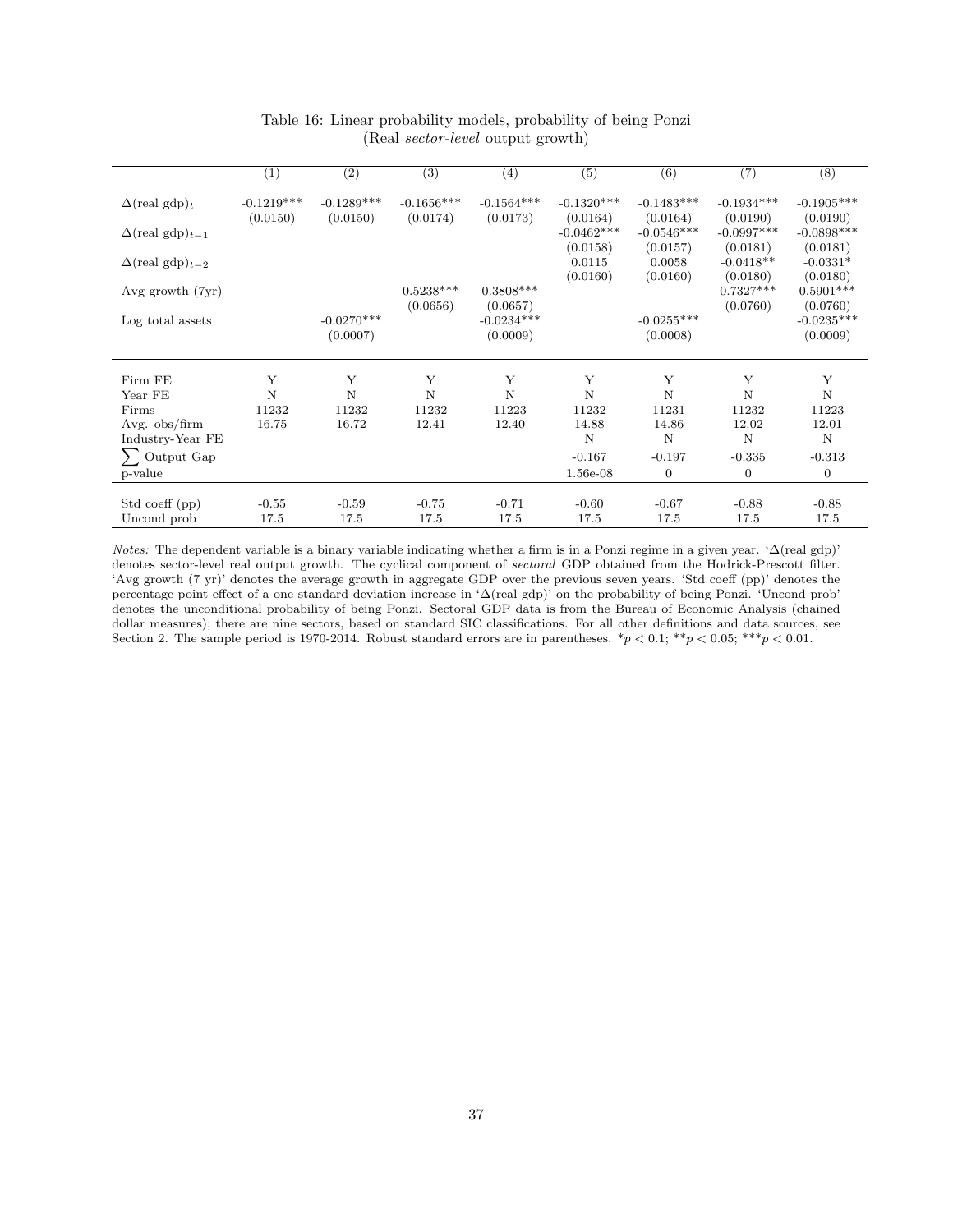|                                    | $\overline{(1)}$ | $\overline{(2)}$                    | $\overline{(3)}$                    | (4)          | $\overline{(5)}$                     | $\overline{(6)}$                     |
|------------------------------------|------------------|-------------------------------------|-------------------------------------|--------------|--------------------------------------|--------------------------------------|
| $Cyc$ output <sub>t</sub>          | $-0.0124***$     | $-0.0145***$                        | $-0.0134***$                        |              |                                      |                                      |
| Cyc output <sub>t-1</sub>          | (0.0009)         | (0.0012)<br>$0.0103***$             | (0.0014)<br>$0.0099***$             |              |                                      |                                      |
| Cyc output <sub>t-2</sub>          |                  | (0.0012)<br>$0.0101***$<br>(0.0012) | (0.0014)<br>$0.0099***$<br>(0.0014) |              |                                      |                                      |
| $\Delta$ (real GDP) <sub>t</sub>   |                  |                                     |                                     | $-0.9052***$ | $-0.8404***$                         | $-0.9892***$                         |
| $\Delta$ (real GDP) <sub>t-1</sub> |                  |                                     |                                     | (0.0405)     | (0.0454)<br>$-0.2879***$<br>(0.0459) | (0.0568)<br>$-0.3902***$<br>(0.0578) |
| $\Delta$ (real GDP) <sub>t-2</sub> |                  |                                     |                                     |              | $0.1379***$                          | 0.0387                               |
| Avg growth $(7yr)$                 |                  |                                     | $0.9535***$<br>(0.1531)             |              | (0.0444)                             | (0.0553)<br>$1.8244***$<br>(0.1668)  |
| Log total assets                   |                  |                                     | $0.0052***$<br>(0.0013)             |              |                                      | $0.0038***$<br>(0.0013)              |
| Firm FE                            | Υ                | Y                                   | Y                                   | Y            | Y                                    | Y                                    |
| Year FE                            | N                | N                                   | N                                   | N            | N                                    | N                                    |
| Firms                              | 11232            | 11232                               | 10187                               | 11232        | 11232                                | 10187                                |
| Avg. obs/firm                      | 16.75            | 14.88                               | 11.15                               | 16.75        | 14.88                                | 11.15                                |
| Std coeff (pp)                     | $-1.06$          | $-1.23$                             | $-1.14$                             | $-1.81$      | $-1.68$                              | $-1.975$                             |
| Uncond prob                        | 75.5             | 75.5                                | 75.5                                | 75.5         | 75.5                                 | 75.5                                 |

#### Table 17: Linear probability model, speculative/Ponzi (Cyclical component of GDP)

*Notes:* The dependent variable is a binary variable indicating whether a firm is speculative or Ponzi in a given<br>year. Note that one minus the probability of being speculative or Ponzi defines the probability of being he output' or ' $\Delta$ (real gdp)' on the probability of being Ponzi. 'Uncond prob' denotes the unconditional probability of being speculative or Ponzi. GDP data is from the Bureau of Economic Analysis (chained dollar measures);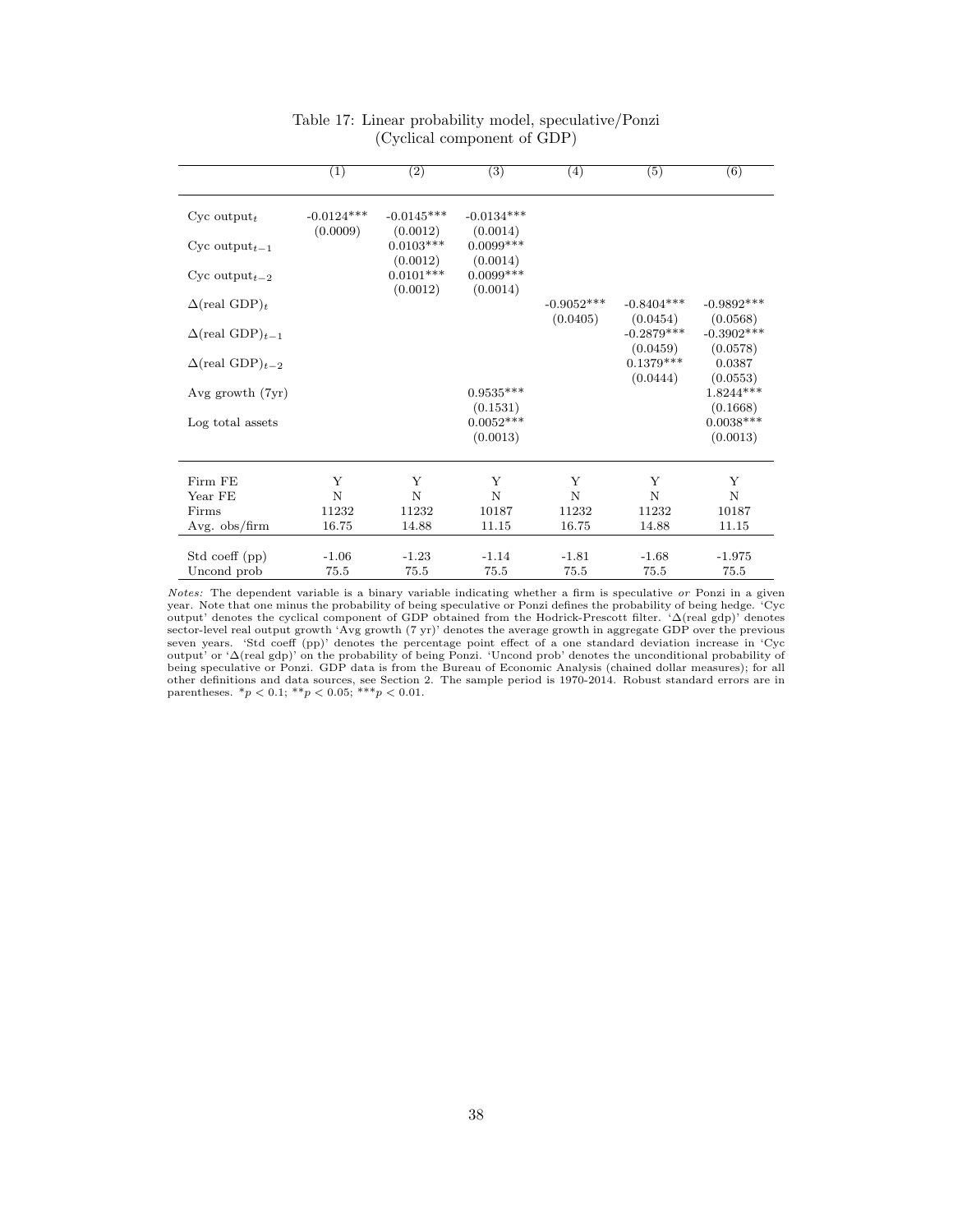|                                    | $\left(1\right)$         | $\left( 2\right)$        | $^{(3)}$                 | $\left( 4\right)$        | (5)                      | $\overline{(6)}$                     |
|------------------------------------|--------------------------|--------------------------|--------------------------|--------------------------|--------------------------|--------------------------------------|
| $Cyc$ output <sub>t</sub>          | $-0.0272***$<br>(0.0020) | $-0.1360***$<br>(0.0106) | $-0.1290***$<br>(0.0133) |                          |                          |                                      |
| Cyc output <sub>t-1</sub>          |                          | $0.0963***$<br>(0.0111)  | $0.0964***$<br>(0.0133)  |                          |                          |                                      |
| Cyc output <sub>t-1</sub>          |                          | $0.0888***$<br>(0.0105)  | $0.0901***$<br>(0.0125)  |                          |                          |                                      |
| $\Delta$ (real GDP) <sub>t</sub>   |                          |                          |                          | $-7.9101***$<br>(0.3554) | $-7.5899***$<br>(0.4102) | $-9.2355***$<br>(0.5376)             |
| $\Delta$ (real GDP) <sub>t-1</sub> |                          |                          |                          |                          | $-2.4868***$             | $-3.4082***$                         |
| $\Delta$ (real GDP) <sub>t-2</sub> |                          |                          |                          |                          | (0.4063)<br>1.2318***    | (0.5306)<br>0.3410                   |
| Avg growth $(7yr)$                 |                          |                          | $8.2515***$<br>(1.3720)  |                          | (0.3886)                 | (0.5058)<br>$16.0901***$<br>(1.5036) |
| Log total assets                   |                          |                          | $0.0483***$<br>(0.0117)  |                          |                          | $0.0305***$<br>(0.0117)              |
|                                    |                          |                          |                          |                          |                          |                                      |
| Firm FE                            | Y                        | Y                        | Y                        | Y                        | Y                        | Y                                    |
| Year FE                            | N                        | $\mathbf N$              | $\mathbf N$              | $\mathbf N$              | N                        | $\mathbf N$                          |
| Firms                              | 7015                     | 6446                     | 4395                     | 7015                     | 6446                     | 4395                                 |
| Avg. obs/firm                      | 18.84                    | 17.57                    | 16.41                    | 18.84                    | 17.57                    | 16.41                                |

Table 18: Marginal effects, logit estimations, speculative/Ponzi (Cyclical component of GDP)

*Notes:* The dependent variable is a binary variable indicating whether a firm is speculative *or* Ponzi in a given year. The estimations show the marginal effects from panel logit estimations: the change in the probability of<br>being speculative or Ponzi for a 1% change in 'Cyc output' and ' $\Delta$ (real gdp)' respectively. Note that one mi the probability of being speculative or Ponzi defines the probability of being hedge. 'Cyc output' denotes the cyclical component of GDP obtained from the Hodrick-Prescott filter. ' $\Delta$ (real gdp)' denotes sector-level real output growth 'Avg growth (7 yr)' denotes the average growth in aggregate GDP over the previous seven years. Note that the logit estimations exclude all firms that do not see a transition into or out of Ponzi; as a result, the sample size is smaller than in the case of the linear probability models. GDP data is from the Bureau of Economic Analysis (chained dollar measures); for all other definitions and data sources, see Section 2. The sample period is 1970-2014. Robust standard errors are in parentheses.  $*p < 0.1$ ;  $**p < 0.05$ ;  $**p < 0.01$ .

|                             | $\left(1\right)$<br>Mean | $\left( 2\right)$<br>Mean            | (3)<br>Decile 1         | (4)<br>Decile 1                      | (5)<br>Median           | (6)<br>Median                        | (7<br>Decile 8          | (8)<br>Decile 8                      |
|-----------------------------|--------------------------|--------------------------------------|-------------------------|--------------------------------------|-------------------------|--------------------------------------|-------------------------|--------------------------------------|
| $Cyc$ output <sub>t</sub>   | $0.0007***$<br>(0.0002)  | $0.0011***$<br>(0.0002)              | $0.0017***$<br>(0.0002) | $0.0021***$<br>(0.0003)              | $0.0005***$<br>(0.0001) | $0.0007***$<br>(0.0001)              | $0.0004***$<br>(0.0001) | $0.0009***$<br>(0.0002)              |
| $Cyc output_{t-1}$          |                          | $-0.0009***$                         |                         | $-0.0011***$                         |                         | $-0.0004***$                         |                         | $-0.0007***$                         |
| $Cyc$ output <sub>t-2</sub> |                          | (0.0002)<br>$-0.0007***$<br>(0.0002) |                         | (0.0003)<br>$-0.0012***$<br>(0.0003) |                         | (0.0001)<br>$-0.0003***$<br>(0.0001) |                         | (0.0002)<br>$-0.0004***$<br>(0.0002) |
| Firm FE                     | Y                        | Y                                    | Y                       | Y                                    | Y                       | Y                                    | Y                       | Y                                    |
| Year FE                     | N                        | N                                    | N                       | N                                    | N                       | N                                    | N                       | N                                    |
| Obs                         | 226381                   | 207770                               | 226381                  | 207770                               | 226381                  | 207770                               | 226381                  | 207770                               |

Table 19: Effects of the sectoral output gap by quantile on the interest coverage ratio

*Note:* The dependent variable is interest coverage as a ratio of total assets. 'Cyc output' denotes the cyclical component of *sectoral* output obtained from the Hodrick-Prescott filter. Column (1)-(2) shows the estimated effect of the (normalized) cyclical component of overall GDP on the population mean of the dependent variable obtained through a standard fixed-effects regression. Columns (3)-(8) show the estimates of the sectoral output gap on the 10th, 50th and 80th unconditional percentiles of the interest coverage ratio, obtained through the Recentered Influence Function (Rif) regression. For computational eciency, we use demeaned data in the estimations; the reported standard errors are adjusted to reflect the correct number of degrees of freedom. Sectoral GDP data is from the Bureau of Economic Analysis (chained dollar measures); for all other definitions and data sources, see Section 2. The sample period is 1950-2014. Robust standard errors are in parentheses. \*\*\* p<0.01, \*\* p*<*0.05, \* p*<*0.1.